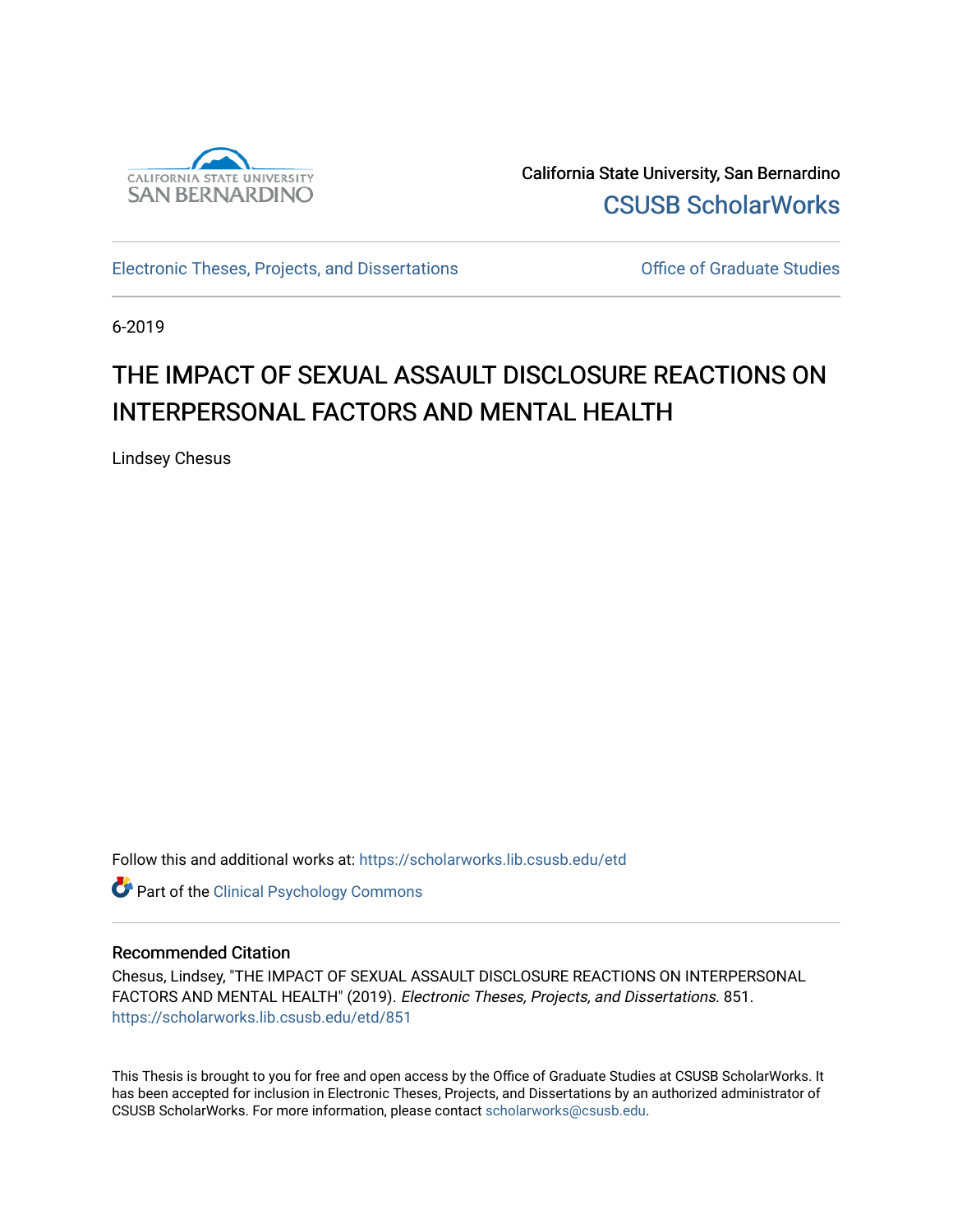# THE IMPACT OF SEXUAL ASSAULT DISCLOSURE REACTIONS ON INTERPERSONAL FACTORS AND MENTAL HEALTH

A Thesis

Presented to the

Faculty of

California State University,

San Bernardino

In Partial Fulfillment

of the Requirements for the Degree

Master of Arts

in

Psychological Science

by

Lindsey Ann Chesus

June 2019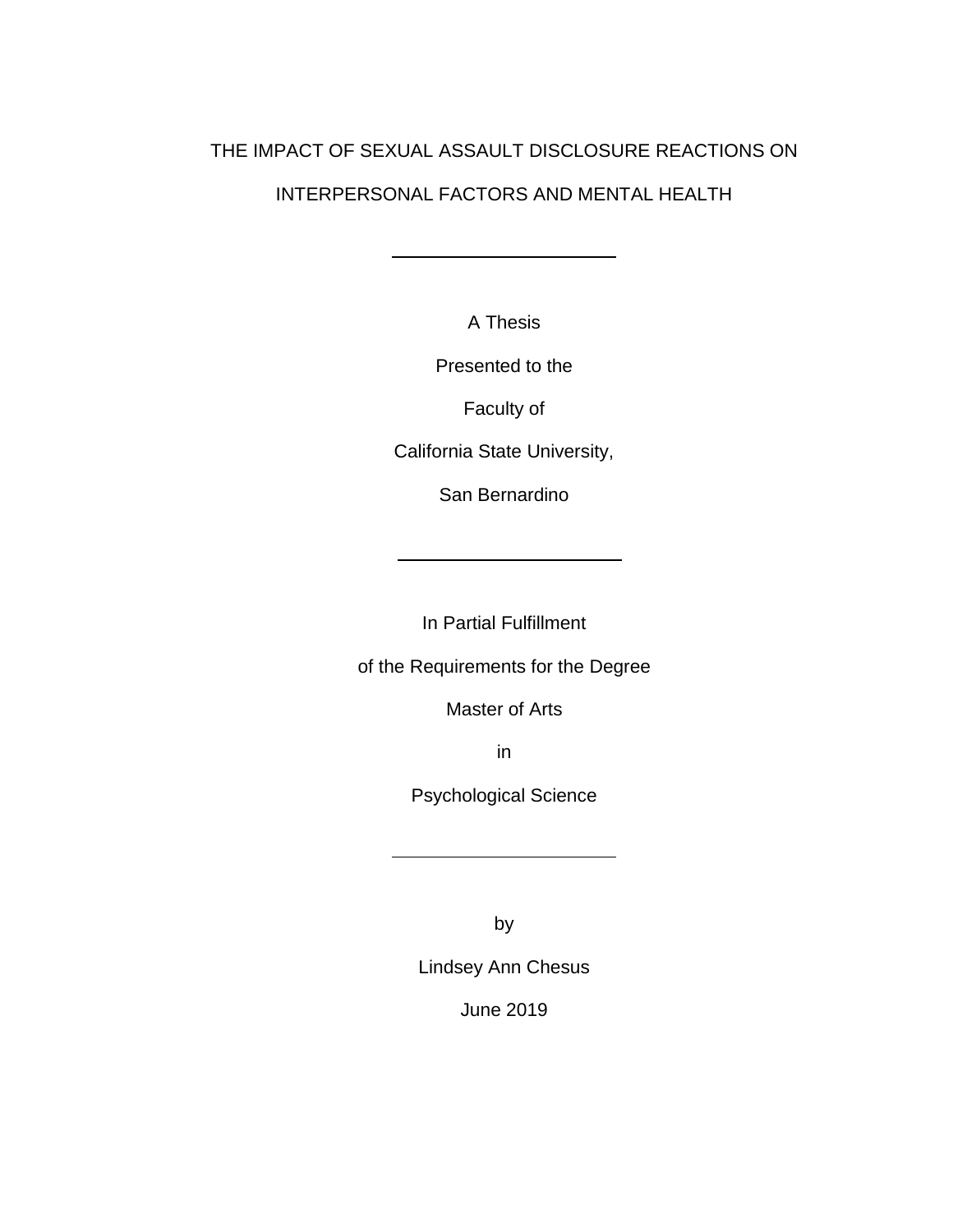# THE IMPACT OF SEXUAL ASSAULT DISCLOSURE REACTIONS ON INTERPERSONAL FACTORS AND MENTAL HEALTH

A Thesis

Presented to the

Faculty of

California State University,

San Bernardino

by

Lindsey Ann Chesus

June 2019

Approved by:

Christina Hassija, Committee Chair, Psychology

Donna Garcia, Committee Member

Michael Lewin, Committee Member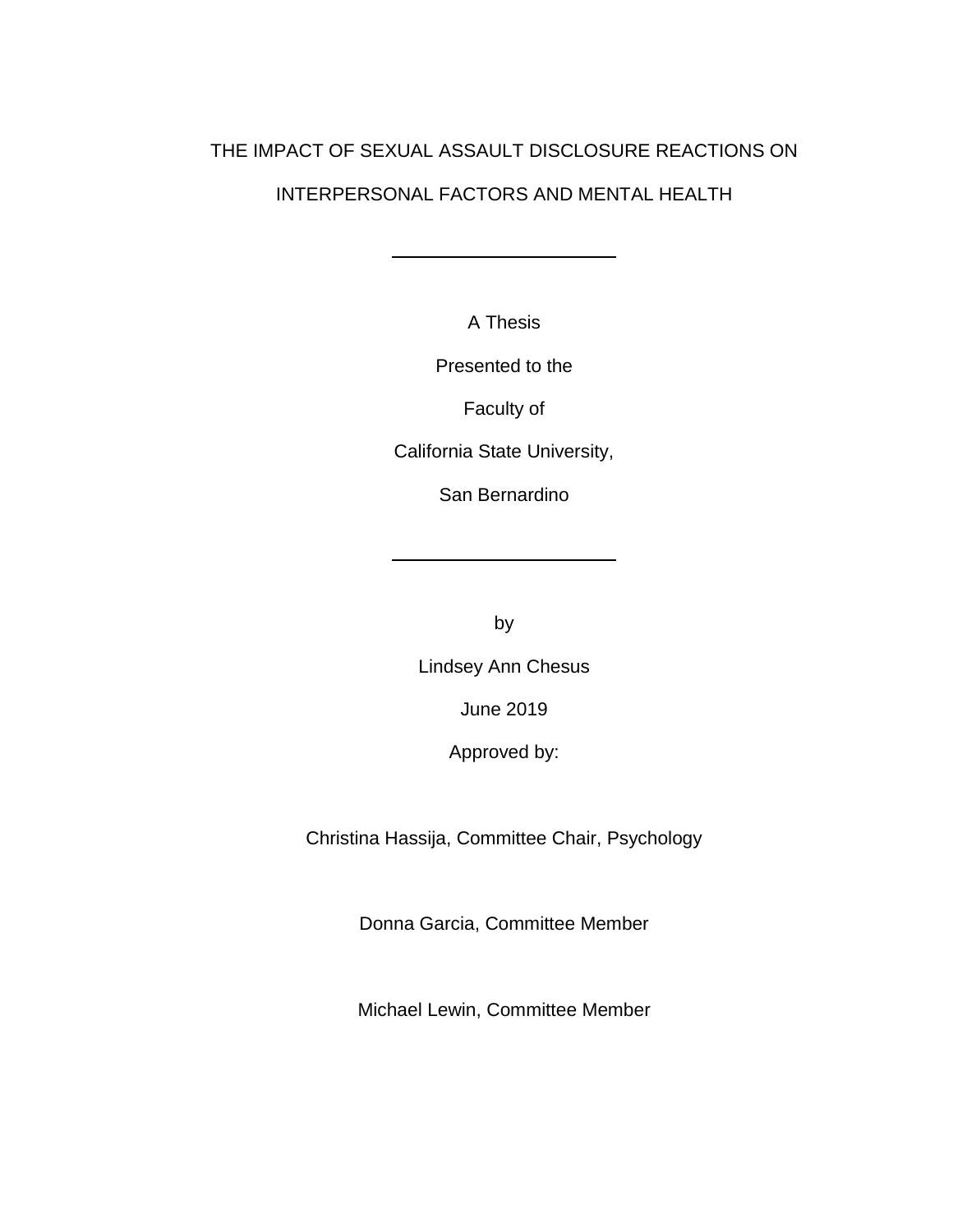© 2019 Lindsey Chesus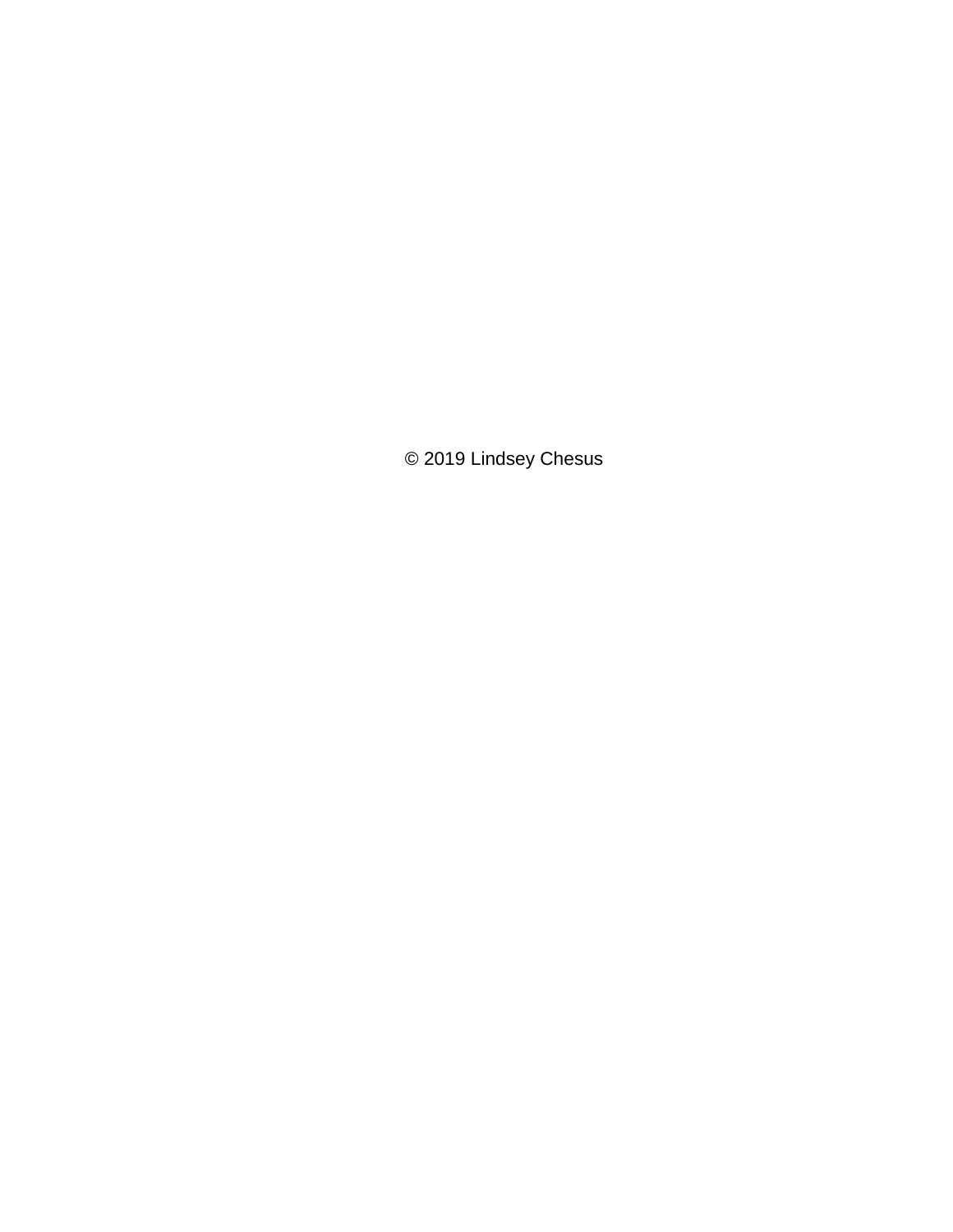#### ABSTRACT

<span id="page-4-0"></span>Sexual victimization is experienced by about 20% of women and two percent of men (Black et al., 2011). Disclosure of these incidences is high, with about 90% of survivors speaking out at least once about their assault (Ullman & Peter-Hagene, 2014). Though disclosure rates appear high, common reactions given by formal (e.g. law enforcement) and informal (e.g. a friend) sources are negative and counterintuitive to survivor growth (Ullman & Brecklin, 2002). Often studied with military veterans and suicide, perceived burdensomeness and thwarted belonging are tied to social disconnect and perceived rejection from interpersonal support systems, and often follow stressful life events such as trauma (Hill & Pettit, 2014; Ford & Collins, 2010; Van Orden, Cukrowicz, Witte, & Joiner, 2012). Negative reactions to disclosures, and the consequent rejection, can lead to diminished mental health, including depression and posttraumatic stress disorder (PTSD; Ullman & Peter-Hagene, 2014; Starzynski, Ullman, Filipas, & Townsend, 2005). Furthermore, shame has been researched as a possible emotional response to experiencing a traumatic event (La Bash & Papa, 2014), and this may play a role in people's likelihood of experiencing distress following the receipt of negative social reactions. To explore the underlying processes and outcomes related to negative social reactions upon disclosure, the following hypotheses were proposed. First, the five negative social reactions (i.e., control, blaming, distracting, egocentric, and treating differently) would be positively

iii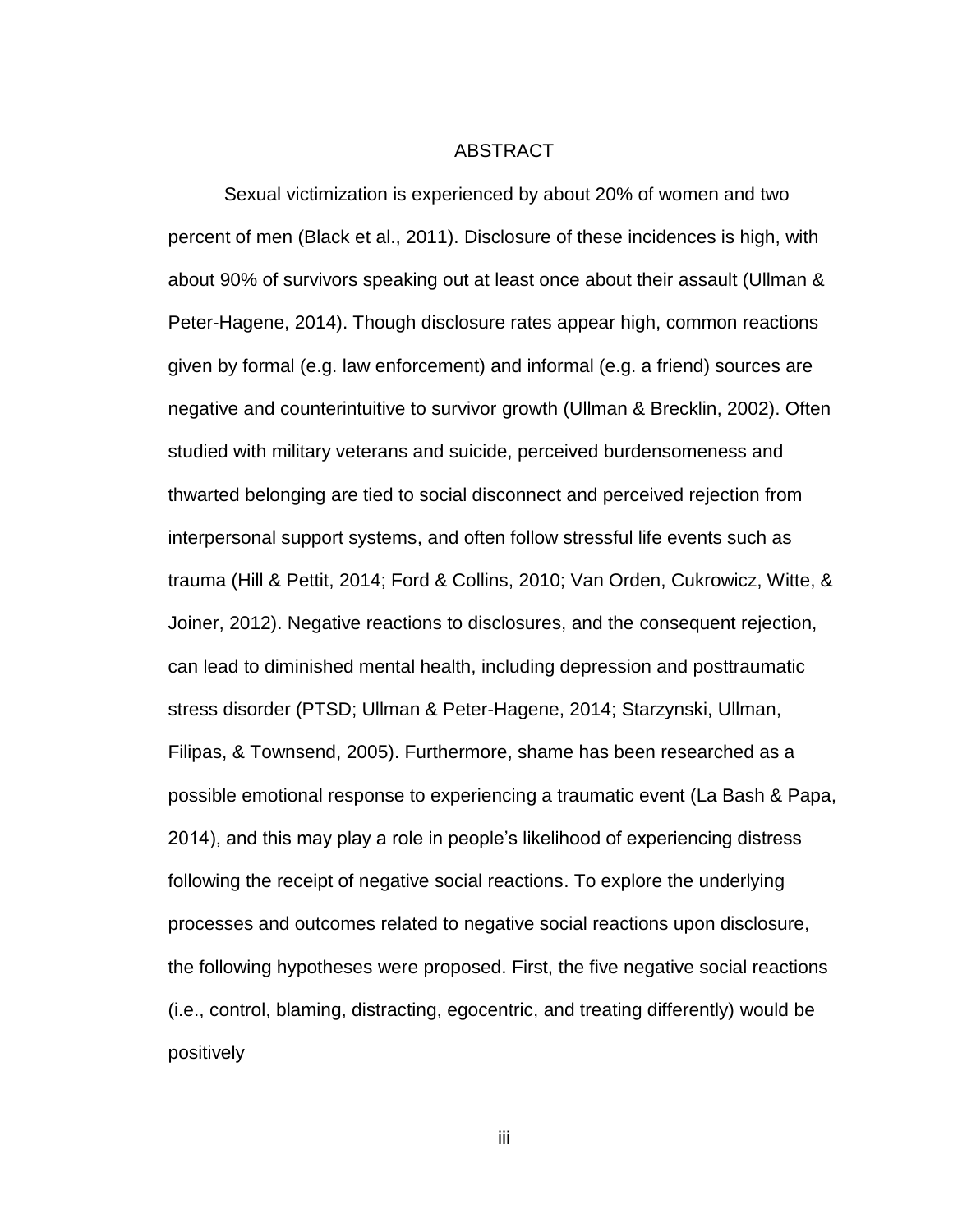associated with psychological distress (i.e., depression and PTSD symptoms). Next, the five negative social reactions subscales were predicted to be positively associated with state shame, perceived burdensomeness, and thwarted belonging. Finally, it was predicted that the relationships between the five negative social reaction subscales and psychological distress would be mediated by state shame, perceived burdensomeness, and thwarted belonging. Though all five negative reactions were associated with PTSD, blame and distraction were not associated with depression. Further, blame and treating differently were associated with perceived burdensomeness, however the other negative reactions and outcome associations varied. Surprisingly, an intervening relationship of the five negative reactions, shame, perceived burdensomeness, thwarted belonging, and psychological distress was not established. Implications of this study may provide important insight into relationships previously not examined with sexual assault and mental health outcomes.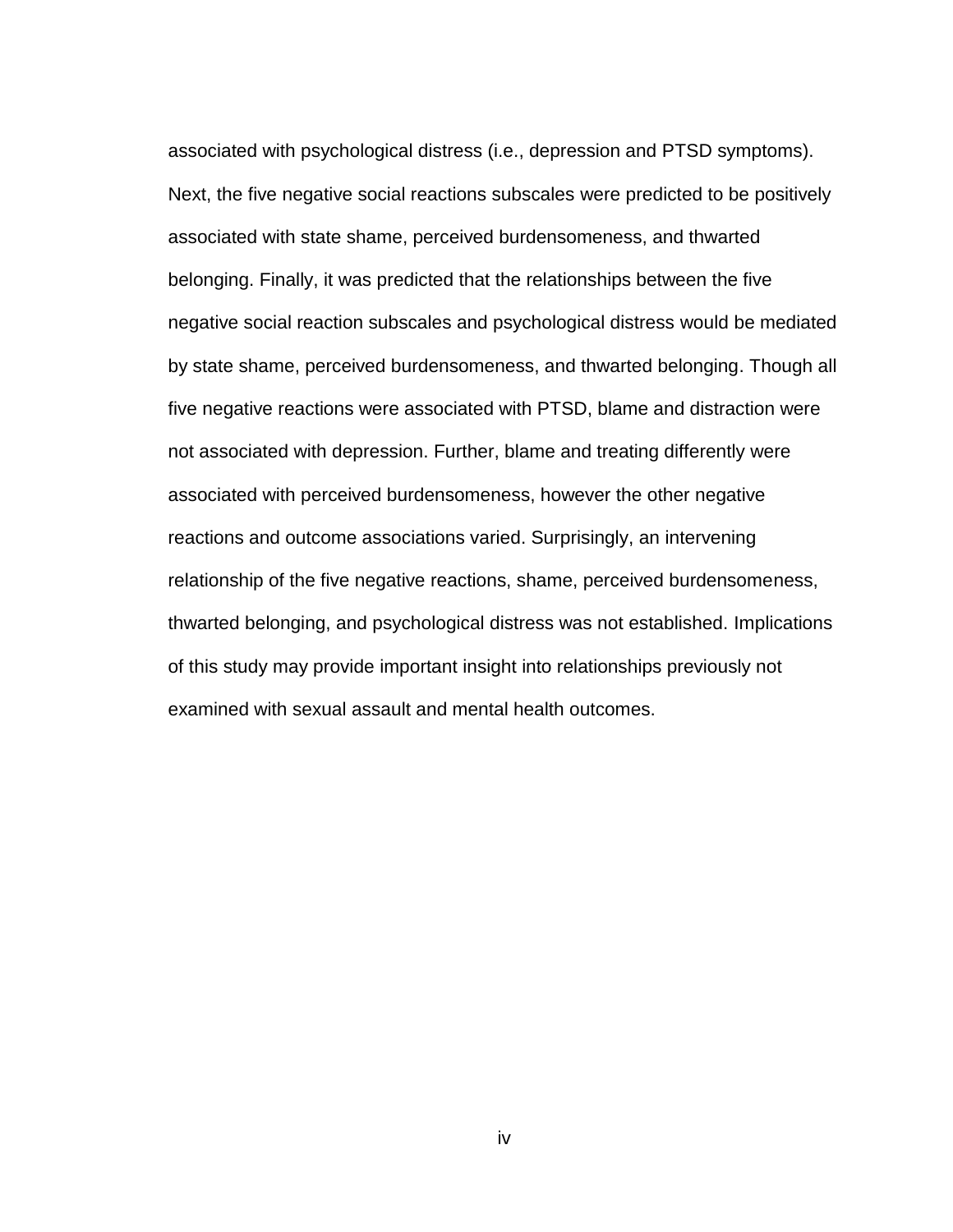# TABLE OF CONTENTS

| Perceived Burdensomeness and Thwarted Belonging 12 |
|----------------------------------------------------|
|                                                    |
|                                                    |
|                                                    |
|                                                    |
|                                                    |
|                                                    |
|                                                    |
|                                                    |
|                                                    |
|                                                    |
|                                                    |
|                                                    |
|                                                    |
|                                                    |
|                                                    |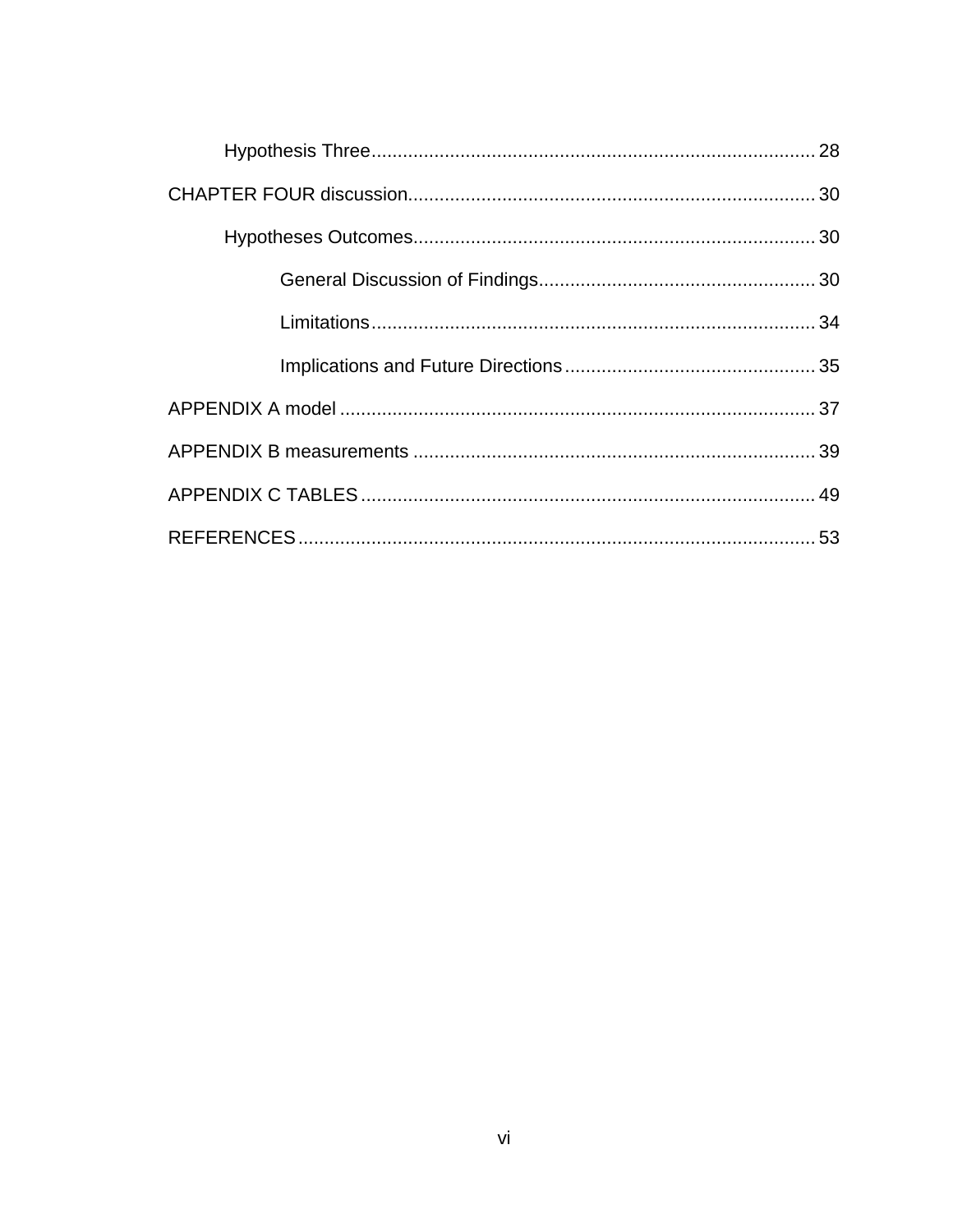# CHAPTER ONE BACKGROUND AND INTRODUCTION

### Introduction

<span id="page-8-1"></span><span id="page-8-0"></span>The term sexual victimization encompasses acts of sexual violence such as rape, sexual coercion, unwanted sexual contact, non-contact sexual experience that was unwanted, and being made to penetrate someone else (Black et al., 2011). Findings from the national study of sexual violence reveal that rape is a common phenomenon experienced by about 20% of women and 1.5% of men, according to reported cases (Black et al., 2011). Additional findings suggest that forms of sexual victimization other than rape are experienced throughout the lifespan by a staggering 45% of women and 23% of men. Most often, these incidences of rape are perpetrated by someone the victim knew, with approximately 13% of perpetrators being family members and 51% being current or former romantic partners. However, approximately 14% of incidences of rape were perpetrated by a stranger, and 41% were a casual acquaintance (Black et al., 2011). Furthermore, the national study of sexual violence revealed that among female victims of rape, the majority of incidences occur before the victim is 25 years old, and a quarter of male victims experience rape around ten years of age. Additionally, 35% of women who were victimized before the age of 18 experienced rape as an adult. Within the United States, about 18% of women surveyed in the national survey of sexual violence had experienced rape, and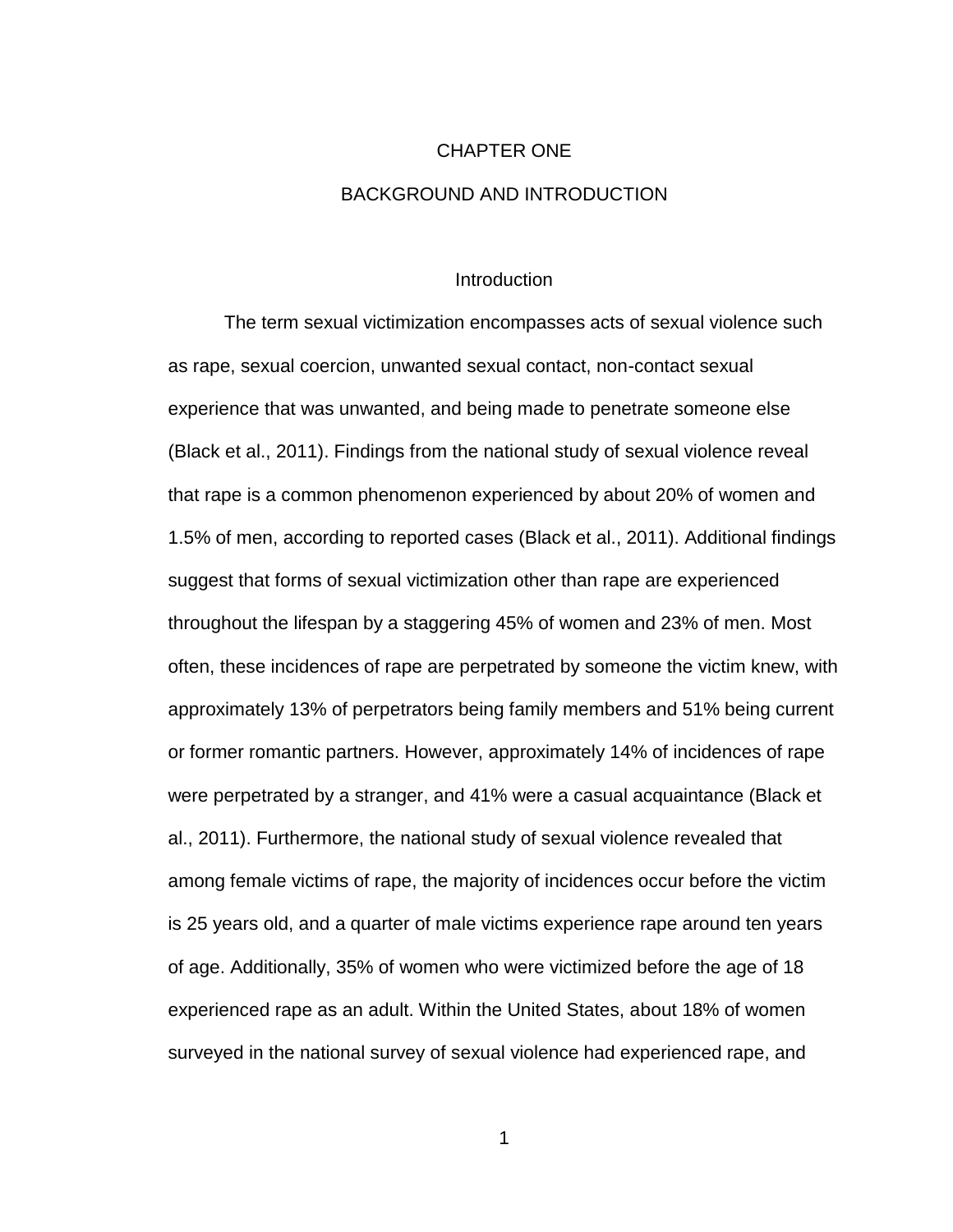45% had experienced some other victimization. Furthermore, within the state of California, approximately 15% of women will experience rape within their lifetime, and 41% will experience other forms of sexual violence.

Consequences of sexual victimization varies from physical health problems to mental health issues (Black et al., 2011). Among women in California who have experienced rape, approximately 19% will experience some type of posttraumatic stress disorder (PTSD) symptoms, and about 15% will need medical care due to injury or assault related circumstances (Black et al., 2011). According to Elklit and Christiansen (2010), PTSD is one of the highest predicted outcomes following sexual trauma. Elkit and Christiansen (2010) evaluated the likelihood of developing PTSD following acute stress disorder (ASD) among 148 women who had experienced rape and were seen at a rape crisis center shortly after their rape. Results indicated that ASD and PTSD symptoms were highly expressed within the sample, with 59% meeting criteria for ASD and 45% meeting full criteria for PTSD after a three-month period. Additionally, the women who reported experiencing hyper-arousal, avoidance, disassociation, and re-experiencing directly following their assault met diagnostic criteria for PTSD at a later point. However, ASD was not predictive of PTSD symptoms despite the relationships discovered. One of the listed limitations was the use of a treatment-seeking sample, as the generalizability of results to the general population and individuals who may not be seeking support services is unknown. An additional issue noted was the extent to which the amount of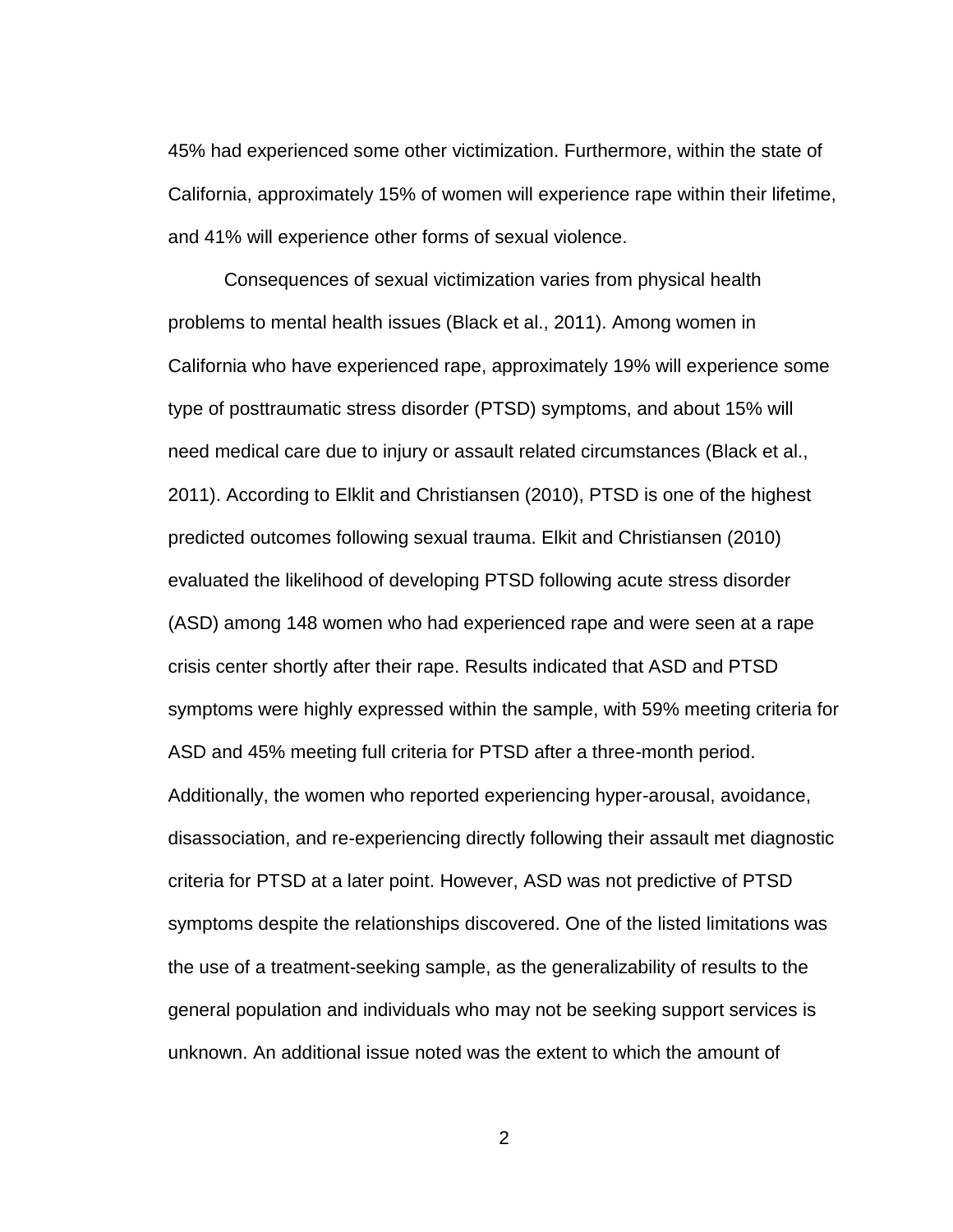support and care the women received through the crisis center may have impacted mental outcomes for the sample and how this impacts generalizability of findings to women who do not receive similar emotional and resource support (Elkilt & Christiansen, 2010).

In a meta-analysis conducted by Brewin, Andrews, and Valentine (2000), risk factors for PTSD in individuals who had experienced trauma was examined. Fourteen risk factors were assessed, with three categories (e.g., severity of the trauma, minimal social support, and overall stress). While some pre-trauma factors were predictive of PTSD, such as previous trauma, education, and adversity experienced during childhood, peri and post-trauma (e.g., trauma severity and lack of social support) factors had more stable and stronger associations with negative mental health outcome severity. Limitations point towards the large amount of studies that focused on pre-trauma risk factors. Additionally, Brewin et al. (2000) suggested that some of the pre-trauma variables could have been influenced by variables not present in the studies, such as mediating variables. Though PTSD is well established as an unfortunate, yet common outcome for sexual victimization and rape, depression is also a frequent and, at times, comorbid outcome.

To determine the influence of sexual victimization on internalizing disorders (e.g., depression and anxiety), Fergusson, Swain-Campbell, and Horwood (2002) utilized data used in the Christchurch Health and Development Study. Approximately 1,050 participants were used, and questions regarding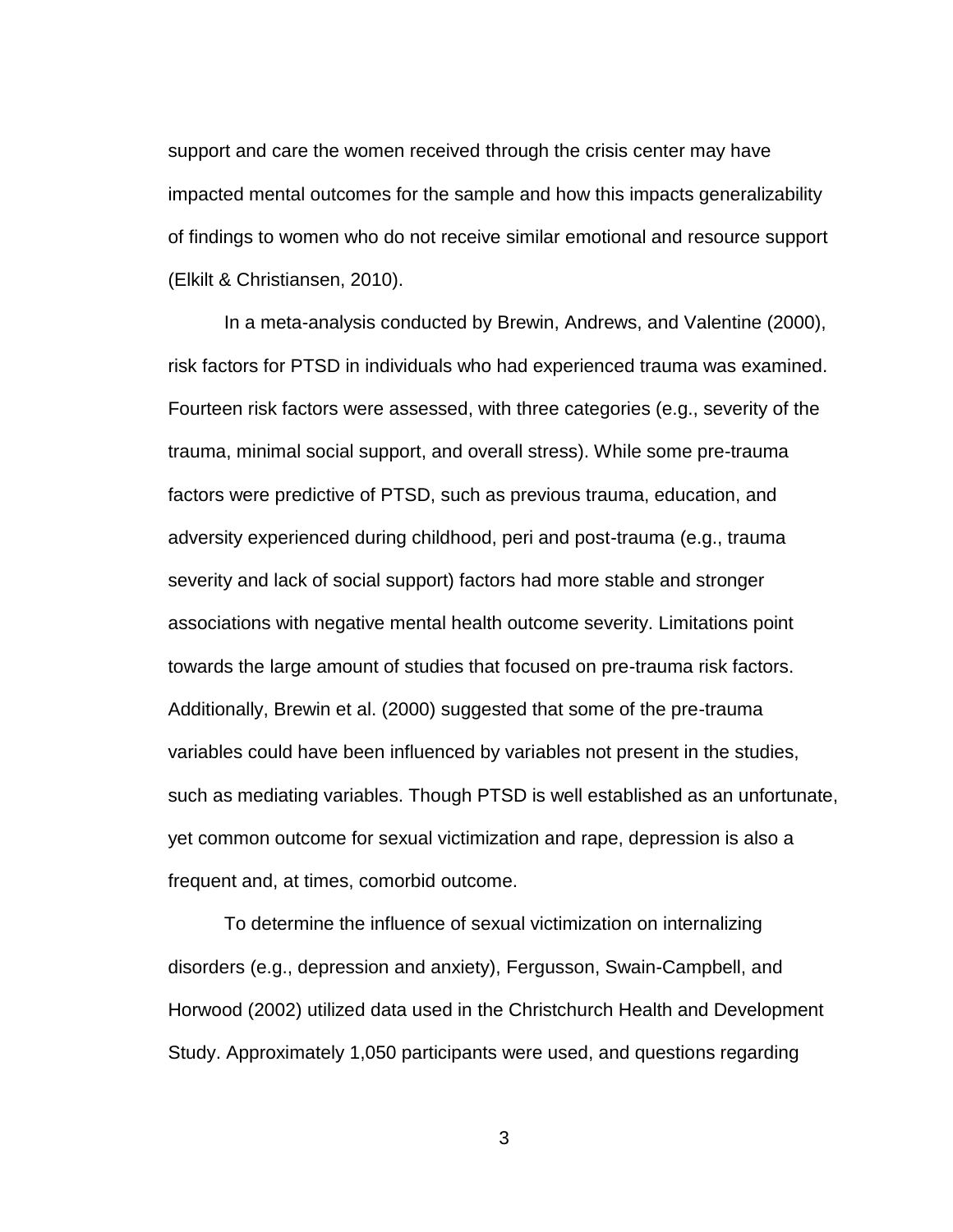gender, anxiety, depression, childhood sexual abuse (endorsed at the age of 18 or 21), and adult sexual assault were evaluated. For general reports of depression and anxiety, female participants were over two times more likely to have an internalizing disorder compared to males in the sample (Fergusson et al., 2002). Experiencing sexual assault was up to 8 times more likely in female participants than men, and exposure to sexual assault slightly increased the likelihood that women would experience depression compared to men. Though some of the limitations mentioned included a single item for sexual assault exposure assessment, other measurements (e.g., LEC-5) assess in similar ways. Disclosure and Social Reactions

<span id="page-11-0"></span>Sexual victimization can have a meaningful impact on adjustment and the well-being of targets (Ullman, 1996). Reasons for disclosing sexual victimization can vary, particularly depending on the type of assault and who the assailant was (Banyard et al., 2007). Reasons include whether the target views their situation as "real" (Du Mont, Miller, & Myhr, 2003), the relationship the target has with the perpetrator (Banyard et al., 2007), and the perception that their situation will not be seen as serious enough. Regardless of reason, a vast majority of individuals (about 92%) who experience sexual victimization disclose to one or more person (Ullman & Peter-Hagene, 2014). Negative social reactions can deter targets of sexual victimization from seeking further support and services, which can produce overall consequences for the targets mental health (Ullman & Peter-Hagene, 2014). Negative feelings can follow from an unsupportive reaction to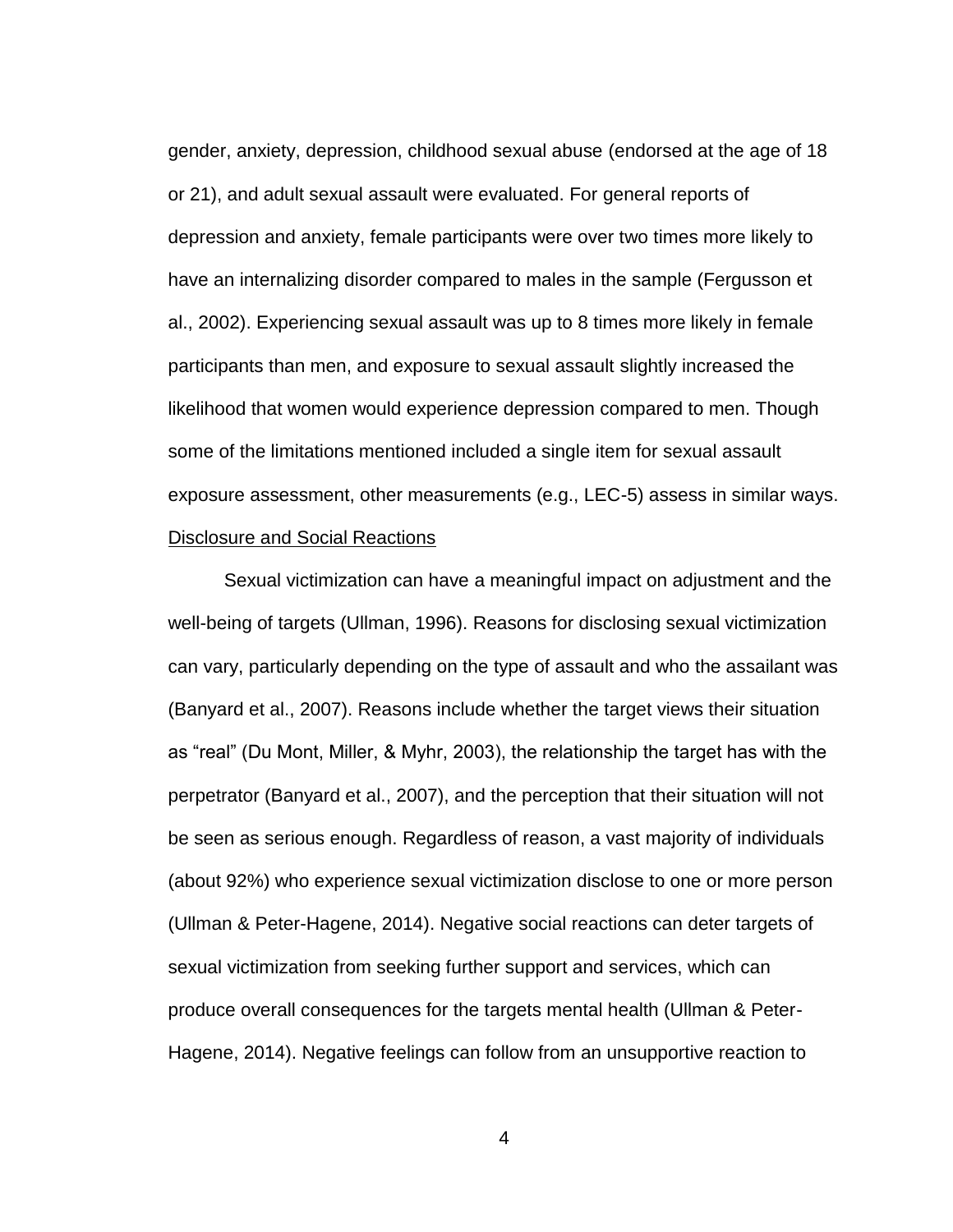disclosure, such as shame and psychological distress following a negative disclosure reaction (DeCou, Cole, Lynch, Wong, & Matthews, 2017), and selfblame can exacerbate PTSD symptoms through these negative reactions (Hassija & Gray, 2012).

One factor that may influence and sexual assault survivor's likelihood of developing trauma-related disorders is quality of support received upon disclosure. According to Ullman (2000), seven major types of reactions are experienced by individual who disclose sexual victimization. Positive reactions typically center around providing emotional support and providing tangible aid/support to the individual making the disclosure. When emotional support is provided, the recipient of the disclosure can comfort and listen (Ullman, 2000). Tangible aid/information support can include providing information or help, in turn showing belief for the disclosed information (Ullman, 2000; Ullman & Fillipas, 2001). Conversely, negative social reactions encompass more types of reactions, in addition to being the most prevalent reaction to disclosures (Ullman, 2000; Ullman & Peter-Hagene, 2014). Five types of negative reactions have been established: blaming the victim (i.e., telling the discloser they caused the event), treating the victim differently (i.e., creating social distance between themselves and the victim), distracting the victim (i.e., by telling them to move on with their life), egocentric (i.e., the individual receiving the disclosure making the disclosure about them), and control (i.e., trying to take control of the victim and their decisions).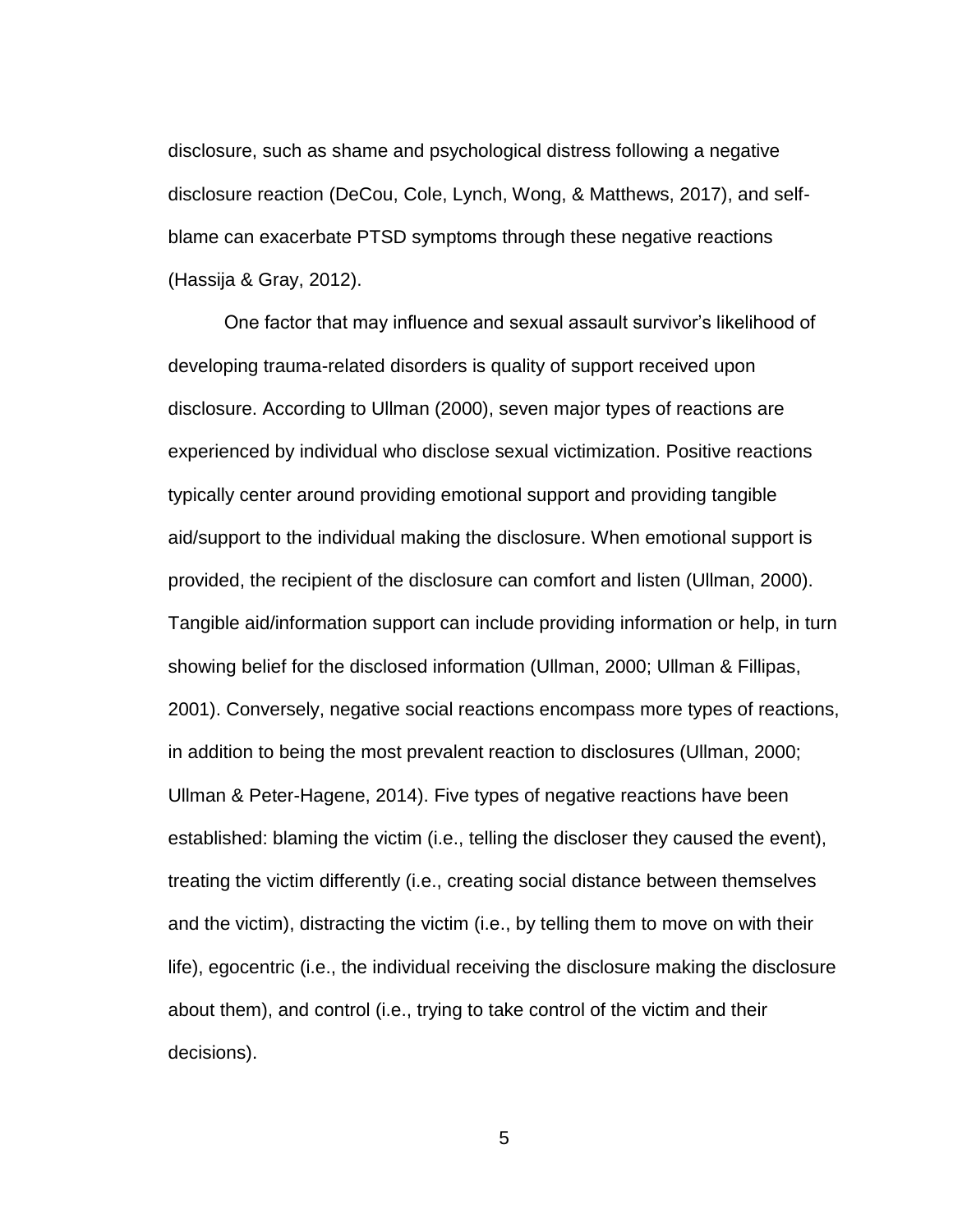Orchowski and associates (2013) aimed to evaluate the impacts of social reactions on post sexual assault adjustment. Specifically, the individual types of reactions (e.g., emotional support, tangible aid/support, victim blame, treating differently, distracting, egocentric, and control) were analyzed along with adjustment factors (i.e., psychological distress [PTSD, depression, anxiety], social support, coping strategies, and self-esteem). In an effort to prevent confounds, social desirability and assault severity were also measured. Orchowski and colleagues (2013) utilized a convenience sample of 374 young college women that were recruited as part of a larger study. Results revealed that participants who received controlling reactions to their sexual assault disclosure had higher levels of PTSD, depression, and anxiety symptoms. Furthermore, controlling reactions were also associated with lower feelings of worth. When blaming reactions were received, participants reported lower self-esteem and problem solving related coping skills. Interestingly, when the reaction resulted in being treated differently, participants reported higher levels of self-esteem. Additionally, when emotional support was given as a reaction, individuals were more likely to seek more emotional support from support sources. Though being treated differently is a negative reaction (e.g., Ullman, 2000), Orchowski and colleagues (2013) speculated that the relatively young sample (mean age between 18-19 years old) may have influenced this particular result, as participants may not have viewed differential treatment as harmful and/or this reaction may have forced the individuals to process their assault and being a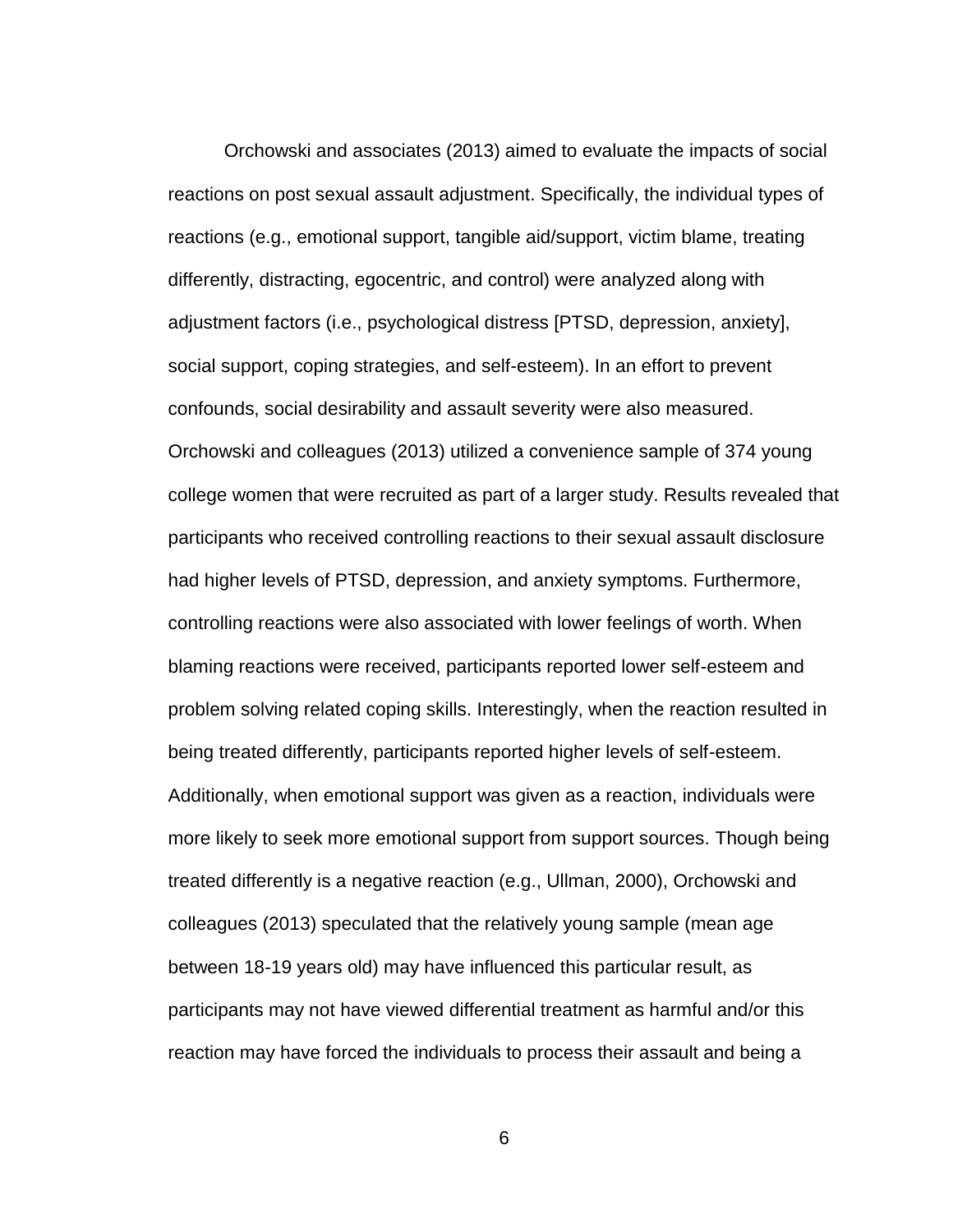posttraumatic growth process. Orchowski and associates (2013) noted that the age and lack of a diverse sample may have limited generalizability, as individuals who do not fit the study demographic (i.e., Caucasian and young) may have different experiences and outcomes from receiving negative social reactions.

Ullman (1996) explored the impact of various social reactions on sexual victimization survivors and their mental health outcomes. Using 155 women in the community who had experienced an assault more than one year ago, a mail survey was conducted to assess the impact of disclosure habits, self-blame, strategies for coping, and social reactions on adjustment following the assault. In regards to the type of reactions received, the majority (80%) received either supportive reactions (e.g., emotional support, being listened to, and belief) or the victim felt the situation was being taken over by the recipient (Ullman, 1996). Seventy percent experienced victim blame following disclosure, followed by tangible aid and distraction. Though positive reactions were experienced by many participants, and may intuitively seem more important to mental health, positive reactions appeared to have little impact on psychological adjustment following an assault (Ullman, 1996). Feeling believed, received emotional support, and received aid did not have a relationship with perceived recovery. However, all negative reactions aside from victim blame predicted poor recovery and heightened negative psychological symptoms (Ullman, 1996). Accordingly, neither behavioral or characteristic self-blame served as significant mediators between negative social reactions and psychological symptoms or recovery.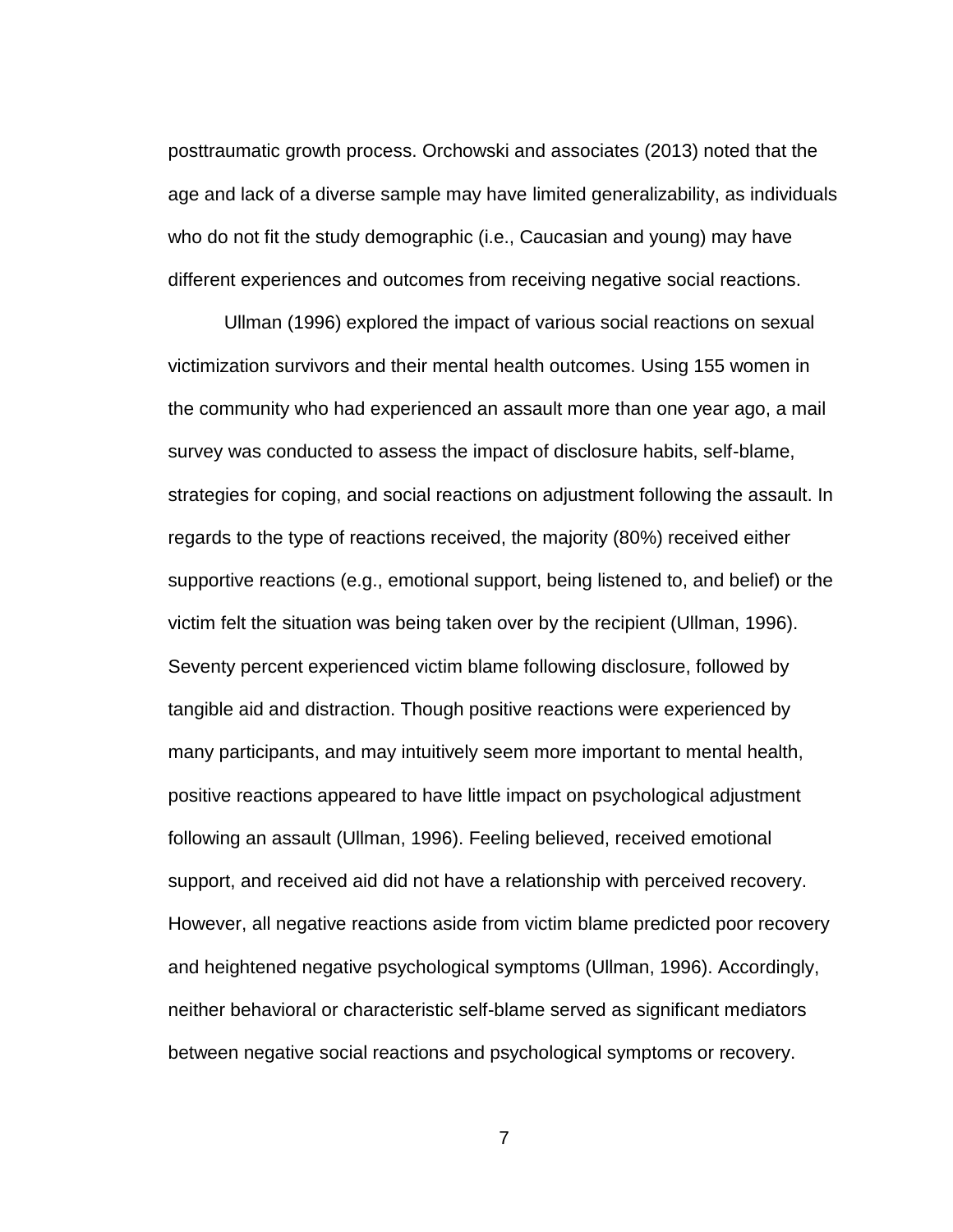Additionally, while some positive reactions can immediately improve feelings and recovery experience, negative reactions have a detrimental long-term impact on overall recovery with lessened recovery and heightened negative psychological consequences (i.e., increased self-blame and utilization of avoidance coping strategies). Furthermore, negative reactions to disclosure had a negative relationship with self-blame, and both approach and avoidance coping served as mediators between negative reactions and psychological symptoms (Ullman, 1996).

Though a part of the proposed study aimed to assess negative social reactions as a predictor, these reactions have previously been established as having a crucial role in PTSD experience for those who are interpersonal assault survivors (Hassija & Gray, 2012). To better view the mechanisms of social reactions, Hassija and Gray (2012) evaluated the hypothesis that negative social reactions had an intervening relationship between self-blame and PTSD with 68 primarily female participants. Results indicated that higher levels of self-blame was associated with increased receipt of negative social reactions upon disclosure and PTSD symptom severity. When the mediation model was tested, a direct, positive relationship between self-blame and PTSD symptoms were found, along with a positive direct relationship between self-blame and negative social reactions. And, in accordance with the hypothesis, negative social reactions mediated the relationship between self-blame and PTSD severity. Temporal precedence was listed as a limitation due to the inability to infer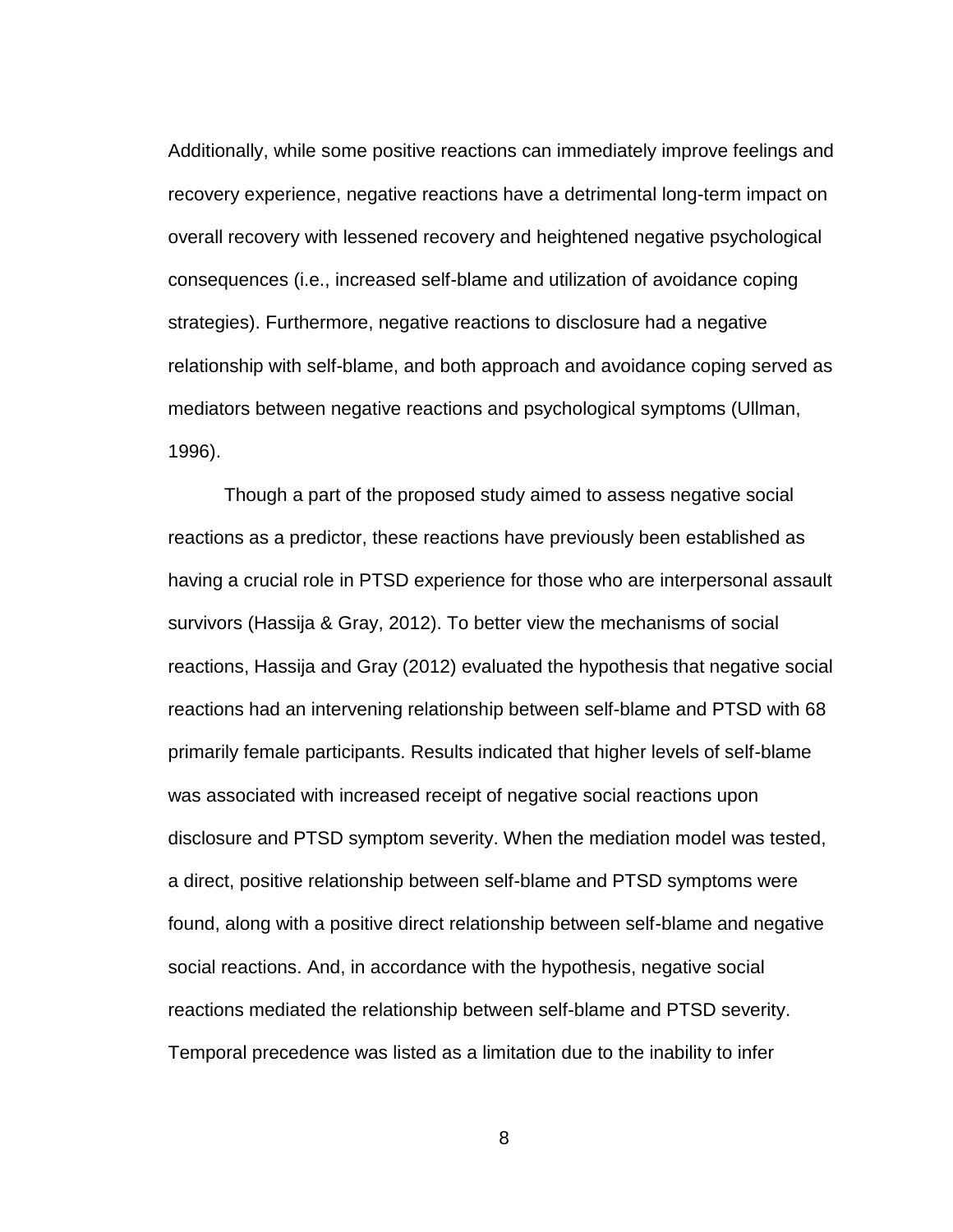causation. Additional limitations inferred to the college sample limiting generalizability to the general population.

Disclosure of sexual victimization to at least one person is typically common, however most responses are negative (Ullman & Peter-Hagene, 2014). These negative reactions may inhibit further seeking of support and increase the likelihood of developing post trauma psychopathologies (Ullman & Peter-Hagene, 2014; Du Mont, Miller, & Myhr, 2003; Orchowski et al., 2013; Ullman, 1996; Hassija & Gray, 2012). The particular relationship that other constructs have on these reactions varies, however a similar theme of self-blame and impacted recovery factors was seen. Other self-related feelings, such as shame, can have consequences for mental health when an individual experiences trauma (La Bash & Papa, 2014).

# <span id="page-16-0"></span>Shame

As previously mentioned, negative social reactions can have major impacts on mental health. Shame has been researched as a possible emotional response to experiencing a traumatic event (La Bash & Papa, 2014), and this may play a role in people's likelihood of experiencing distress following the receipt of negative social reactions. Furthermore, shame is thought to be a result of self-blame individuals feel because of their traumatic experience (La Bash & Papa, 2014). Shame can be defined as an aversive emotion that is caused by experiencing an event that challenges and threatens the self and the perceptions of others. La Bash and Papa (2014) evaluated the influence of shame on PTSD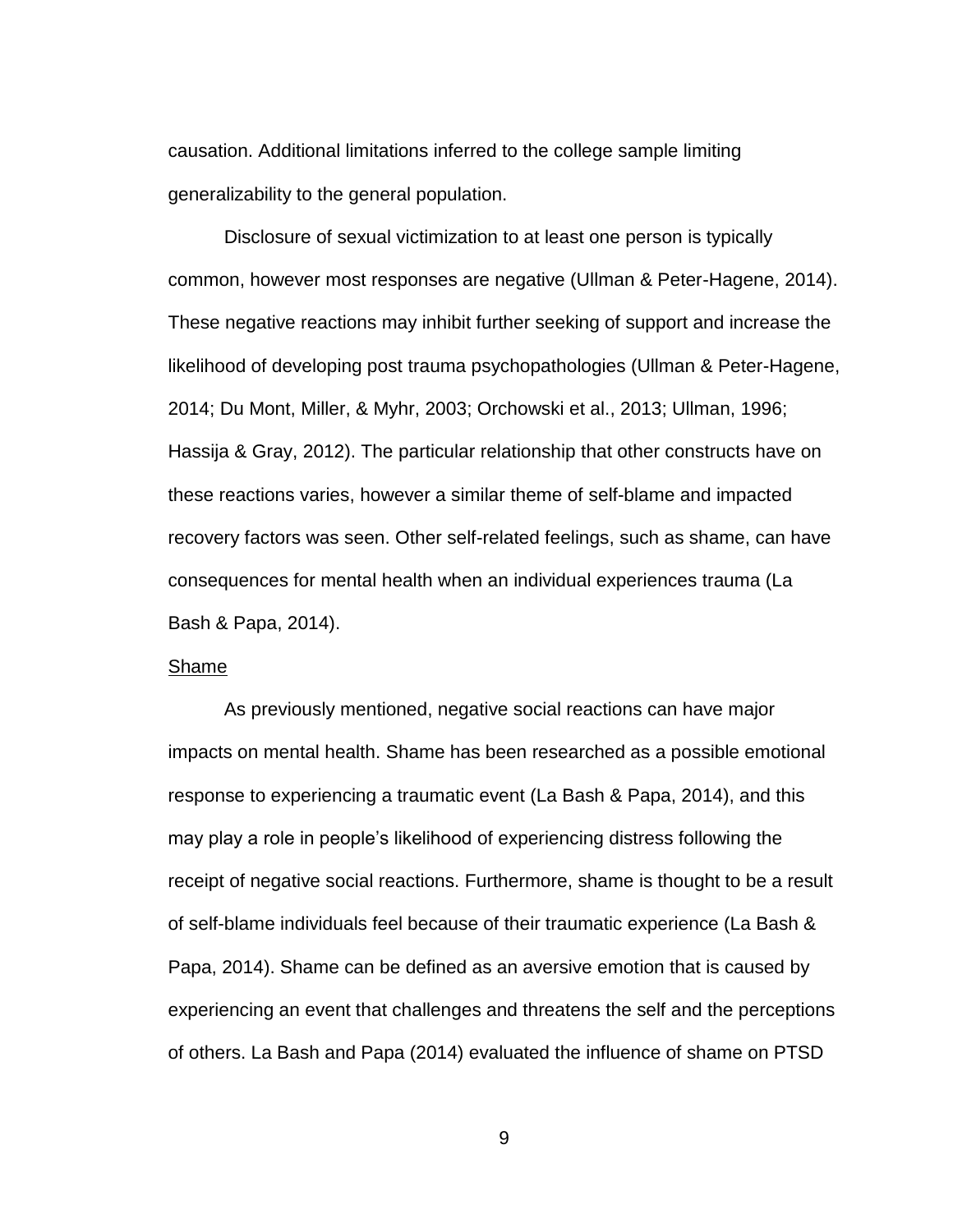symptom development. Specifically, shame was viewed as a direct influence on other risk factors and the development of PTSD. Via online data collection methods, La Bash and Papa recruited 99 students, with the majority being female, to participate in their study. Findings indicated that risk factors (i.e., previous traumatic experiences and experiencing inter versus impersonal trauma) each increased the likelihood of developing PTSD and of experiencing shame related to the event, with previous traumatic experiences and interpersonal trauma having the strongest relationships. Furthermore, shame related to previous trauma had a mediating relationship between interpersonal trauma and PTSD. La Bash and Papa (2014) go on to further implicate that risk factors are influenced by trauma related shame and fear, and this relationship impacts the severity of PTSD symptoms. Limitations mentioned included cross sectional methods, self-report, and the use of pathway analyses. La Bash and Papa (2014) demonstrated the mediating ability of shame on trauma factors, however shame can also be integrated in models involving negative social reactions.

DeCou and associates (2017) examined the mediating relationship of shame between negative social reactions and mental health outcomes of sexual assault victims. Specifically, abuse specific shame was used to determine the influence of the shame experienced by the assault, and mental health outcomes were measured a psychological distress (i.e., depression, global distress, and PTSD). Of the 207 undergraduate females, that majority of participants (90.9%)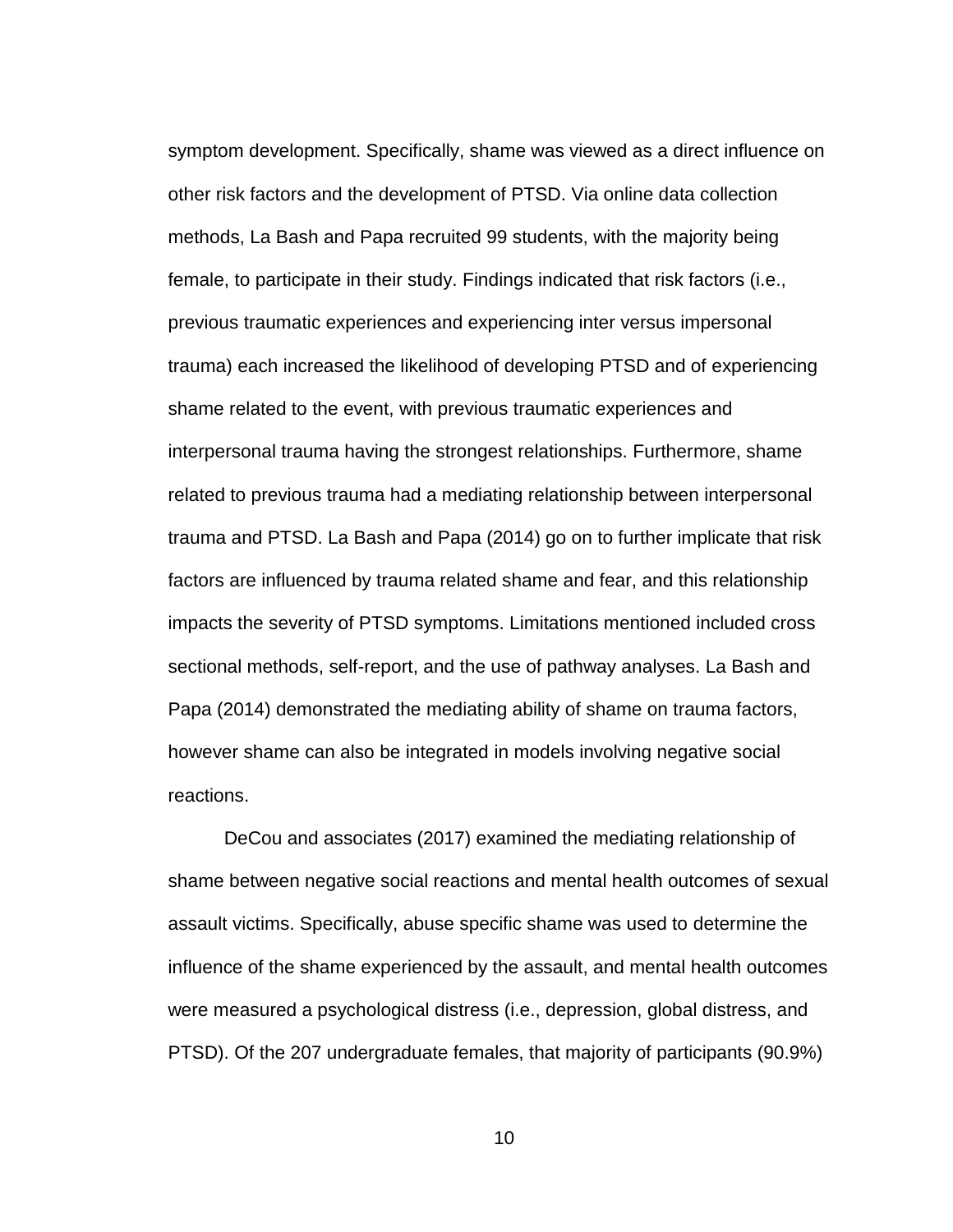reported they experienced the recipient of their disclosure try to distract from the disclosure, followed by reporting the victim felt the recipient trying to take control of the situation (84.1%), recipients responding egocentrically (80.3%), the victim being treated differently (64.3%), and the recipients receiving victim blame related reactions (55%). Surprisingly, about 72% of the participants also received positive support through offer of tangible aid and support (DeCou et al., 2017). Furthermore, abuse specific shame was a significant intervening variable between negative disclosure reactions and all three variants of psychological distress. The pathways in the relationship were positive, indicating that higher feelings of the negative reaction lead to higher assault specific shame, which lead to higher instances of psychological distress. While this study examined the full relationship of negative social reactions, individual influences of each type were not analyzed as predictors. Within the limitations mentioned by DeCou and colleagues (2017), a call for expanded models to examine this relationship and to explore male victims of assault were established.

Often within the literature, the primary focus is on female victims of sexual violence. Weiss (2010) examined the experiences of men who were victims of unwanted sexual contact. Using the National Crime Victimization Survey, sexual assault narratives and experiences of men (*N* = 94) were compared to women's (*N* = 956). Many of the experiences that men and women encountered were similar, however there were important differences between men and women. Overall, men were more likely to feel demasculinized due to victim blaming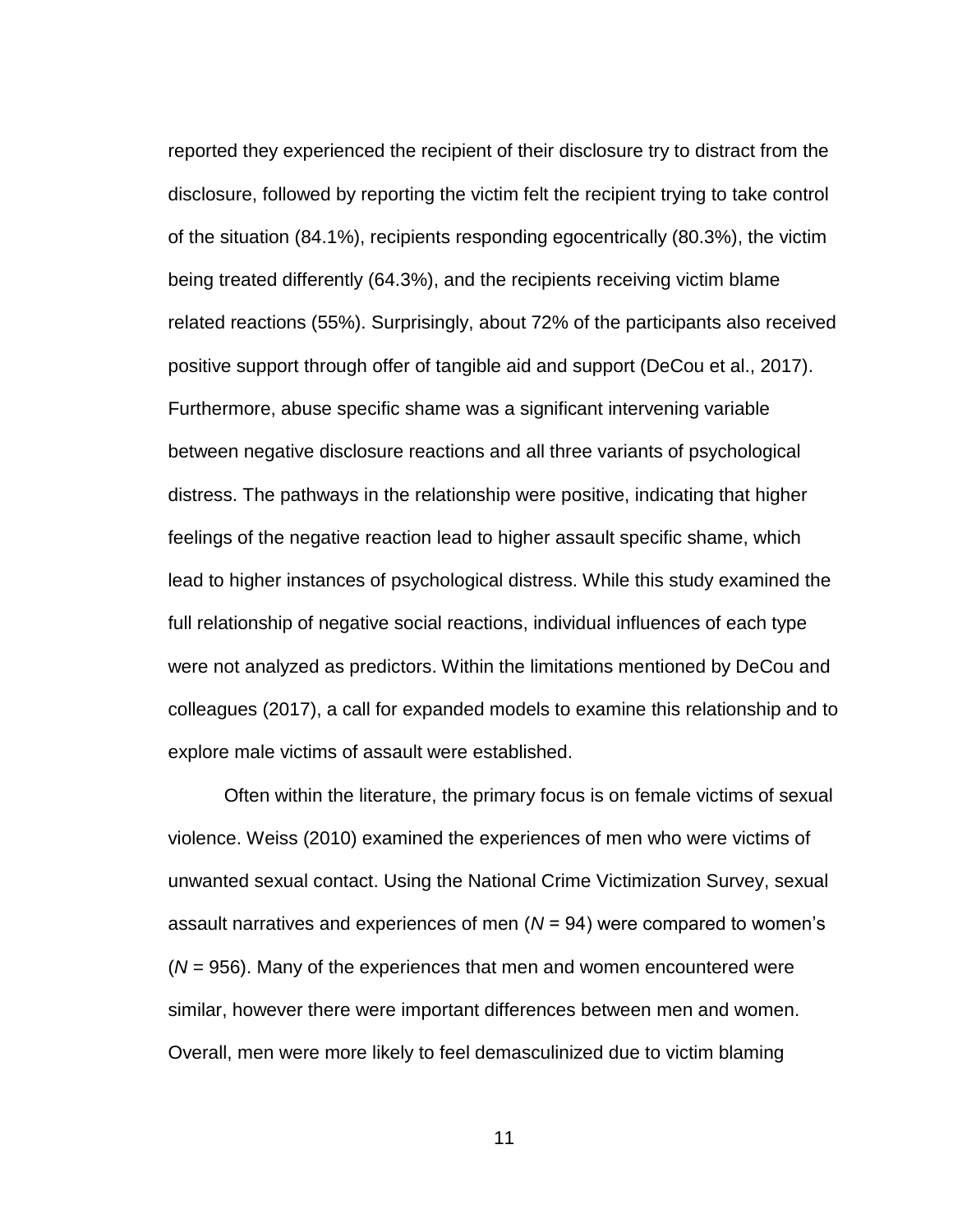(Weiss, 2010). As with women, men often reported feeling shameful of their experience. Furthermore, within the male victim's narratives, shame was the major factor in why men did not report their assault to the police. While the root of the shame is not specified, speculation of the shame may explain the embarrassment men feel when they are assaulted. Assaults that are perpetrated by women is a threat to the man's masculinity, in turn advancing the shame felt due to the incident (Weiss, 2010). Additional shame may be felt due to the stigmatization of men who are raped being gay. Weiss (2010) argues that this stigma and shame may add to the reluctance of gay men reporting to the police. As with women victims, narratives included expressions of being doubted and not supported, however men only report about half as often as women to authorities. These stigmatizations that influence and exacerbate the shame felt by men may create a problem for victim justice, and may also inhibit growth due to disclosure. The Weiss (2010) study only examined reporting to police, however disclosure habits should be researched as well. Limitations were not directly described, though a need for future research on male experiences that gathers a more in depth exploration of men's experiences were discussed.

### <span id="page-19-0"></span>Perceived Burdensomeness and Thwarted Belonging

Interpersonal Theory of Suicide (ITS) is a theory of suicidal behavior that encompasses a lack of two essential needs for avoiding suicidal tendencies (Joiner, 2005). These two needs are effectiveness and belonging, however when these needs are thwarted, they become perceived burdensomeness and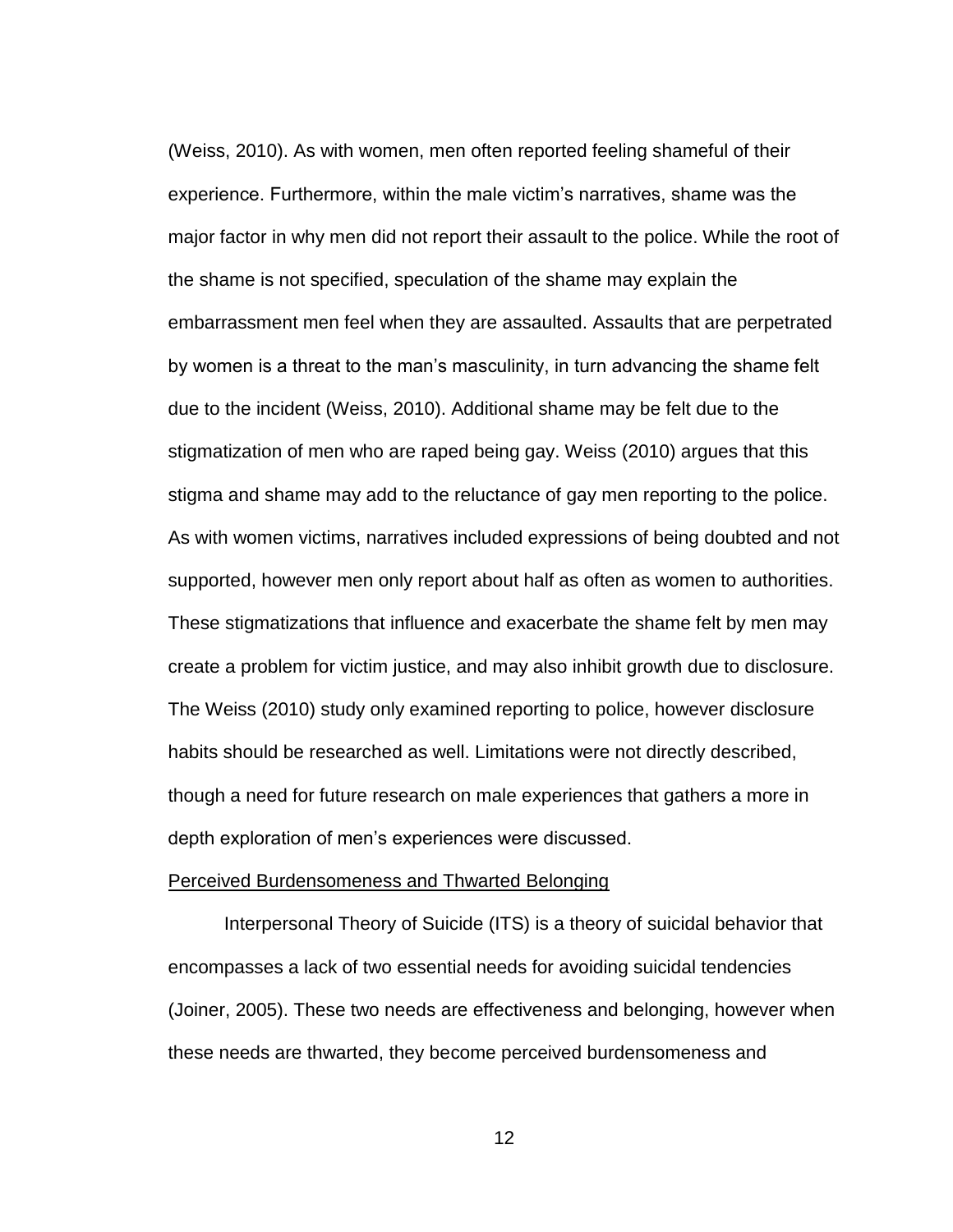thwarted belonging. Joiner (2005) explains that burdensomeness occurs when effectiveness is threated due to an event that is perceived to negatively impact one's social group. Specifically, feeling as though one's social group has been let down due to certain actions influences the perception that one is a burden. Through this burdensomeness, individuals feel their incompetence negatively impacts their social circles. Joiner (2005) also mentions the link between depression and burdensomeness. Depression related symptoms can decrease feelings of effectiveness in social relationships, particularly close or romantic relationships, increasing he perception and feelings of burdensomeness. Though perceived burdensomeness can be harmful to social relationships and increase the risk of suicide or depressive symptoms, belongingness can provide as a protective factor (Joiner, 2005).

Thwarted belonging embodies the feelings of belonging due to being loved or cared about and having meaningful, positive, and frequent interactions with others. In order to feel belonging, social relationships need to be frequent, in person, and elicit the feeling of being cared about (Joiner, 2005). When belonging is thwarted, the negative impact of losing social connections may produce similar feelings to physical pain. Individuals with depression often experience less engaged social interaction due to a lack of nonverbal communication, further establishing the social disconnect (Joiner, 2005). Furthermore, thwarted belongingness is related to feeling isolated and disconnected from important social groups. Feelings of thwarted belonging can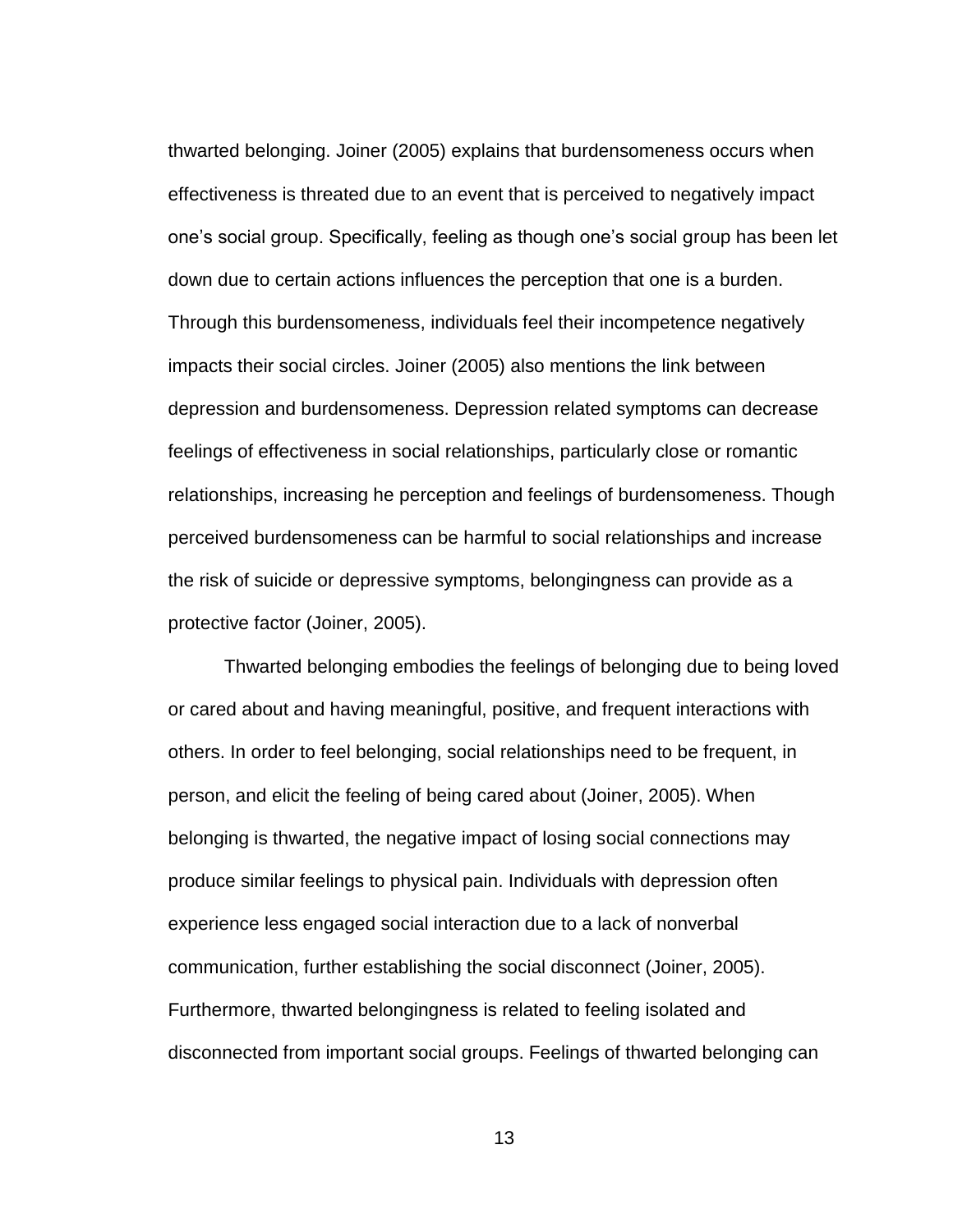impact individuals far more than burdensomeness, particularly through inhibiting therapeutic help of further social assistance (Joiner, 2005).

According to Van Orden et al. (2010), the ITS describes suicidal behavior in accounts for the influence of perceived burdensomeness and thwarted belonging on suicidal behavior. Most often, these feelings are due to being socially isolated (Van Orden et al., 2010). When we feel thwarted belonging, death becomes more salient and longed for. As social creatures, we have an inherent need for social connection and balanced social integration. According to the ITS, thwarted belonging is comprised of increased loneliness and an absence of caring and positive relationships (Van Orden et al., 2010). Furthermore, the ITS establishes that thwarted belonging is influenced by individual and intrapersonal factors. Perceived burdensomeness, particularly when felt towards family or social relationships, causes the individual to feel expendable and unnecessary. The ITS further explains perceived burdensomeness as individual feelings of self-hatred combined with seeing the self as too flawed to engage with others (Van Orden et al., 2010). If individuals feel they are a burden on multiple individuals or if the one individual the perception is felt towards is extreme, the situation can be dangerous. Combined, perceived burdensomeness and thwarted belonging are highly based within social perceptions and can create isolated feelings for an individual. Feeling like a burden and as though there is a lack of belonging can have negative impacts on social quality of life, and often follow stressful life events such as trauma.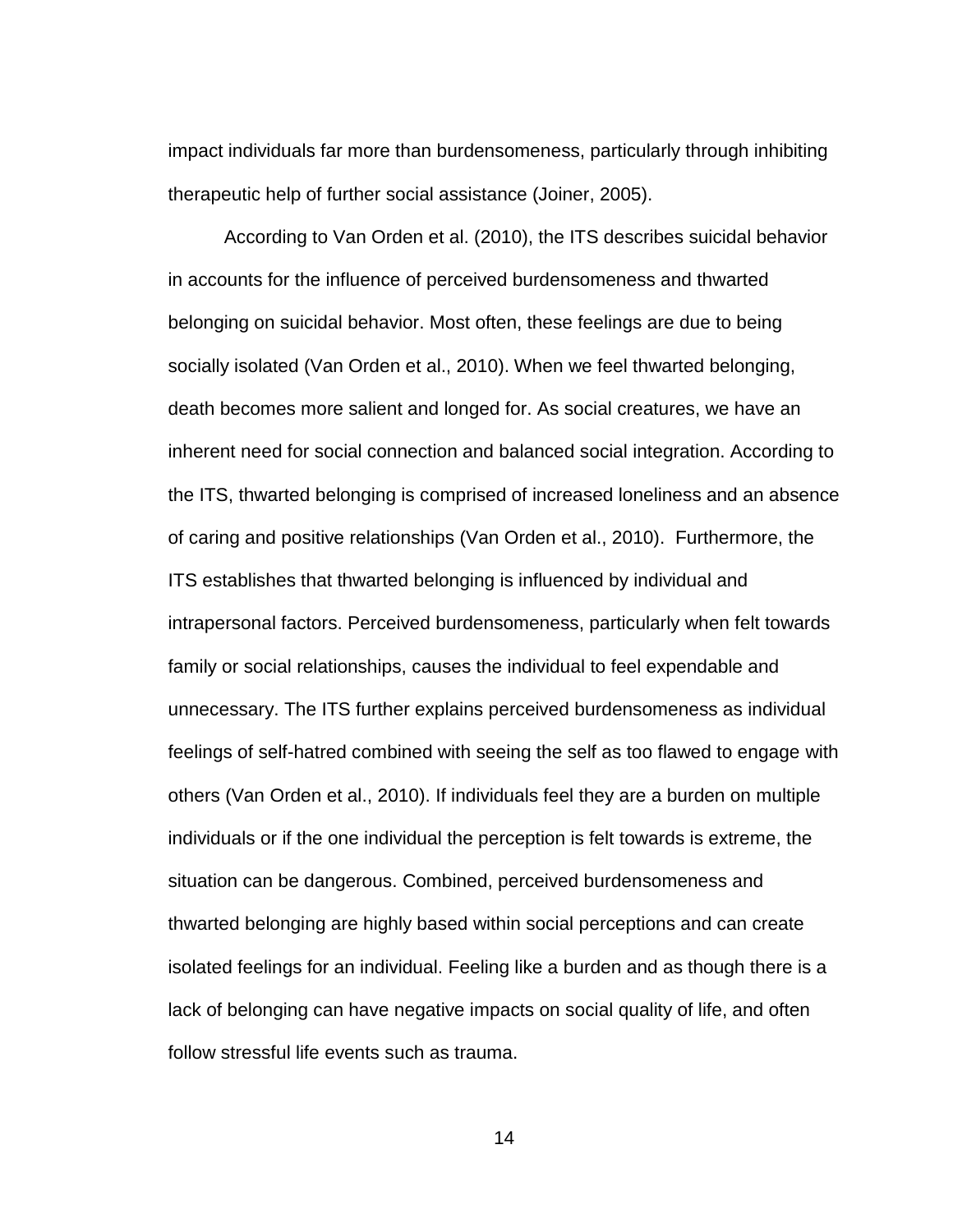Davis and associates (2014) examined the relationship between ITS based suicide ideation and PTSD. Suicide ideation, via the ITS (Joiner, 2005), consists of high levels of both perceived burdensomeness and thwarted belonging. According to Davis et al. (2014), detachment/estrangement (i.e., symptom of emotional numbing due to PTSD) was indicative of perceived burdensomeness. Three hypotheses were proposed: that PTSD symptoms would have a positive relationship with suicide ideation,

detachment/estrangement would have the strongest zero order correlations with suicide ideation, and after controlling for negative response bias and invalid response patterns, depressive symptoms, and type of trauma,

detachment/estrangement would have a significant relationship with suicide ideation (Davis et al., 2014). Data were collected from 434 female college students who had experienced a traumatic event. Results indicated a positive relationship between PTSD severity and suicide ideation, indicating that as PTSD symptom severity increased, suicide ideation also increased. Furthermore, detachment/estrangement related PTSD symptoms had high positive correlations with suicide ideation, demonstrating as detachment/estrangement symptoms increased, suicide ideation increased as well (Davis et al., 2014). Additionally, suicide ideation and detachment/estrangement had the strongest relationship out of all of the PTSD symptoms assessed. When all other PTSD symptoms besides detachment/estrangement, trauma type, and negative response bias were controlled for, detachment/estrangement was a significant predictor of suicide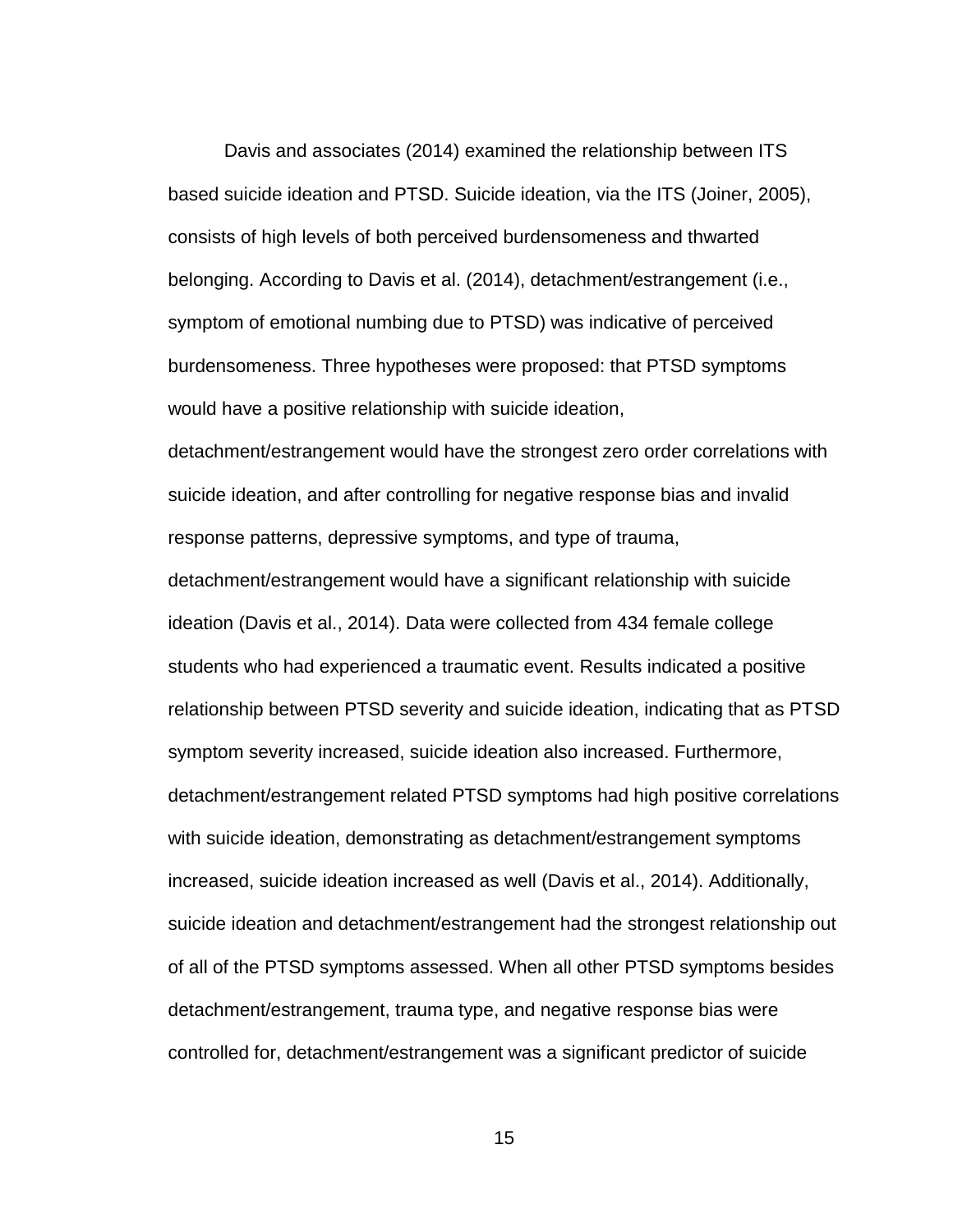ideation. Further, symptoms related to depression also demonstrated a significant positive relationship with suicide ideation. According to Davis and colleagues (2014), these results have crucial clinical implications. Specifically, when individuals who have experienced trauma are assessed for suicide risk, the presence of detachment/estrangement (or perhaps perceived burdensomeness) should be considered. Davis and associates (2014) presented a few crucial limitations, including modest effects, the need for a culturally and gender diverse sample, and the need for future studies to directly measure perceived burdensomeness and thwarted belonging, rather than basing measures on theoretically related measures.

## <span id="page-23-0"></span>The Present Study

In summary, when instances of sexual victimization occur, usually individuals disclose their experience to at least one person (Ullman, 2000). Negative reactions to these disclosures can impact mental health more than positive ones (Ullman, 1996), and these negative reactions are most common (Ullman & Peter-Hagene, 2014). Additionally, negative social reactions can influence shame due to the experience of social judgement (La Bash & Papa, 2014). Furthermore, perceived burdensomeness and thwarted belonging are tied to social isolation and withdrawal (Joiner, 2005; Van Orden et al., 2010), possibly increasing avoidant behavior. Frequently, PTSD has been seen as an outcome of trauma related to sexual victimization (Brewin, Andrews, & Valentine, 2000), in addition to depression (Fergusson et al., 2002). Moreover, PTSD, perceived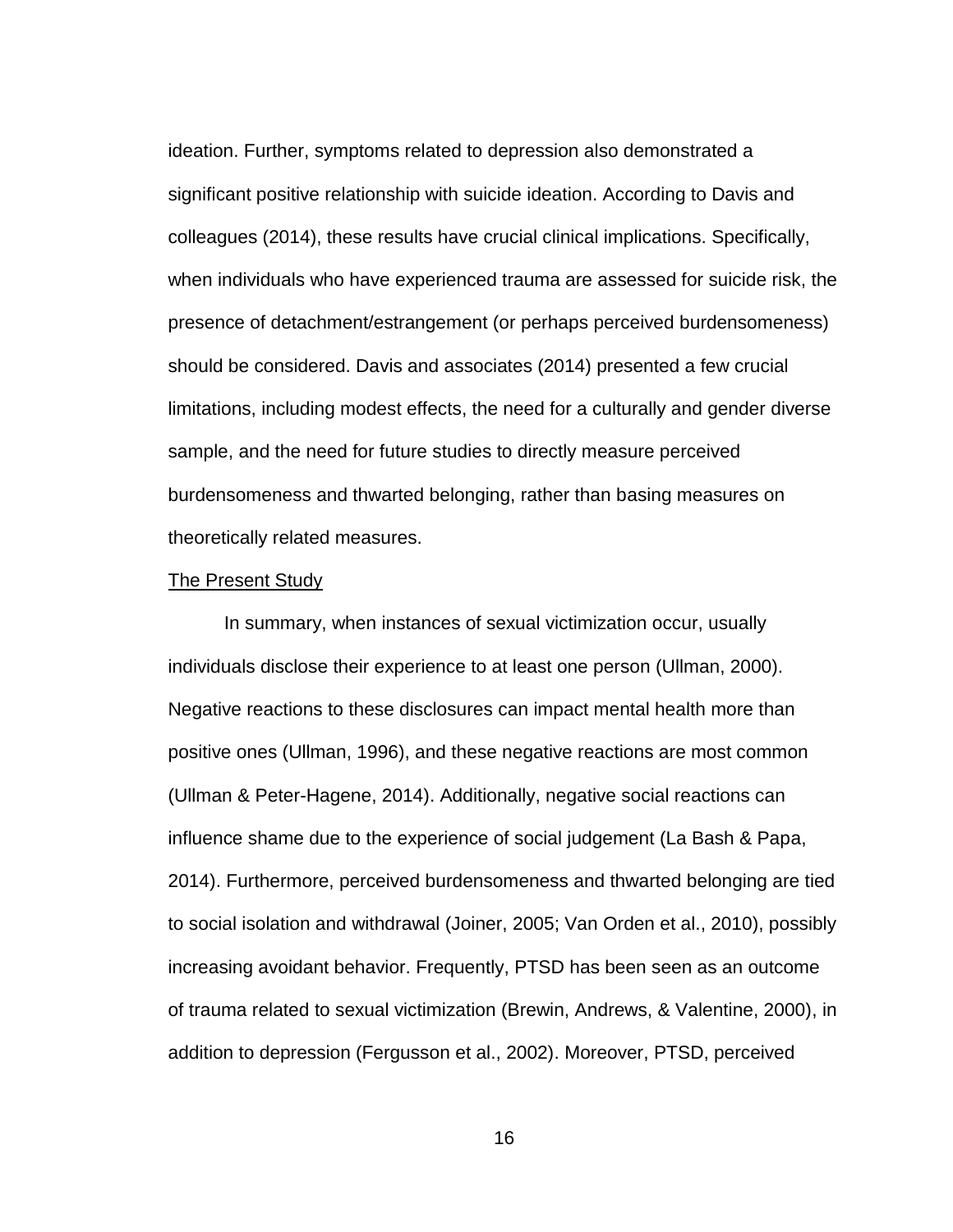burdensomeness, thwarted belonging, and shame are related to depression as a consequence, and further as a comorbid occurrence to PTSD (DeCou et al., 2017). The present study presents a model that aims to connect the previously mentioned variables to better understand the impact of sexual victimization disclosures.

Within the DeCou and associates' article (2017), one limitation was the possibility for other models, indicating there could be more to explain these relationships. Although the proposed study is based off of the DeCou and associates (2017) model, the variable of shame will be different (state shame), however it will still be utilized as a mediator. The proposed study will further explore the dynamic nature of mental health distress due to reactions of disclosure. Additionally, the DeCou et al. (2017) article assessed only female survivors, leaving a need in the literature for male participants experiences. Within the Elkilt and Christiansen (2010) article, the sample used was women who were seeking assistance and emotional support. This limitation may be addressed with the proposed study, since the initial disclosure reactions are assessed and the support that followed will be examined.

Orchowski and colleagues (2013) tested individual subcategories of positive and negative reactions as predictors of sexual assault adjustment. One mentioned limitation was the lack of generalizability to the greater community due to the age and lack of diversity of the sample. The proposed study aims to utilize a convenience college sample in addition to recruiting members of the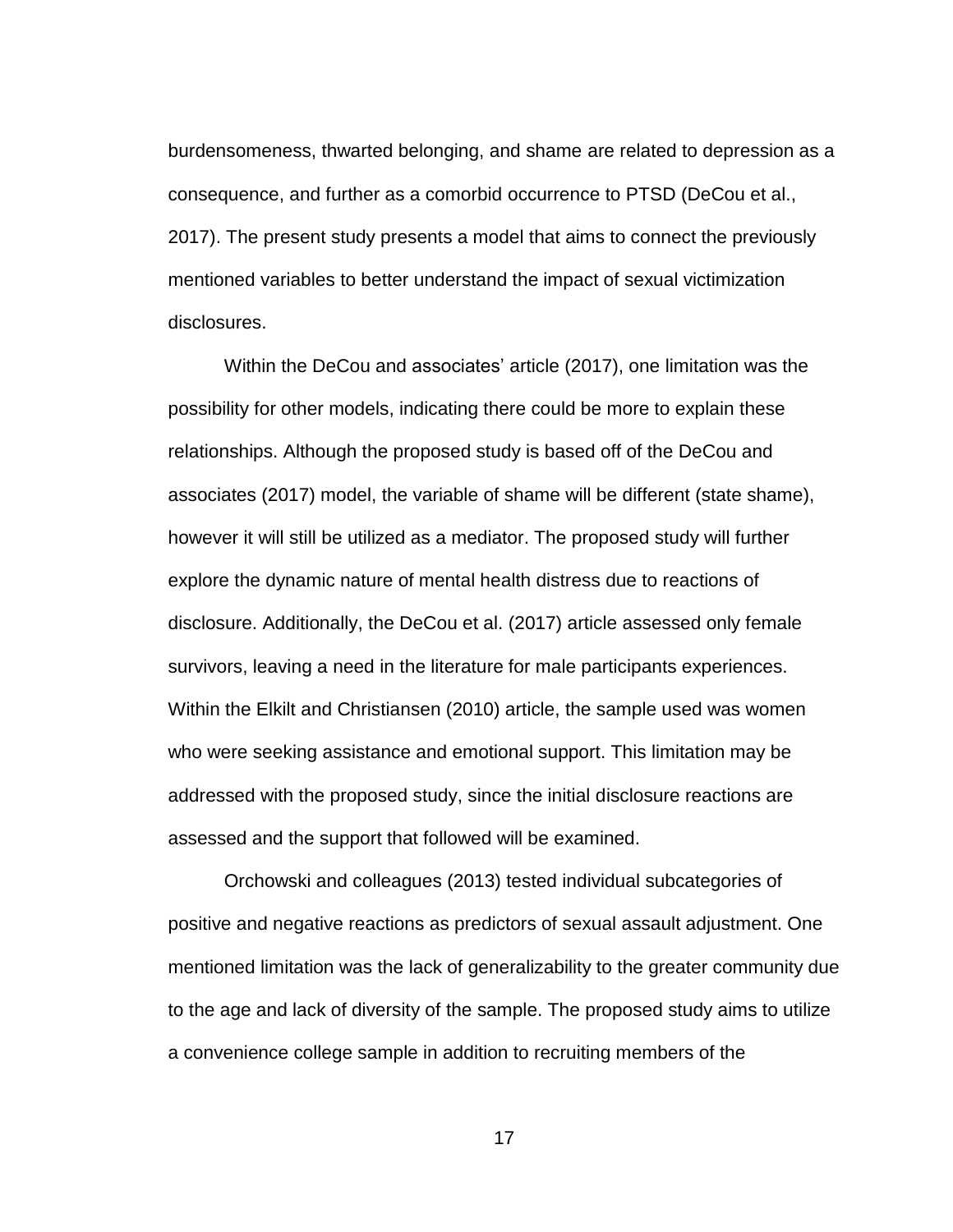community to reveal and dissect any differences between the two samples. Furthermore, Orchowski and associates (2013) described conflicting results (i.e., a negative reaction having a positive relationship with self-esteem) and only associations with controlling behavior and negative mental health outcomes. Additionally, the proposed study will explore and add information about each specific type of negative social reaction to the literature, as there are few studies that do so.

La Bash and Papa (2014) used a unidimensional measure of shame by asking if the participant felt shame during their traumatic experience with a single item. While this may have been sufficient for their study, it does not provide a dynamic view of the construct of shame, and it leaves a gap in the ability to draw implications. For the proposed study, state shame was anticipated as an intervening variable. While this measure is focusing on a trait the participant has at the moment they take the survey, it will nonetheless provide a more dynamic and unique view of shame that is not currently present in the literature.

Davis and associates (2014) mentioned limitations that the present study aims to address. Specifically, introducing a more culturally diverse sample to explore any differences present between cultural backgrounds. Further, the Davis et al. (2014) study only included female participants, and the present study aims to include both female and male participants. Additionally, the proposed study would directly measure perceived burdensomeness and thwarted belonging with PTSD and depression symptomology. Including more in depth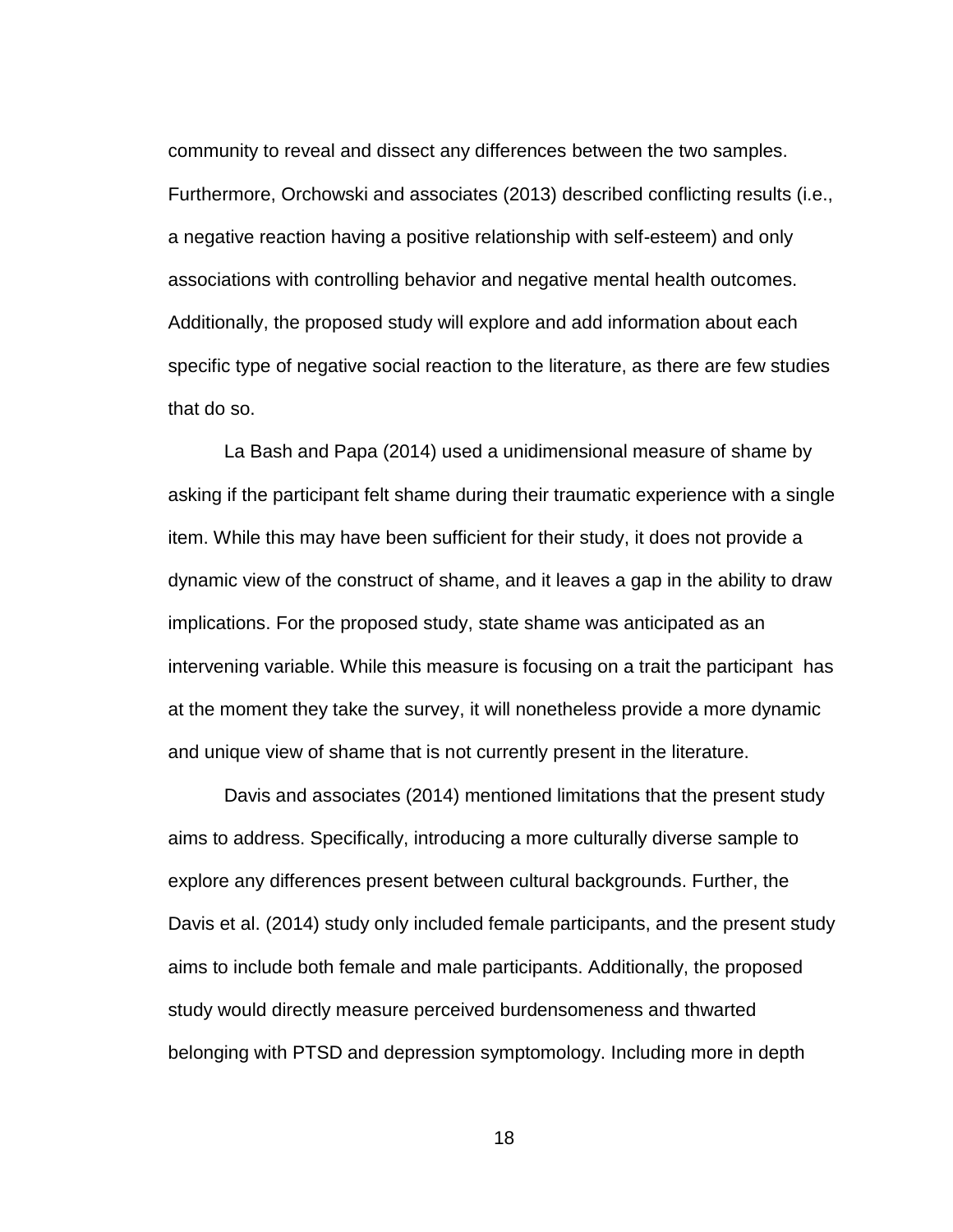measurements allows for an expanding of the understanding of how these constructs relate to one another.

In order to examine the underlying processes that may account for the association between negative social reactions upon disclosure and negative mental health outcomes, the following hypotheses were proposed. First, the five negative social reactions subscales (i.e., control, blaming, distracting, egocentric, and treating differently) would be positively associated with psychological distress (i.e., depression and PTSD symptoms). Second, the five negative social reactions subscales (i.e., control, blaming, distracting, egocentric, and treating differently) would be positively associated with state shame, perceived burdensomeness, and thwarted belonging. Third, I predicted that the relationships between the five negative social reaction subscales and psychological distress would be mediated by state shame, perceived burdensomeness, and thwarted belonging.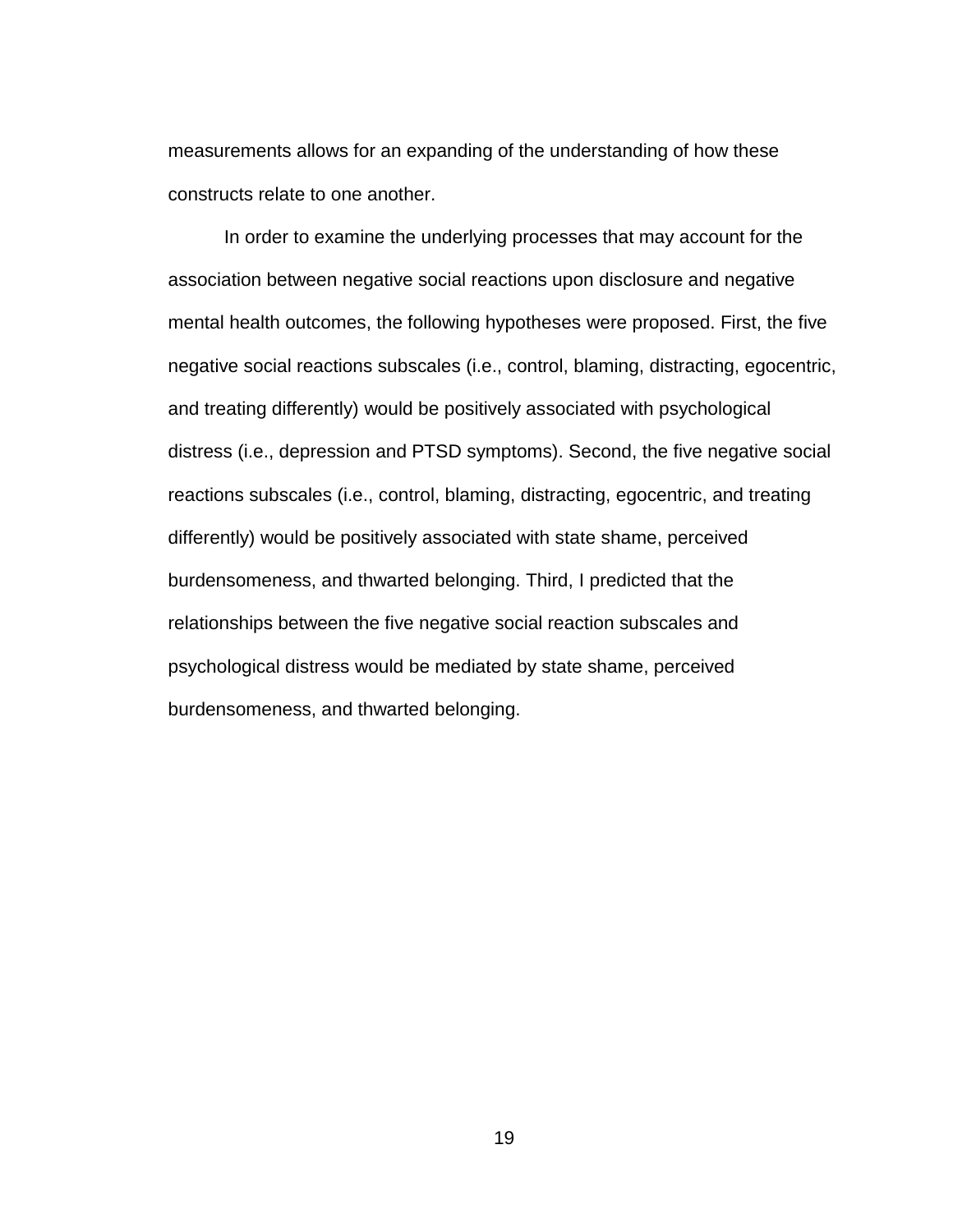# CHAPTER TWO

# METHODS

# Methodology

# <span id="page-27-2"></span><span id="page-27-1"></span><span id="page-27-0"></span>**Participants**

Prior to being eligible for participation, all potential participants were prescreened via a pre-screening procedure arranged via an online survey management tool. Specifically, potential participants completed the Life Events Checklist for DSM-5 (LEC-5) to assess whether they had ever experienced a sexual assault or an "other unwanted sexual experience." Initially, 130 college women were recruited, however after removing participant data due to an abundance of skipped responses, 106 undergraduate women's data were utilized. The majority of the sample were seniors (56%), and approximately 76 percent of participants identified as Hispanic. The mean age was 23.9 years old. The majority of participants were in a committed relationship (43%) and most participants made less than \$15,000 a year (66%). Detailed demographic information can be found in Table 1.

# <span id="page-27-3"></span>Measures

Demographics. A questionnaire assessing various socioeconomic and descriptive factors including age, gender, ethnic background, racial background, marital status, and yearly income was utilized.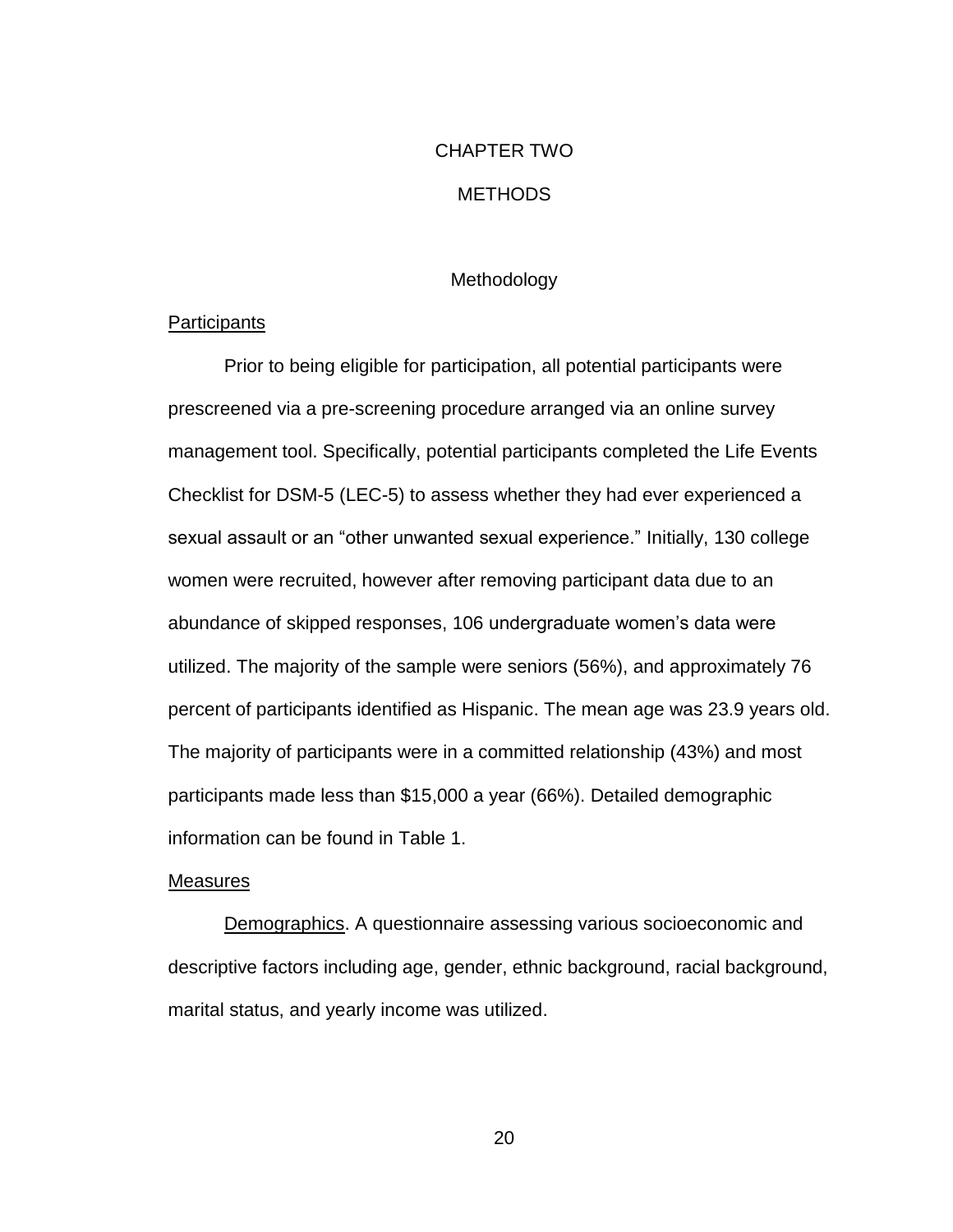Life Events Checklist for DSM-5 (LEC-5; Weathers, Blake, Schnurr, Kaloupek, Marx, & Keane, 2013). The LEC-5 was used to assess the participants' experience with potentially traumatic events. The LEC-5 is a 17-item measure which asks respondents to indicate which potentially traumatic experiences they have been exposed to in their lifetime (e.g., natural disaster, sexual assault [rape, attempted rape, made to perform any type of sexual act through force or threat of harm], fire or explosion, other unwanted or uncomfortable sexual contact). In the modified version that will be used in this study, participants will only have the option of selecting if they experienced any of the 17 events listed firsthand or if they have not. Items that will be used to recruit participants are the sexual assault and other unwanted sexual contact items. The LEC was also used as a screening tool following data collection to double check that participants have indeed experienced a type of sexual victimization.

Posttraumatic Stress Disorder Checklist 5 (PCL-5; Weathers, Litz, Palmieri, Marx, & Schnurr, 2010). The PCL-5 is a measurement consisting of 21 items that assess PTSD symptom severity as outlined in the Diagnostic and Statistics Manual, V (DSM-5). Respondents were asked to rate on a 5-point scale, ranging from 0 = *not at all* to 4 = *extremely*. Participants answer the amount of distress experienced within the past 30 days. This distress was measured as a result of PTSD symptoms, with scores ranging from 0 to 80, and clinical cutoff scores for PTSD diagnosis for civilians being a total score of 44. Sample questions include how much they were bothered by "Feeling very upset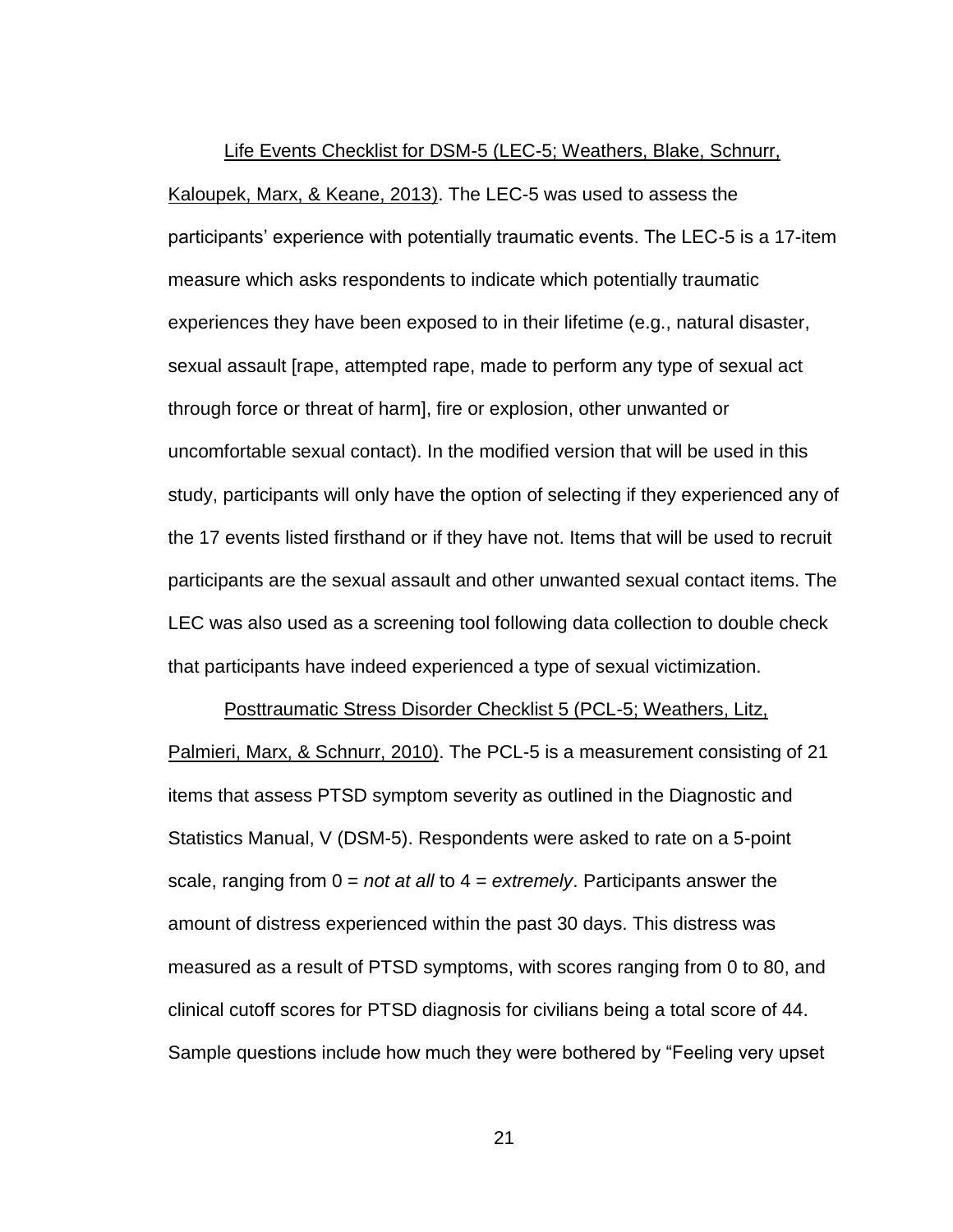when something reminded you of the stressful experience" and "Avoiding memories, thoughts, or feelings related to the stressful experience." Cronbach's alpha was .95, demonstrating strong internal consistency.

Center for Epidemiological Studies Depression Scale, Revised (CESD-R; Eaton, Smith, Ybarra, Muntaner, & Tien, 2004). The CESD-R a 20-item brief measure of symptoms of depression. Respondents indicate how often they have experienced these symptoms over the past week or two on a 5-point scale, ranging from 0 = *not at all or less than one day* to 4 = *nearly every day for two weeks*. Scores of 16 or greater represent individuals who are at higher risk for depression. Sample items include "I could not shake off the blues." And "I felt sad." Cronbach's alpha was high at .95.

State Shame and Guilt Scale (SSGS; Marschall et al., 1994). The shame subscale from the SSGS was used to assess participants state shame. Participants were asked to report their current feelings on 15-items via a fivepoint Likert scale, with 1 = *not feeling this way at all,* and 5 = *feeling this way very strongly*. Lower scores indicate lower reported feelings of shame. To assess how individuals felt during the moment, shame response choice include "I feel remorse, regret" or "I cannot stop thinking about something bad I have done." Reliability is good, with the alpha for the state shame subscale being .85.

Interpersonal Needs Questionnaire (INQ; Van Orden, Cukrowiczm, Witte, & Joiner, 2012). The INQ is a 15-item measure that assesses individual feelings of perceived burdensomeness and thwarted belonging. The measure consists of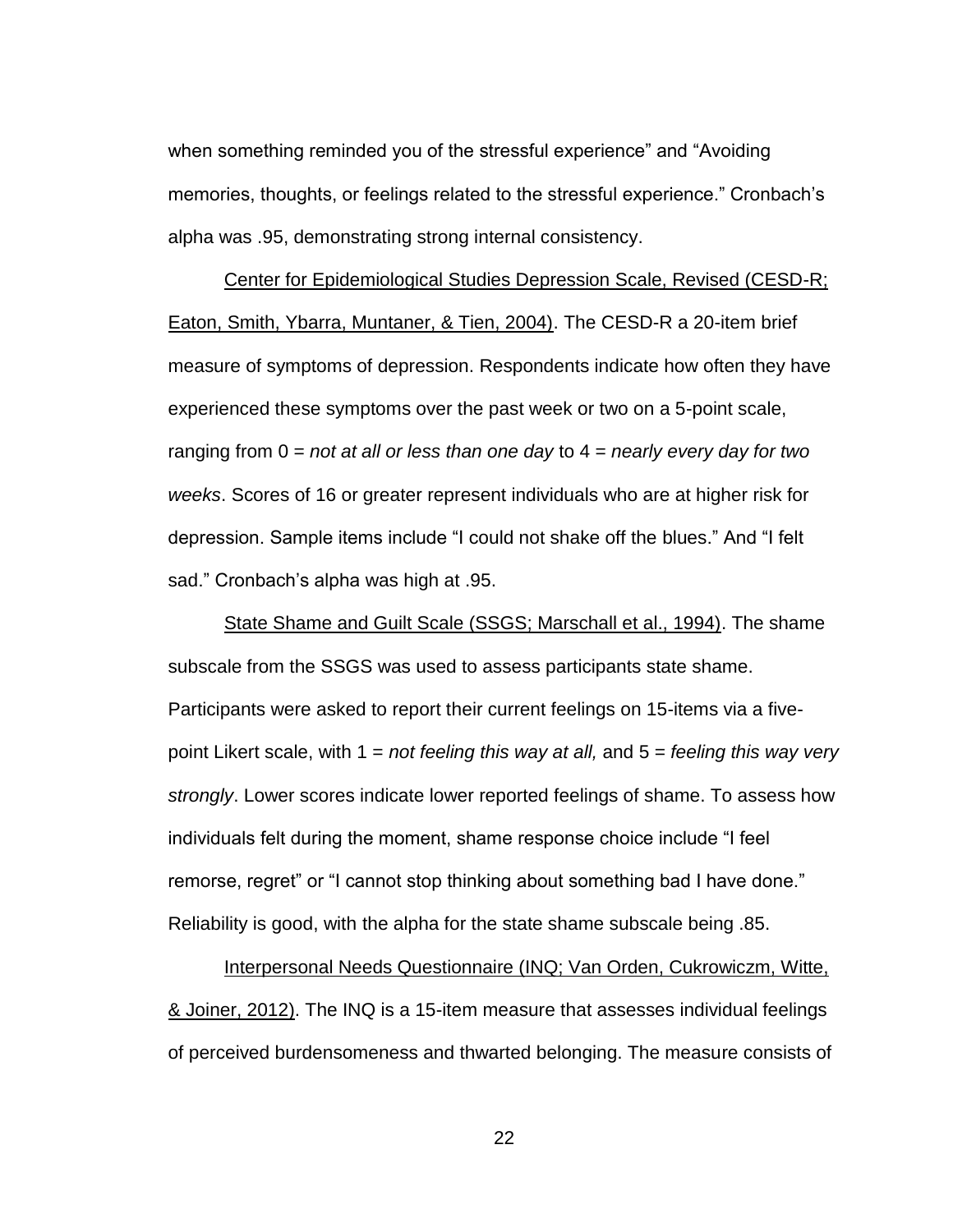five items that measure perceived burdensomeness, and nine items that measure thwarted belonging. Responses are on a 7-point scale and range from 1 = *not at all true for me* to 7 = *very true for me*. To assess how an individual feels, items such as "These days, the people in my life would be happier without me ", and "These days, I rarely interact with people who care about me". Higher scores for the burdensomeness subscale indicate higher levels of perceived burdensomeness, and higher scores for the thwarted belonging subscale indicating greater thwarted feelings. Cronbach's alphas were .95 for perceived burdensomeness and .90 for thwarted belonging, indicating good reliability (Van Orden et al., 2012).

Social Reactions Questionnaire (SRQ; Ullman, 2000). The SRQ is a 48 item measure of perceived reactions to disclosure of sexual victimization experiences. The items are split into 8 categories that include two positive reactions (i.e., belief, aid/info, and emotional support) and negative reactions (i.e., blame, egocentric, distraction, control, and treat differently). Item responses are on a 5-point scale ranging from 0 = *never* to 4 = *always* based on how often disclosure reactions were experienced, and include "Distracted you with other things" and "Focused on his/her own needs and neglected yours". Higher scores for the positive subscales indicate more frequency of positive reaction, and higher scores for the negative reaction subscales indicate higher perception of reactions being negative. Cronbach's alpha for the negative reactions subscales ranged from .72 to .82 (see Table 2 for detailed alphas).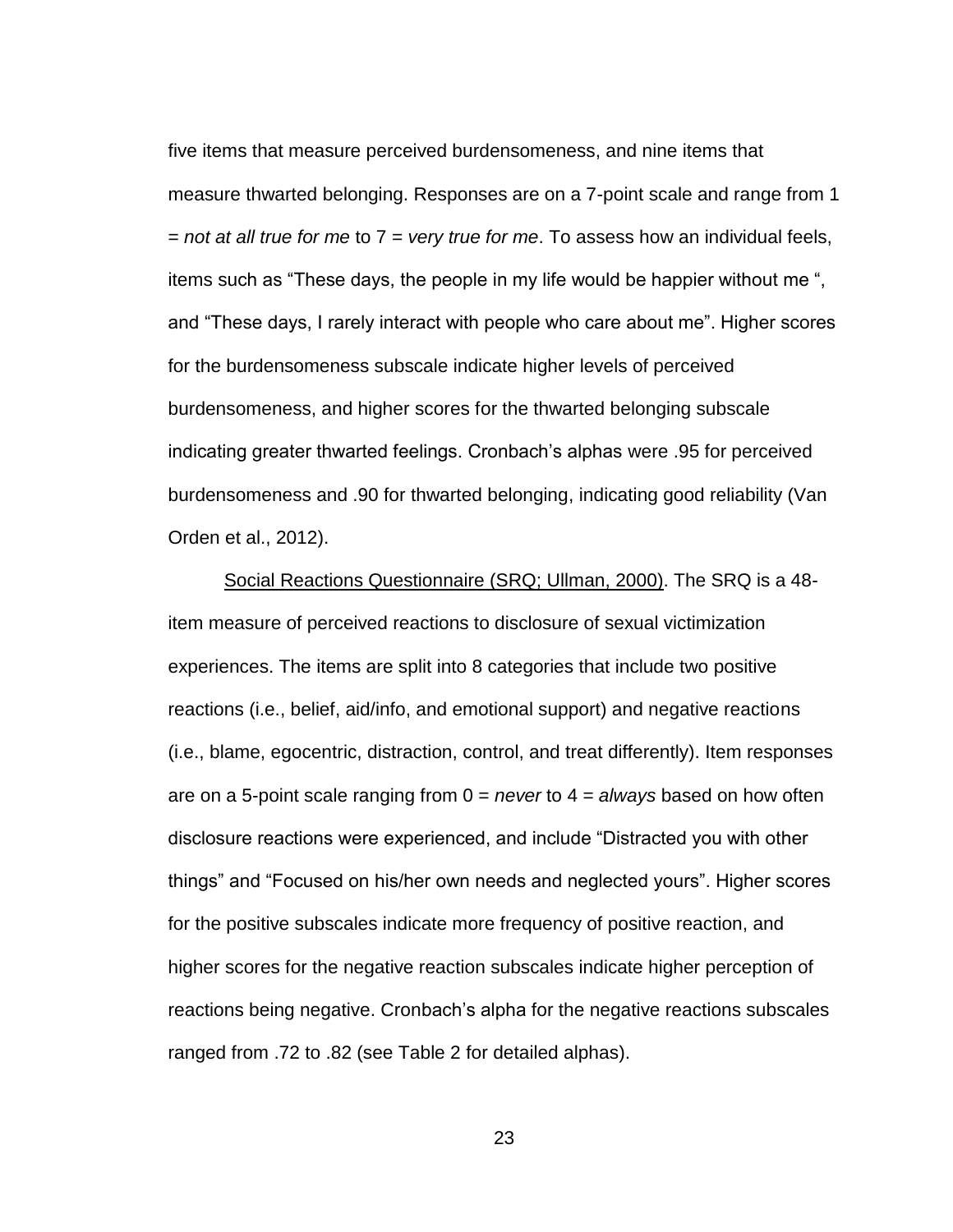### <span id="page-31-0"></span>Procedure

The study was conducted in two phases: a mass screening phase and the study survey phase. During the mass screening phase, participants were prescreened for trauma history and recruited via SONA research systems based on their response to the worst experience on the LEC-5 (Weathers et al., 2013). Participant eligibility was contingent on reporting that either a sexual assault or other unwanted sexual contact were the worst traumatic events experienced from the LEC-5. During the study survey phase, participants were presented with a consent form and notified of the sensitive nature of the survey and then provided access to the study surveys online. Measures were presented in the following order, the LEC-5, PCL-5, CESD-R, SSGS, SRQ, and the INQ. A demographic questionnaire was presented last. Following the completion of the study, participants were provided post-study information and awarded credit for their participation they could use in exchange for extra credit in participating psychology courses.

### <span id="page-31-1"></span>Design

Associations of all hypothesized variables were tested via Pearson correlations using IBM Statistics Package for the Social Sciences (SPSS) version 25. Path analysis was conducted using the AMOS plug-in (version 25) for SPSS version 25 to assess the fit of the hypothesized mediation model (see Figure 1). For the mediation path analysis, the variables were as follows: the predictors were the five negative social reactions (i.e., blame, distraction, control, treat differently,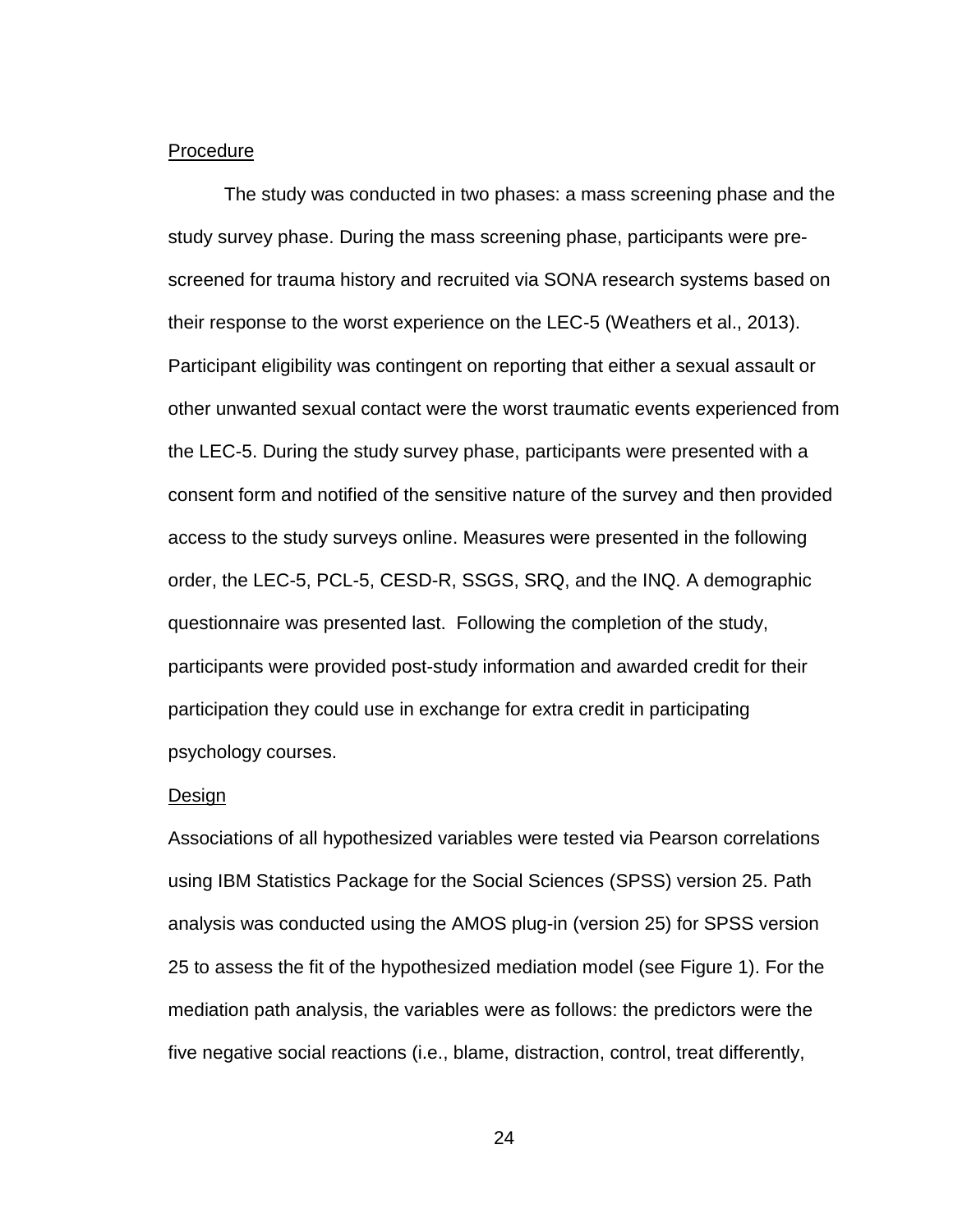and egocentric), the mediators were state shame, perceived burdensomeness, and thwarted belonging, and the dependent variables were PTSD and depressive symptom severity.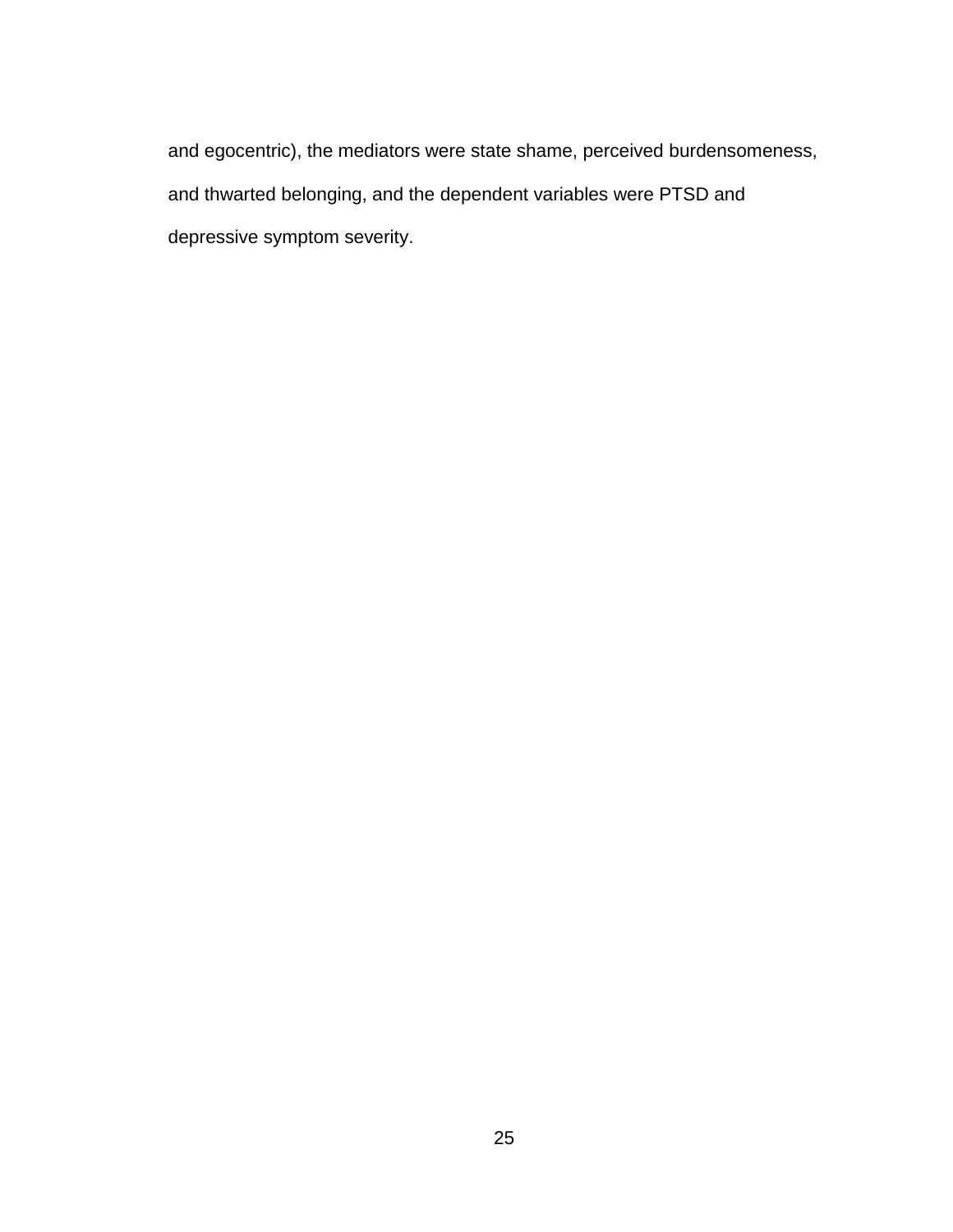# CHAPTER THREE

# RESULTS

<span id="page-33-0"></span>Three hypotheses were tested to determine the associations and relationships between negative reactions to sexual assault disclosure, shame, perceived burdensomeness, thwarted belonging, depression, and PTSD.

# Hypothesis One

<span id="page-33-1"></span>Hypotheses one predicted that the five negative social reactions (i.e., control, blaming, distracting, egocentric, and treating differently) would be positively associated with psychological distress (i.e., depression and PTSD symptoms).

# <span id="page-33-2"></span>**Depression**

Social reactions centering around egocentric behavior (*r* = .28, *p* < .01), controlling actions ( $r = .24$ ,  $p < 05$ ), and being treated differently ( $r = .26$ ,  $p = .01$ ) were significantly and positively associated with depression symptoms, and each reaction had small to moderate effect sizes. Blaming reactions and distracting the survivor upon disclosure were not significantly associated with depression symptom severity (see Table 2).

# <span id="page-33-3"></span>PTSD

The negative social reactions, blame  $(r = .22, p < .05)$ , egocentric  $(r = .45, p < .05)$ *p* < .001), distraction (*r* = .35, *p* < .001), control (*r* = .41, *p* <.001), and treat differently (*r* = .48, *p* < .001) were all positively and significantly associated with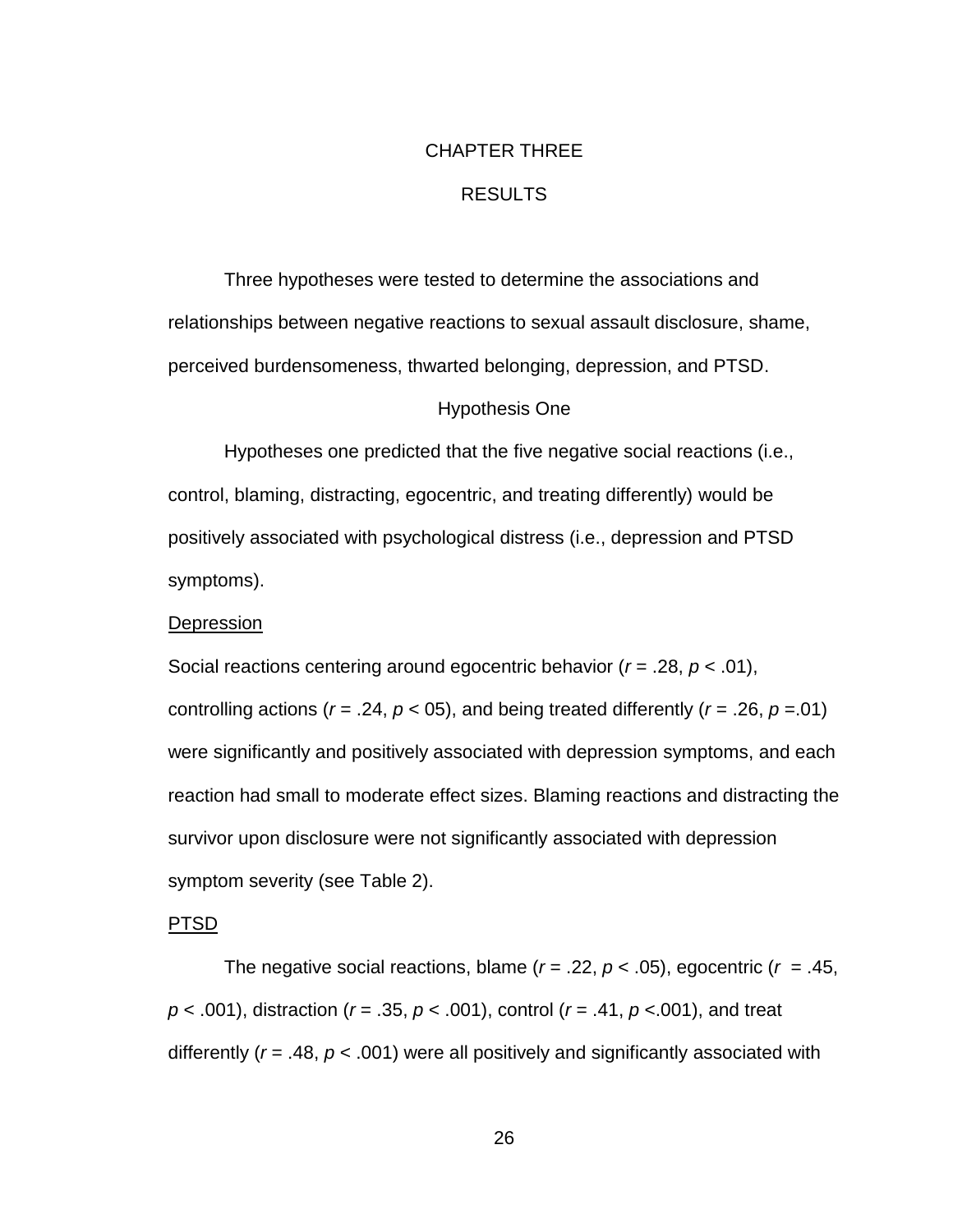PTSD symptoms, with egocentric, control, and treat differently having the strongest effect out of the five reactions.

# Hypothesis Two

<span id="page-34-0"></span>Next, the five negative social reactions subscales (i.e., control, blaming, distracting, egocentric, and treating differently) were hypothesized to be positively associated with state shame, perceived burdensomeness, and thwarted belonging (see Table 2).

## <span id="page-34-1"></span>Perceived Burdensomeness

Blame was significantly and positively associated with perceived burdensomeness (*r* = .43, *p* < .001). Furthermore, being treated differently was also significantly and positively associated with perceived burdensomeness (*r* = .29, *p* <.01). Egocentric disclosure reactions were significantly associated with perceived burdensomeness (*r =* .28, *p* <.01). Distraction and control were not associated with perceived burdensomeness (see Table 2).

### <span id="page-34-2"></span>Thwarted Belonging

Additionally, the social reaction blame was positively associated with thwarted belonging (*r* = .26, *p* < .01). Moreover, the social reaction being treated differently was positively associated with thwarted belonging (*r* = .19, *p* < .05). The social reactions egocentric, treat differently, and control were not significantly associated with thwarted belonging (see Table 2).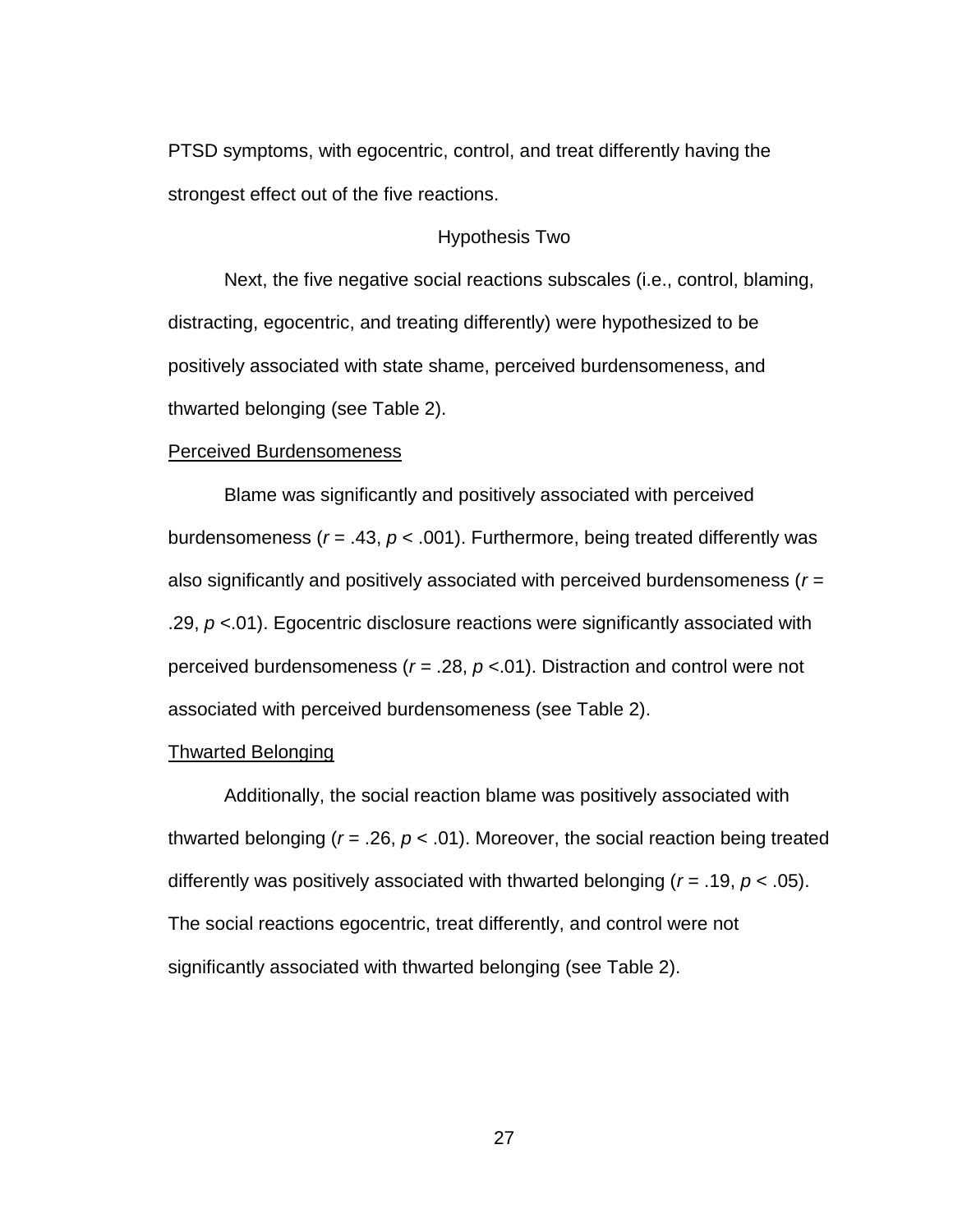### <span id="page-35-0"></span>**State Shame**

Further, blame was positively associated with state shame (*r* = .27, *p* < .01). Additionally, treat differently was positively associated with state shame (*r* = .22, *p* < .05). Egocentric reactions had a positive association with state shame (*r* = .26, *p* < .01). However, controlling reactions were only significantly associated with state shame (*r* = .26, *p* < .01).

# Hypothesis Three

<span id="page-35-1"></span>To test this hypothesis, I used structural equation modeling procedures in SPSS AMOS version 25. For this model, I tested the five negative social reactions to disclosure (i.e., control, blaming, distracting, egocentric, and treating differently) as the primary predictors, perceived burdensomeness, thwarted belonging, and state shame as the three mediating variables, and two variables of psychological distress (i.e., depression and PTSD symptoms) as the outcome variables (see Figure 1). I proposed that the relationships between the five negative social reaction subscales and psychological distress would be mediated by state shame, perceived burdensomeness, and thwarted belonging. Path analyses revealed that the hypothesized mediation model was poor. In terms of absolute fit, the model was unacceptable  $\chi^2(14) = 143.13$ ,  $(RMSEA) = .29$ . In terms of relative fit, the model was unacceptable as well (*PAGF)* = .25. None of the five negative social reactions were indirectly predictive of depression or PTSD via shame, perceived burdensomeness, or thwarted belonging. Further, any indirect effects that were present were negligible. Additionally, only three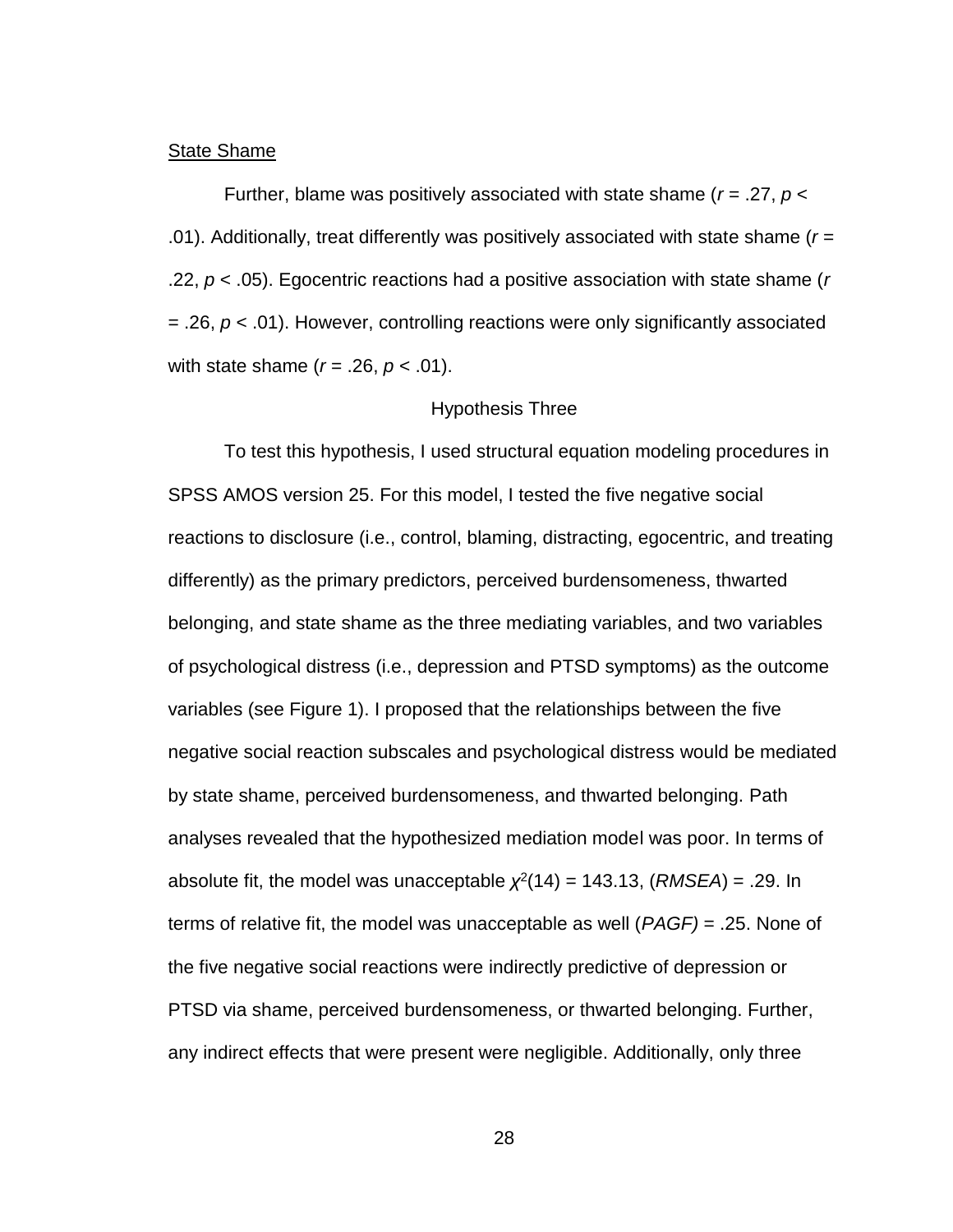areas of predictability were revealed, however these should be taken with caution as the model was null. Blame was a positive significant predictor of perceived burdensomeness (*β* = .41, *p* < .01). Moreover, state shame positively predicted both depression (*β* = .49, *p* < .01) and PTSD (*β* = .67, *p* < .01). For detailed beta information for all paths assessed, see Table 3.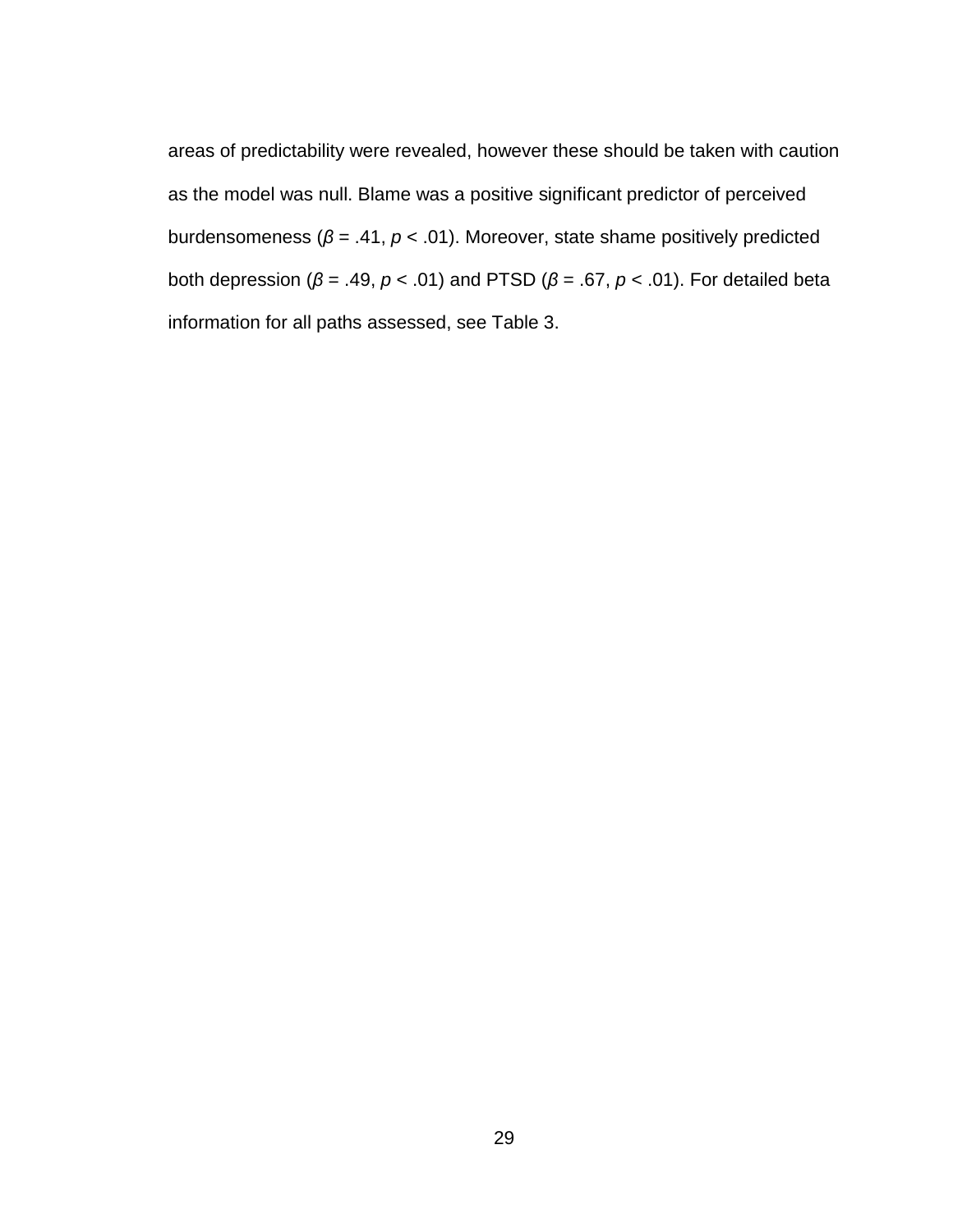# CHAPTER FOUR **DISCUSSION**

# Hypotheses Outcomes

<span id="page-37-1"></span><span id="page-37-0"></span>Of the three hypotheses tested, many unexpected findings were revealed. For the first hypothesis, all five negative reactions were significantly and positively associated with PTSD. Meaning, as each of these five reactions were increasingly experienced and perceived by the sexual assault survivor, levels of PTSD symptom severity also increased. However, the only negative reactions that had a significant and positive association with depression were egocentric, control, and treat differently. As these three reactions are experienced in higher frequency, the severity of depression increases. The mediation hypothesis of the five negative reactions predicting depression and PTSD via state shame, perceived burdensomeness, and thwarted belonging was not supported, although some paths were statistically significant. Specifically, blame related reactions predicted perceived burdensomeness, state shame predicted both increased depression and PTSD symptoms, however, these results must be interpreted with caution as the overall mediation model was not significant.

# <span id="page-37-2"></span>General Discussion of Findings

The entirety of hypothesis one was not supported, however the results pertaining to PTSD were as expected and is consistent with some of the literature (Ullman et al., 2007; Ullman & Filipas, 2001). Though these results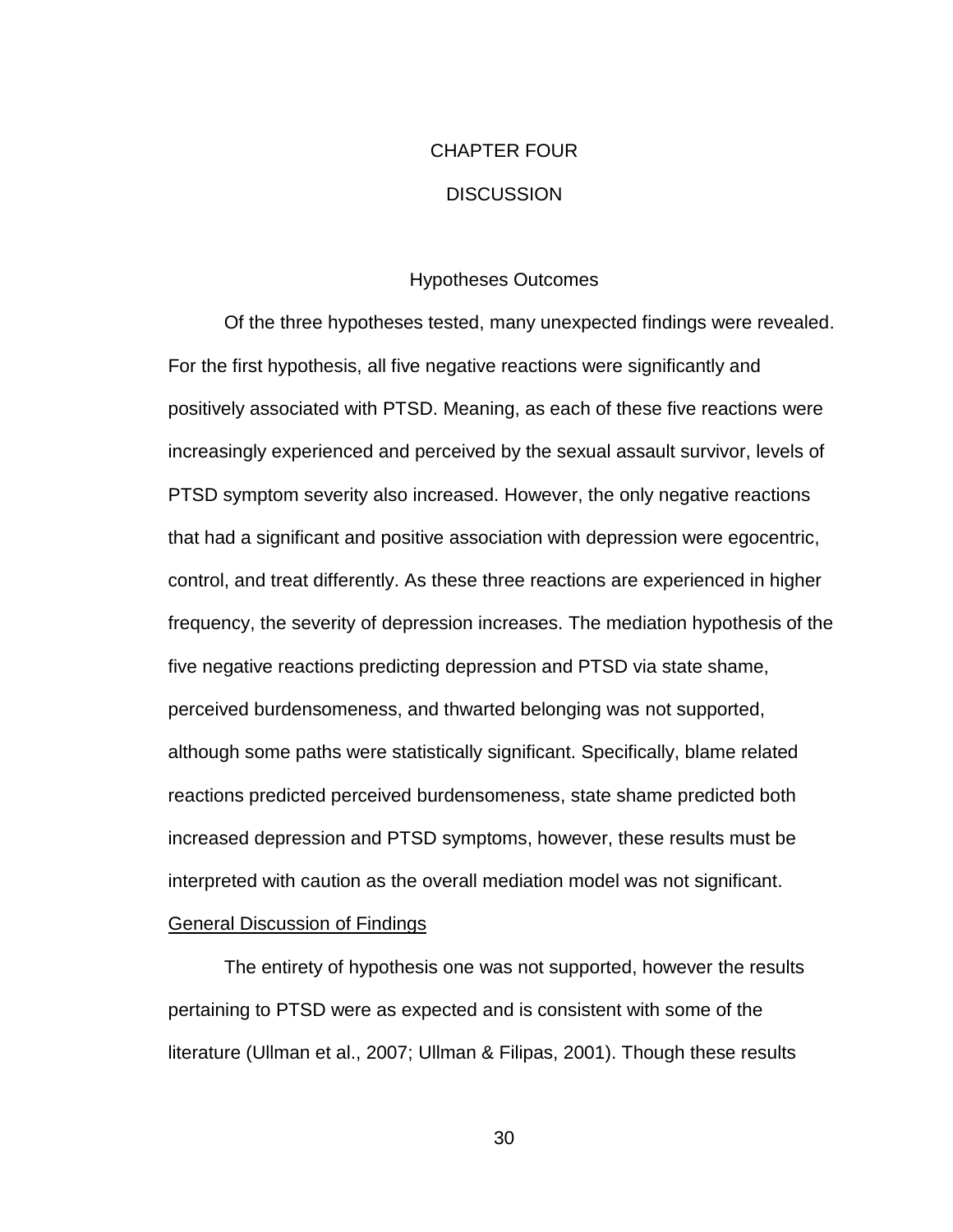were consistent with the predicted hypothesis, only three of the negative reactions (e.g., egocentric, control, and treat differently) were associated with depression. In studies that measured depression as an outcome (DeCou et al, 2017; Hakimi, Bryant-Davis, Ullman, & Gobin, 2016; Ahrens, Stansell, & Jennings, 2010), negative social reactions were combined together, and thus as a whole were associated with depression. Orchowski and colleagues (2013) discovered a similar finding in that controlling reactions lead to higher symptoms of depression; however, the other reactions did not share the same associations.

For hypothesis two, the five negative reactions did not associate as predicted. Of the five, blame and treating differently were the only two that significantly associated with perceived burdensomeness, thwarted belonging, and state shame, though the associations were small to moderate in effect except for blame and perceived burdensomeness. Egocentric reactions only associated with perceived burdensomeness and state shame, and control only associated with shame. Distraction as a social reaction to sexual assault disclosure did not significantly associate with any of the three outcome variables for hypothesis two. Literature is sparse in regards to viewing perceived burdensomeness and thwarted belonging with sexual assault, and the literature on shame and sexual assault reactions focuses more on shame related to the assault (DeCou et al., 2017) or a retrospective single response answer to their assault experience (La Bash & Papa, 2014). However, Ullman and associates (2002) reviewed suicidality in women who were sexual assault survivors, and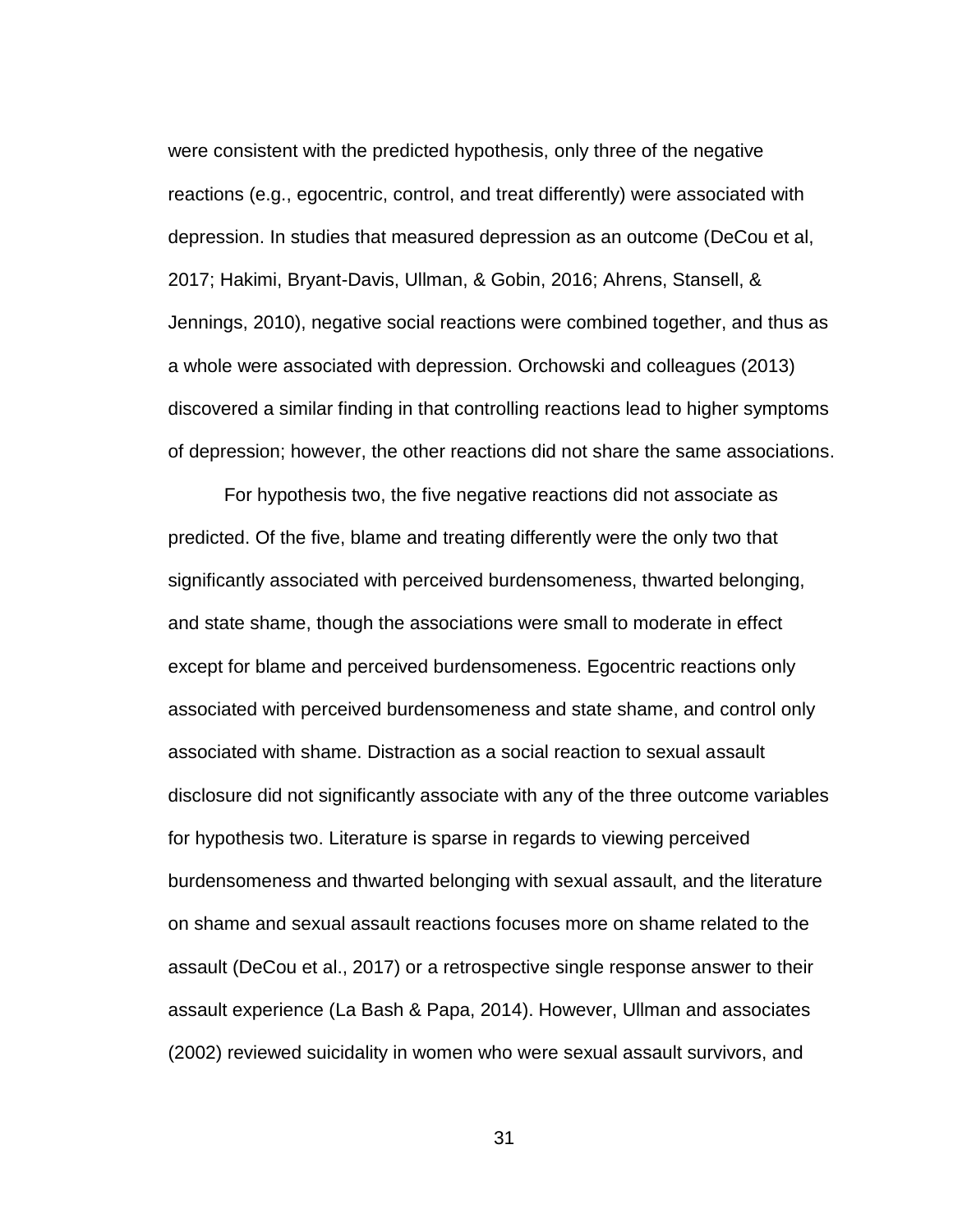suicidal ideation is a tangible construct when viewing the etiology of sexual assault, therefore the inclusion of ITS variables (e.g., perceived burdensomeness and thwarted belonging) into a sexual assault outcome model may be viable with adjustments. Furthermore, the use of a state shame measure may have been inappropriate for the desired model, and the results obtained may be reflective of assessing a current mood state as opposed to emotional consequences of assault-related attributions (e.g., self-blame).

The proposed mediation model was overall unsuccessful. In similar studies (DeCou et al., 2017; Hassija & Gray, 2012; Ahrens et al., 2010), negative social reactions were either grouped into one variable prior to analysis or analyzed in a structural equation model with a combined unobserved variable. Within these three studies, the five negative reactions were combined and when the overall power was sufficient, the negative social reactions had better predictive power. A latent variable to account for the covariance between the five negative reactions was attempted, however due to the small sample size, the model did not run successfully. Though some of the associations in the mediation model were significant (e.g., blame and perceived burdensomeness, shame and depression, shame and PTSD), these results could be erroneous and should be received as preliminary in nature.

Relyea and Ullman (2015) explored the psychometric qualities of the SRQ and how each of the negative reactions were associated. Two types of negative reactions were established: turning against (TA) and unsupportive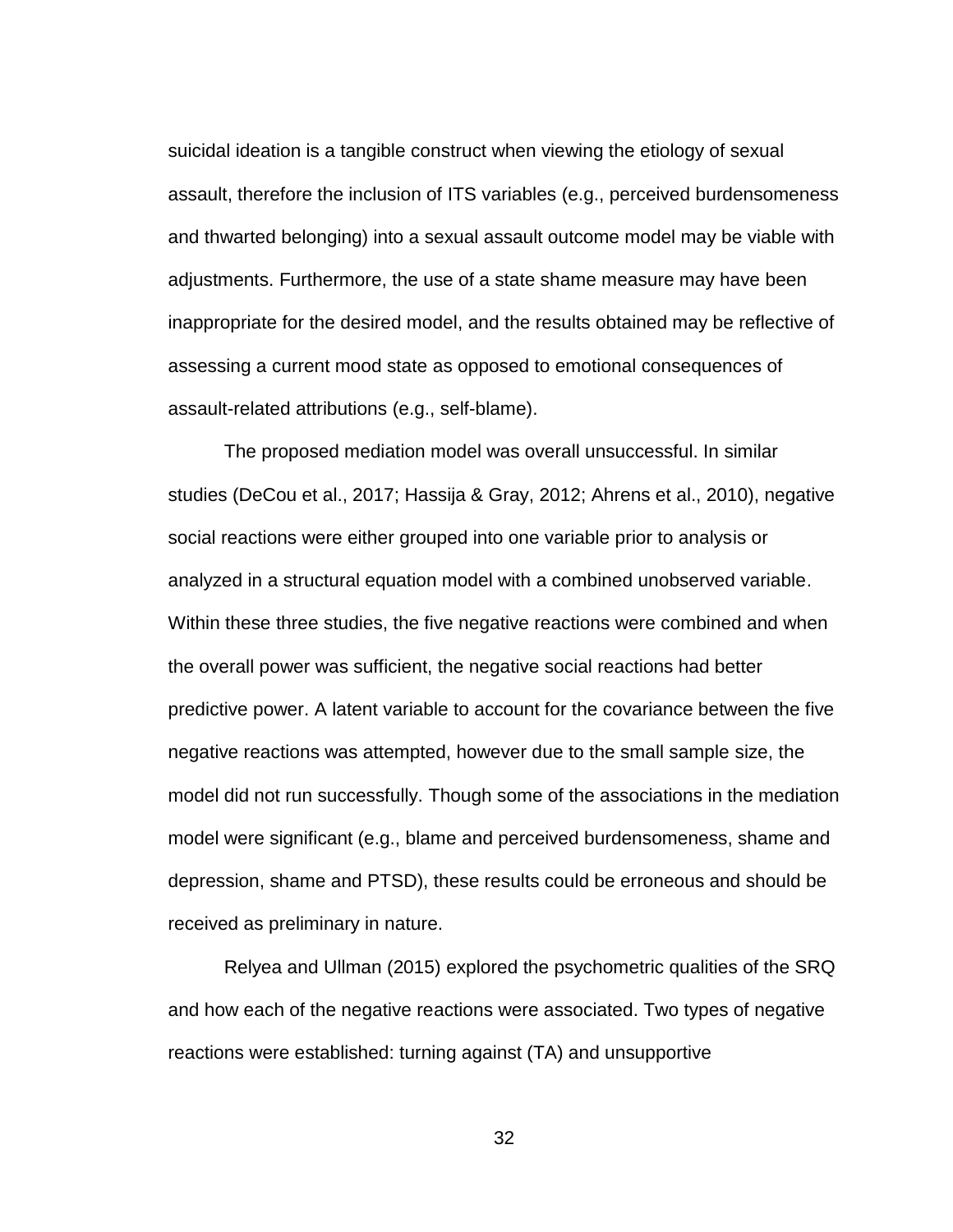acknowledgement (UA). Within the TA type, blaming items, stigmatizing items (e.g., treating differently), and four control items were combined (Relyea & Ullman, 2015). Eccentric, distracting, and three control items comprised the UA category. These two categories provide aggregation of five negative reactions into two types of overall negative reactions. Further, Relyea and Ullman (2015) expressed that though having one scale with the SRQ that was separated into five subscales was sufficient, having two more focused reaction scales accounts for more variance, a better psychometric fit of items, and can have different implications when evaluating sexual assault disclosure outcomes compared to the one SRQ with five sub-categories (Relyea & Ullman, 2015).

This establishment of two types of negative reactions (i.e., UA and TA) may have important applications to the findings of the current study . For example, items within the TA type of reaction had less meaningful associations with recovery and mental health outcomes compared to UA. Additionally, Relyea and Ullman (2015) emphasized the importance of evaluating the overall impact UA reactions on assault survivors due to the frequency of such reactions and their greater association with negative mental health outcomes and coping following an assault. When examining the current study, the high association of blame, treat differently (i.e., stigmatizing), and control support the notion of TA. Additionally, the high correlations between egocentric, distraction, and control align with the UA type of reaction. Reactions relating to UA was identified by Relyea and Ullman (2015) as being the most experienced, and the endorsement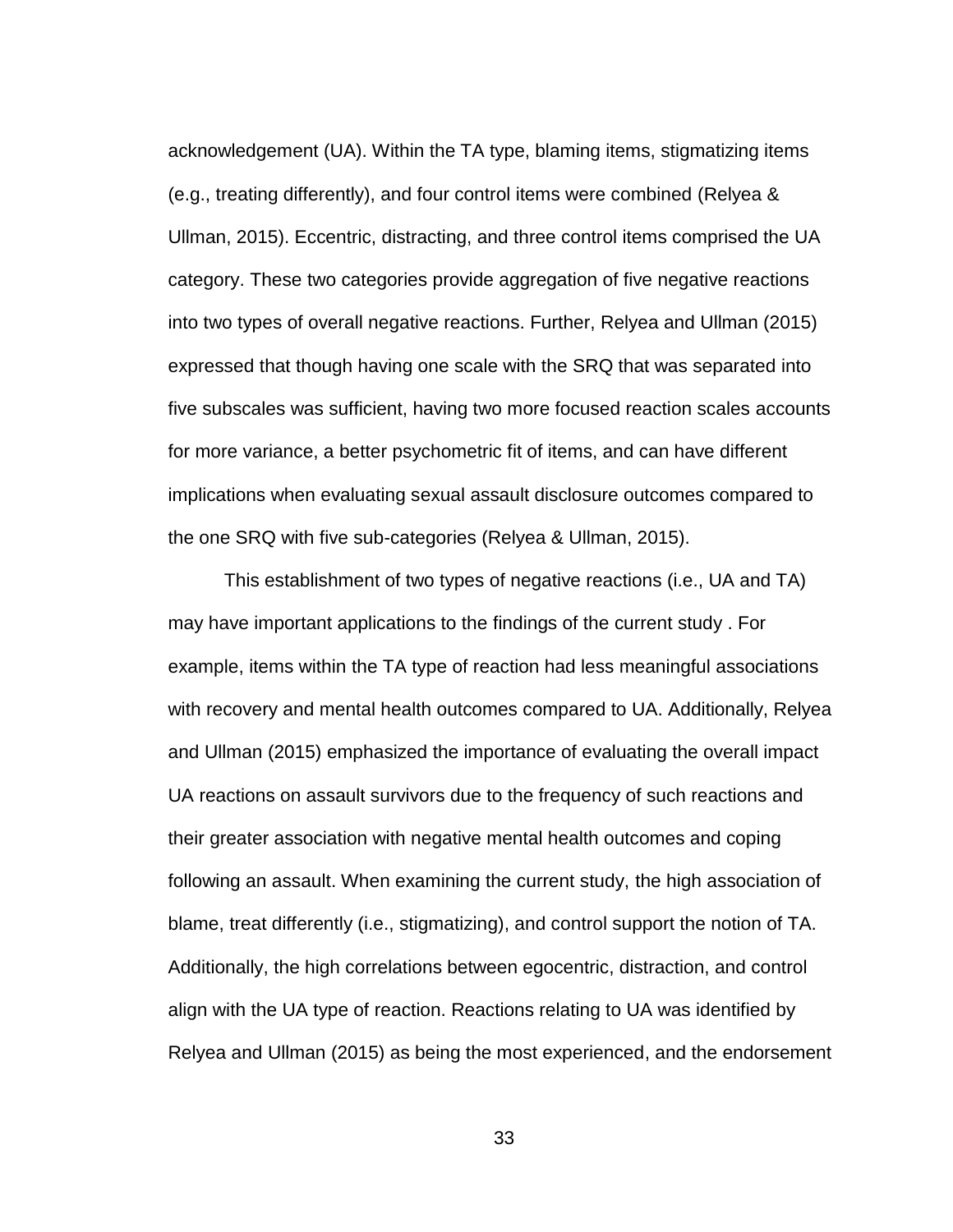of two UA types of reactions (e.g., distraction and control) are highest in the current study (see Table 2).

Perceived burdensomeness had the strongest association with the blaming reaction. Further, thwarted belonging was not strongly associated with any of the five negative reactions, though blame was the strongest (see Table 2). Though there is not an expansive amount of literature on these associations, Nwankwo (2017) emphasized the strong impact self-blame has on suicide ideation due to isolation from a social group. Furthermore, Wesselmann, Williams, and Wirth (2014) identified that within groups where an individual is perceived as being a burden, the individual is ostracized more. Though perceived burdensomeness is indeed perceived (Joiner, 2005), perhaps negative social interactions due to blaming are perceived as ostracizing, therefore reinforcing perceptions and feelings of burdensomeness and thwarting an individual's sense of belonging because they feel they are being distanced from the group. Limitations

<span id="page-41-0"></span>The current study has many limitations. Primarily, the study was low in power. A secondary power analysis was conducted post hoc via G Power determined the initial estimate of 130 participants was low, and a more optimal sample size of about 300 to 400 participants would have provided a more accurate and higher power overall model. Typically with structural equation modeling, a ratio of 10 participants per item is a standard for achieving accurate representations of reality. However, a sample of between 300 to 400 is an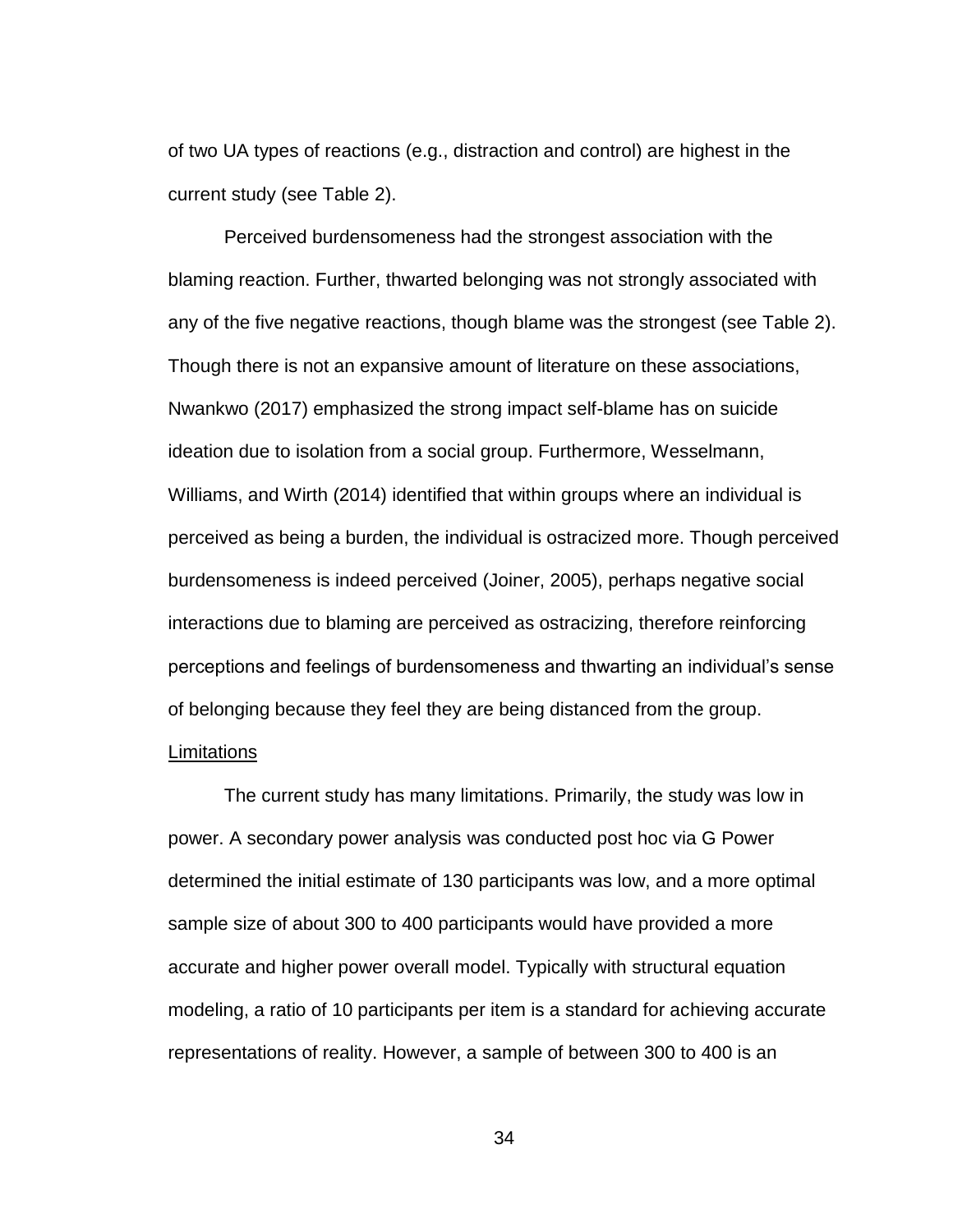adequate sample even for complex models if the 10 to one ratio is unrealistic. Parallel with low power, an additional limitation was the risk of beta errors in the results. Additionally, the inclusion of attention checks was anticipated, however in the final study was omitted. Further, assessing if the sexual assault survivors had disclosed their assault prior and to whom would have provided important information regarding the accuracy of disclosure reactions. Finally, the use of an assault specific shame measure may have provided better insight and predictability specific to how sexual assault survivors feel their assault influenced their views of the self.

# <span id="page-42-0"></span>Implications and Future Directions

The results of the current study provide important information regarding the relationships between negative social reactions, ITS variables, shame, and mental health distress. Despite the lack of a full mediation model, the current study presented an exploration into combining a different theory (e.g., ITS of suicide) into the sexual assault literature. Additionally, the moderate to strong association between receiving a blaming reaction upon disclosure and perceived burdensomeness, in addition to the predictive relationship between blame and perceived burdensomeness may provide an important look into how receiving these types of reactions may impact sexual assault victims. Though established as a factor related to trauma, state shame was not a successful mediator nor predictor within the current study. Utilizing a different shame measure (e.g., a measure of assault-related shame) may be a more appropriate from of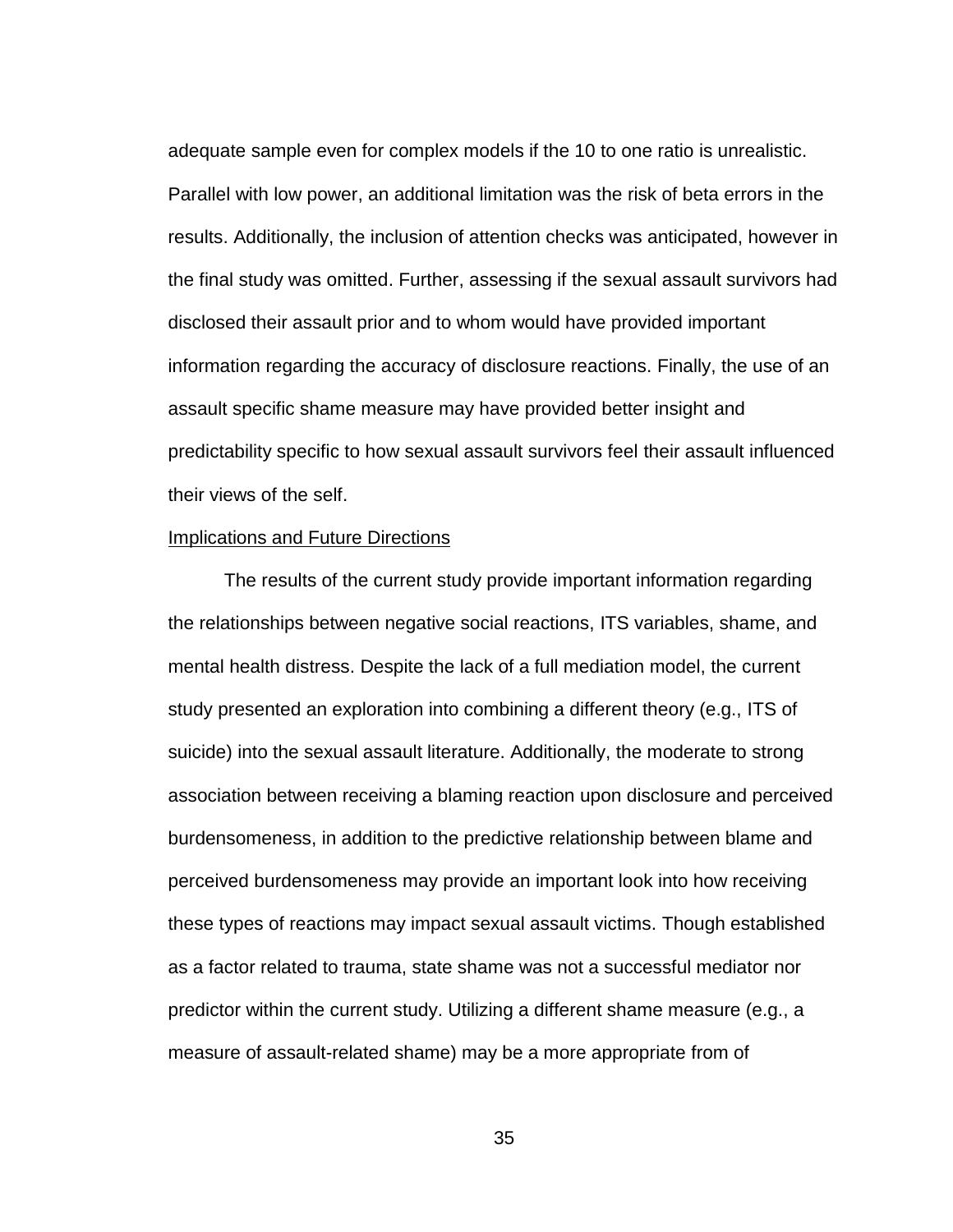assessment for use in future studies. Further research should be conducted with a more robust sample to determine more conclusive outcomes and relationships. Additionally, exploring negative reactions as a singular predictor could provide a better theoretical fit when assessing disclosure reactions in the context of the present study. Moreover, future research should include the responses of male sexual victimization survivors to highlight outcomes and experiences of men who are victims and to evaluate how men fit within a model that incorporates perceived burdensomeness and thwarted belonging.

Within the Relyea and Ullman (2015) article, special mention was made regarding the potential of TA being more hurtful and UA reactions being both hurtful and encouraging of healing. Additionally, TA reactions were emphasized as being more useful in research as "negative" reactions, whereas UA reactions are more closely related to the survivor's social support. Both of these reactions should be researched further within the context of perceived burdensomeness and thwarted belonging to explore the possible social ramifications of UA and TA reactions. Moreover, exploring the relationship of these two reactions and the ITS variables in the context of meaning making of the assault may be fruitful and important.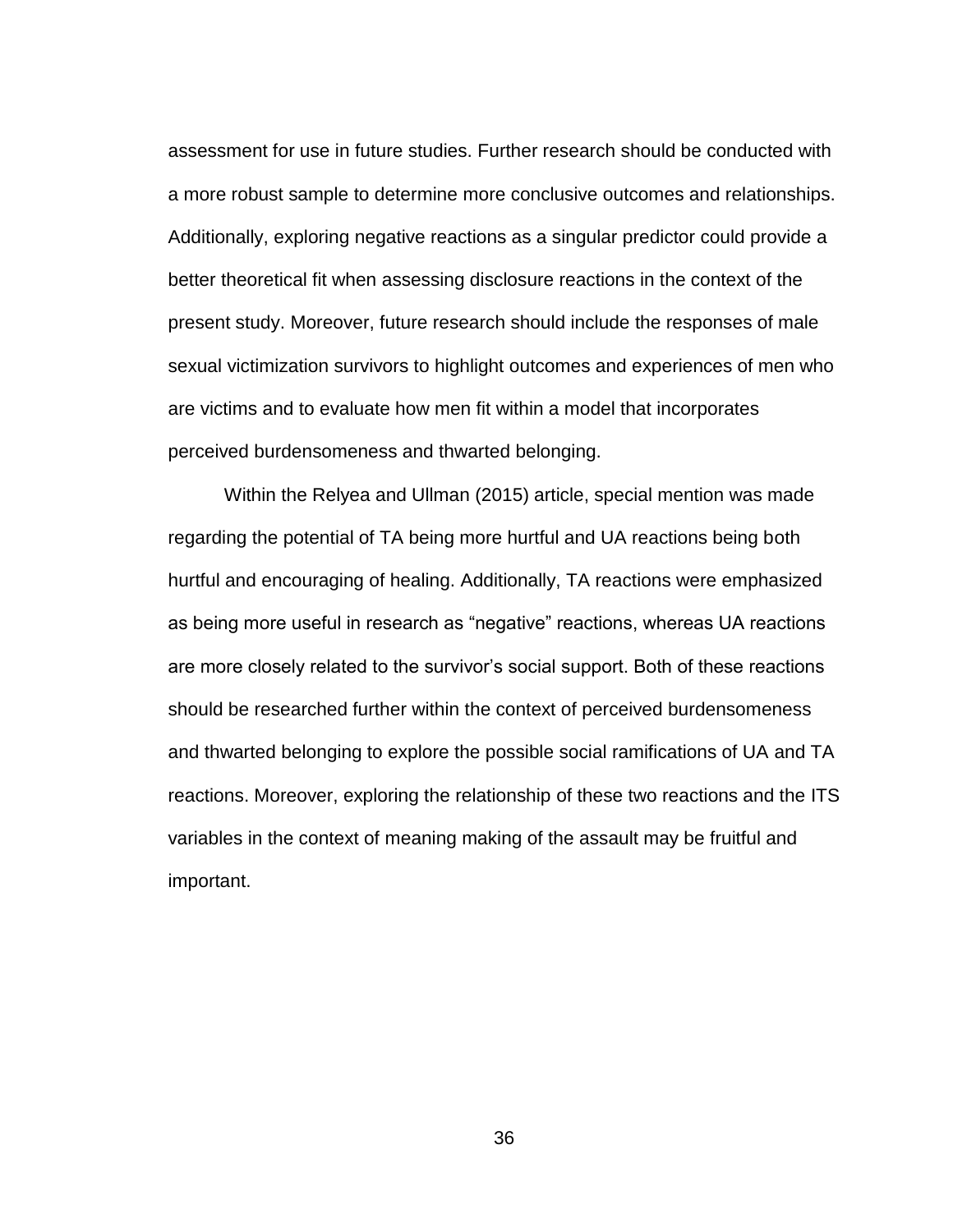<span id="page-44-0"></span>APPENDIX A

MODEL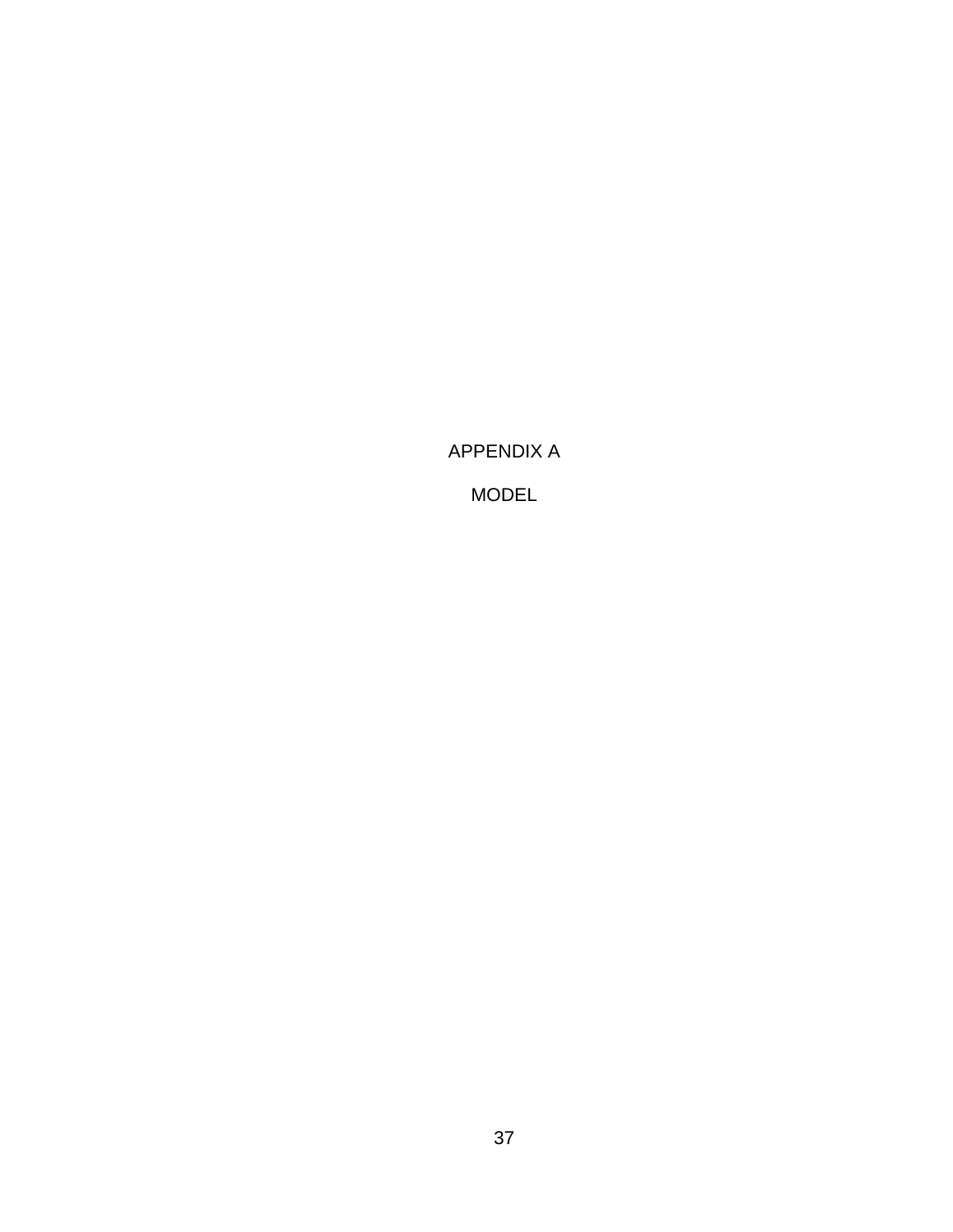

Figure 1. Hypothesized model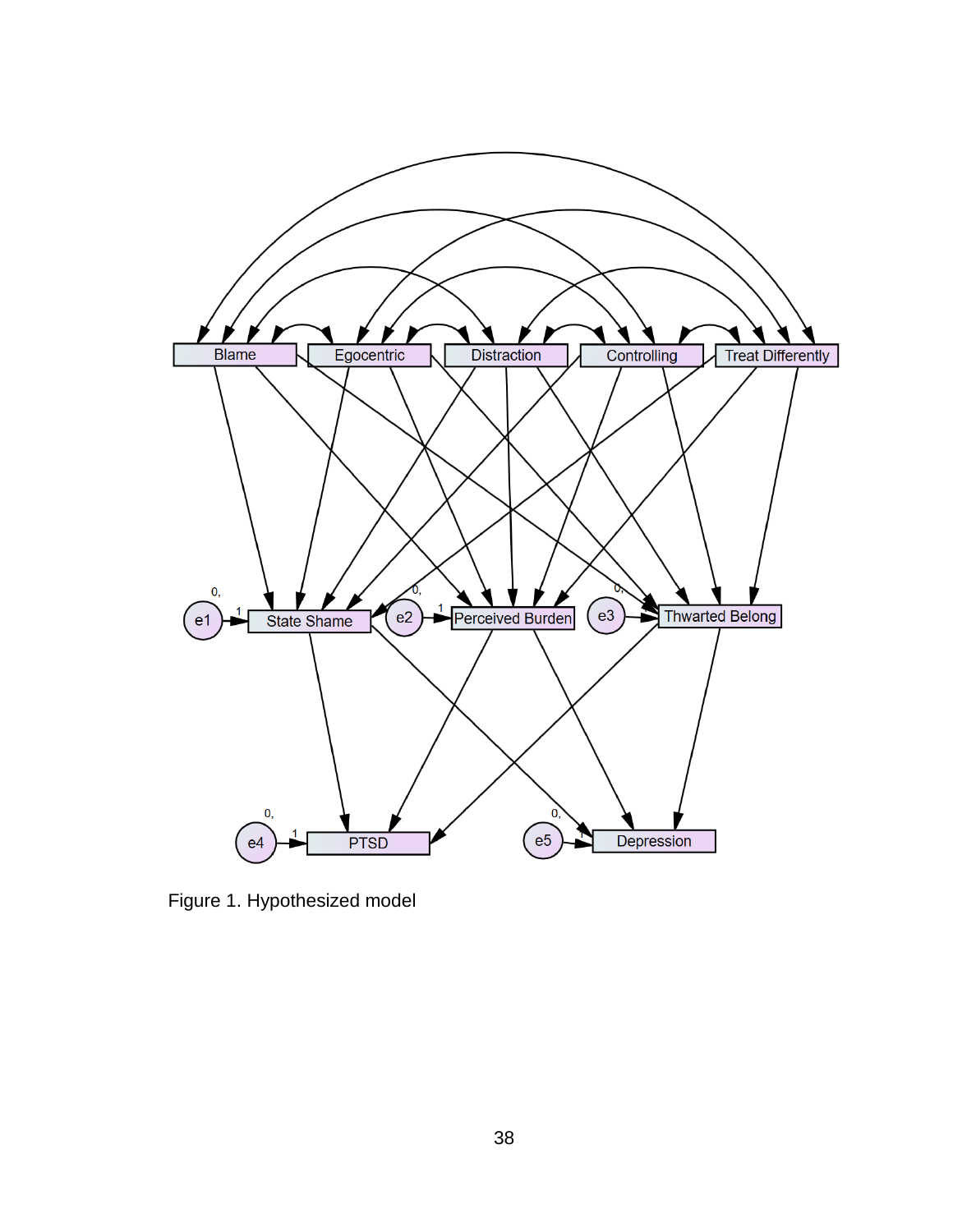APPENDIX B

<span id="page-46-0"></span>MEASUREMENTS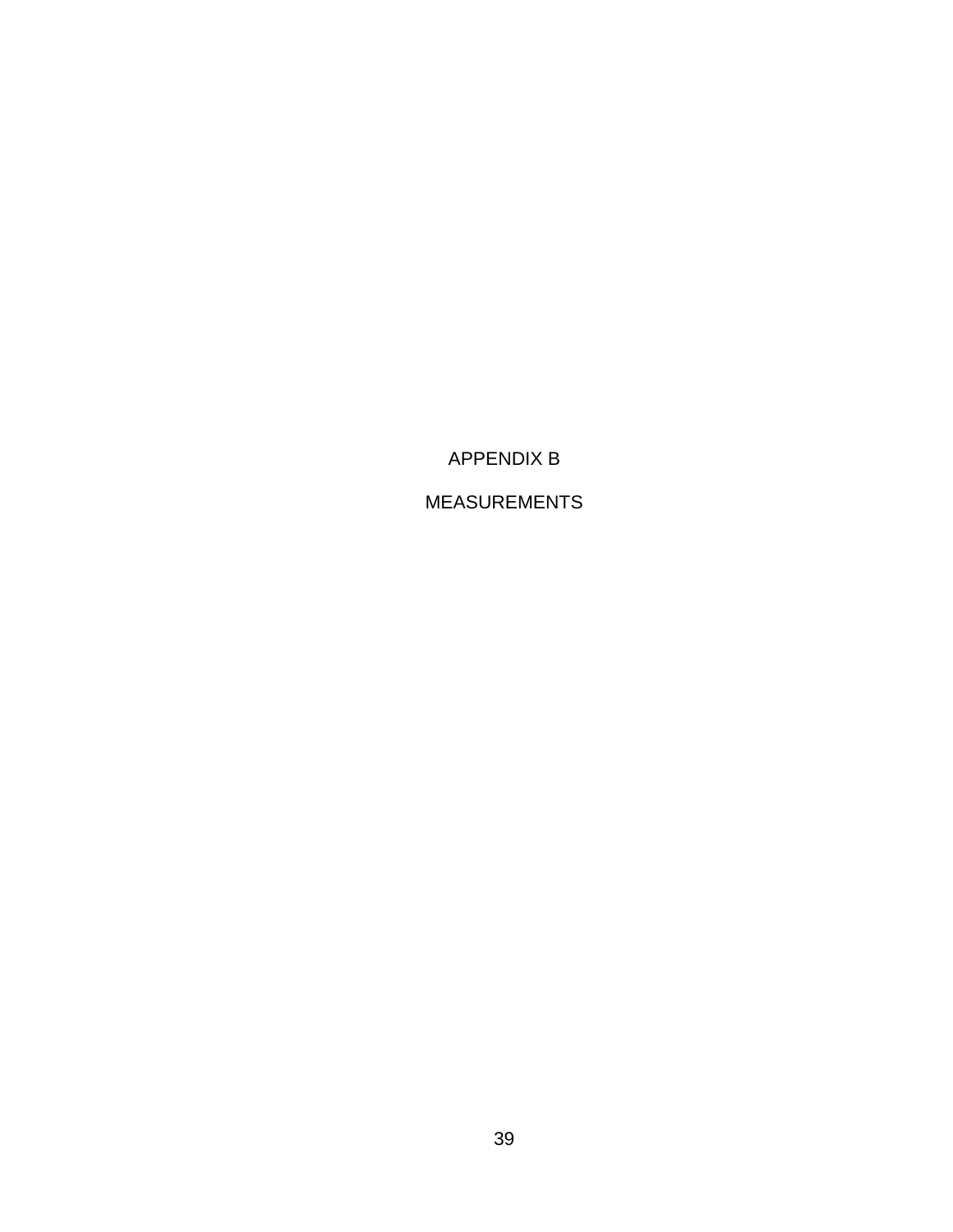Demographics Questionnaire

- 1. What is your age? \_\_\_\_\_\_
- 2. What is your gender? (please choose only one)
	- a. Female
	- b. Male
	- c. Other (please specify):
- 3. What is your ethnic background?
	- a. Hispanic
	- b. Not Hispanic
	- c. Unknown
- 4. What is your racial background?
	- a. African American
	- b. American Indian or Alaskan Native
	- c. Asian (Asian American)
	- d. Caucasian
	- e. Native Hawaiian/other Pacific Islander
	- f. Other (please specify):\_\_\_\_
- 5. What is your current marital status? (please choose only one)
	- a. Single
	- b. In a committed relationship
	- c. Living with a significant other
	- d. Married
	- e. Divorced or Widowed
- 6. Yearly Income
	- a. \$0-\$14,999
	- b. \$15,000-\$29,999
	- c. \$30,000-\$44,999
	- d. \$45,000-\$59,999
	- e. \$60,000-\$74,999
	- f. \$75,000-\$89,999
	- g. \$90,000-\$99,999
	- h. Over \$100,000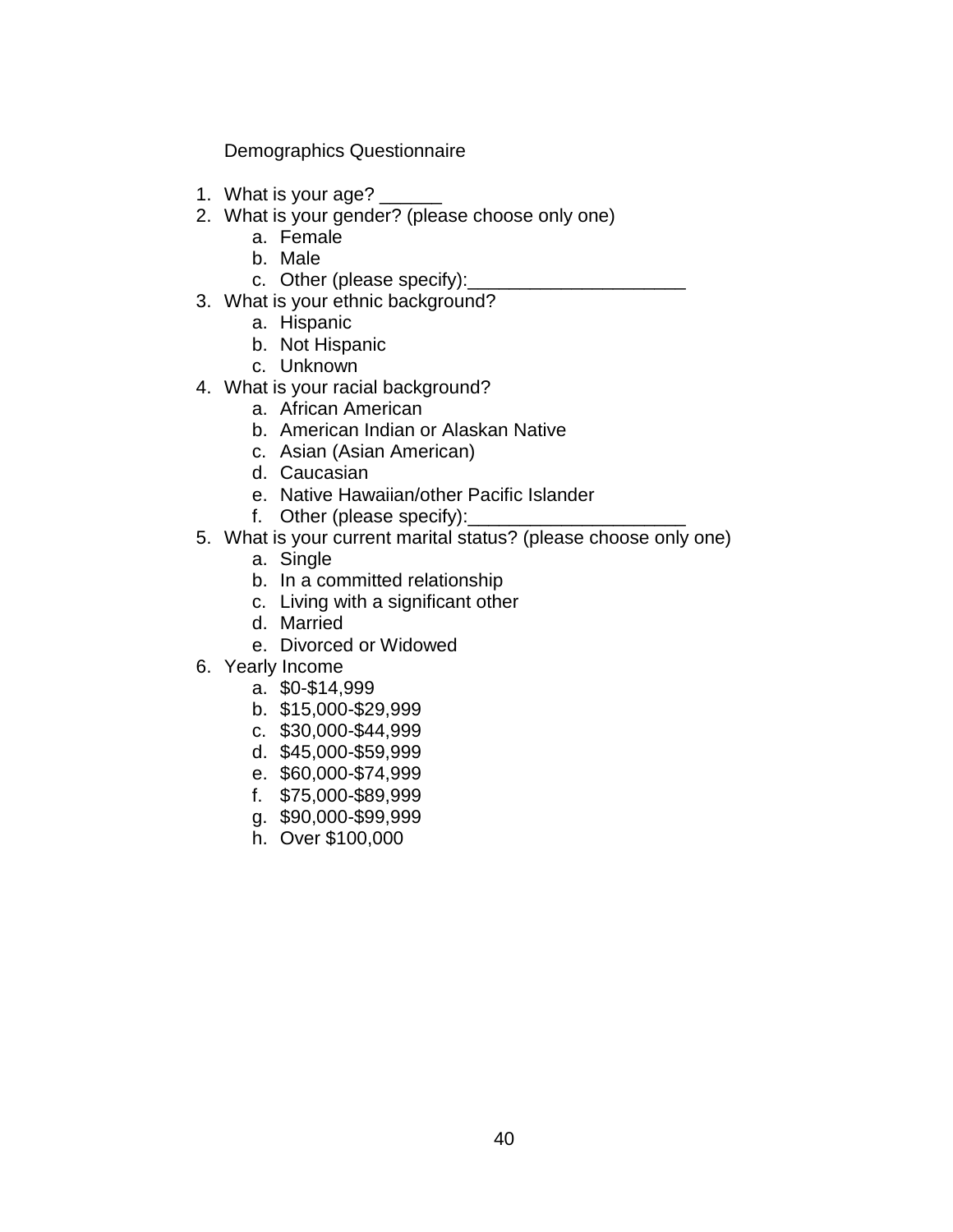Life Events Checklist for DSM-5 (LEC-5; Weathers, Blake, Schnurr,

Kaloupek, Marx, & Keane, 2013).

Listed below are a number of difficult or stressful things that sometimes happen to people. For each event check one or more of the boxes to the right to indicate that: (1) it happened to you personally or (0) it did not happen to you. Be sure to consider your entire life (growing up as well as adulthood) as you go through the list of events.

- 1. Natural disaster (i.e., flood, hurricane, tornado, earthquake).
- 2. Fire or explosion.

3. Transportation accident (i.e., car accident, boat accident, train wreck, plane crash).

- 4. Serious accident at work, home, or during a recreational activity.
- 5. Exposure to toxic substance (i.e., dangerous chemicals, radiation).
- 6. Physical assault (i.e., being attacked, hit, slapped, beaten up, kicked).

7. Assault with a weapon (i.e., being shot, stabbed, threatened with a knife, gun, bomb).

8. Sexual assault (i.e., attempt to rape, made to perform any type of sexual act through force

or threat of harm).

- 9. Other unwanted or uncomfortable sexual experience.
- 10. Combat or exposure to a war zone (in the military or as a civilian).
- 11. Captivity (i.e., being kidnapped, abducted, held hostage, prisoner of war).
- 12. Life threatening illness or injury.
- 13. Severe human suffering.
- 14. Sudden, violent death (i.e., homicide, suicide).
- 15. Sudden, unexpected death of someone close to you.
- 16. Serious injury, harm, or death you caused to someone else.
- 17. Any other stressful event or experience. (Specify: \_\_\_\_\_\_\_\_\_\_\_\_\_\_\_\_\_\_

a) Which was the WORST event?

| b) Did this event happen within the last 5 years?                             |       |  |
|-------------------------------------------------------------------------------|-------|--|
| <b>YES</b> (1)                                                                | NO(2) |  |
| c) Did you experience extreme fear, helplessness or horror during this event? |       |  |
| YES(1)                                                                        | NO(2) |  |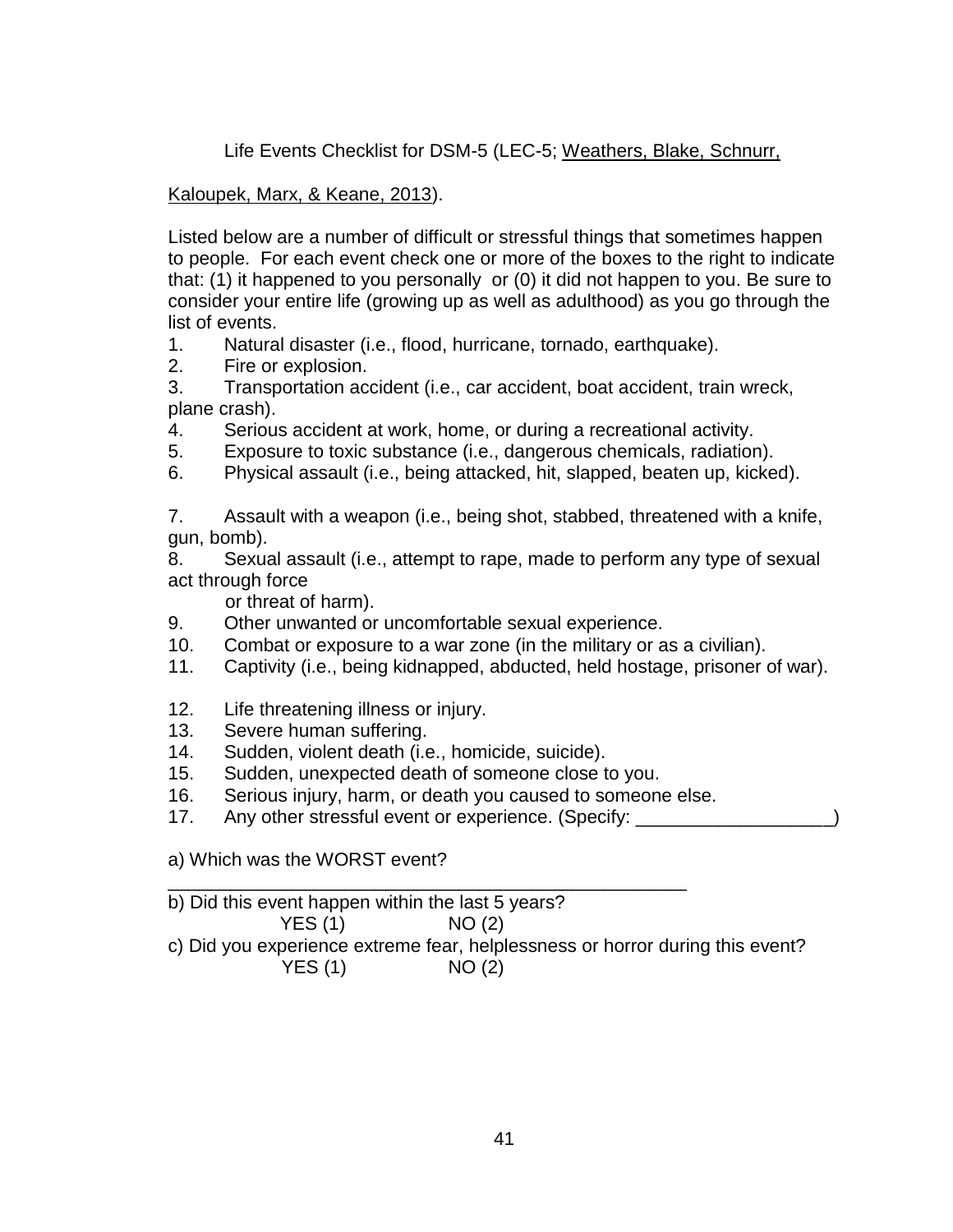Posttraumatic Stress Disorder Checklist 5 (PCL-5; Weathers, Litz,

Palmieri, Marx, & Schnurr, 2010).

Instructions: Below is a list of problems and complaints that people sometimes have in response to stressful life experiences. Think about the impact that YOUR MOST stressful life event (from the last survey) has had on you and respond to the following items as they relate to that event. Please read each one carefully, then circle one of the numbers to the right to indicate how much you have been bothered by that problem in the past month.

1 = Not at all  $2=$  A little bit 3=Moderately 4=Quite a bit 5=Extremely

1. Repeated, disturbing memories, thoughts, or images of the stressful experience?

2. Repeated, disturbing dreams of the stressful experience?

3. Suddenly acting or feeling as if the stressful experience were happening again (as if you

were reliving it)?

4. Feeling very upset when something reminded you of the stressful experience?

5. Having strong physical reactions (e.g., heart pounding, trouble breathing, sweating) when

something reminded you of the stressful experience?

6. Avoiding thinking about or talking about the stressful experience or avoiding having feelings

related to it?

7. Avoiding activities or situations because they reminded you of the stressful experience?

8. Trouble remembering important parts of the stressful experience?

- 9. Loss of interest in activities that you used to enjoy?
- 10. Feeling distant or cut off from other people?

11. Feeling emotionally numb or being unable to have loving feelings for those close to you?

- 12. Feeling as if your future somehow will be cut short?
- 13. Trouble falling or staying asleep?
- 14. Feeling irritable or having angry outbursts?
- 15. Having difficulty concentrating?
- 16. Being "superalert" or watchful or on guard?
- 17. Feeling jumpy or easily startled?

18. Having strong negative beliefs about yourself, other people, or the world (for example,

 having thoughts such as: I am bad, there is something seriously wrong with me, no one can

be trusted, the world is completely dangerous)?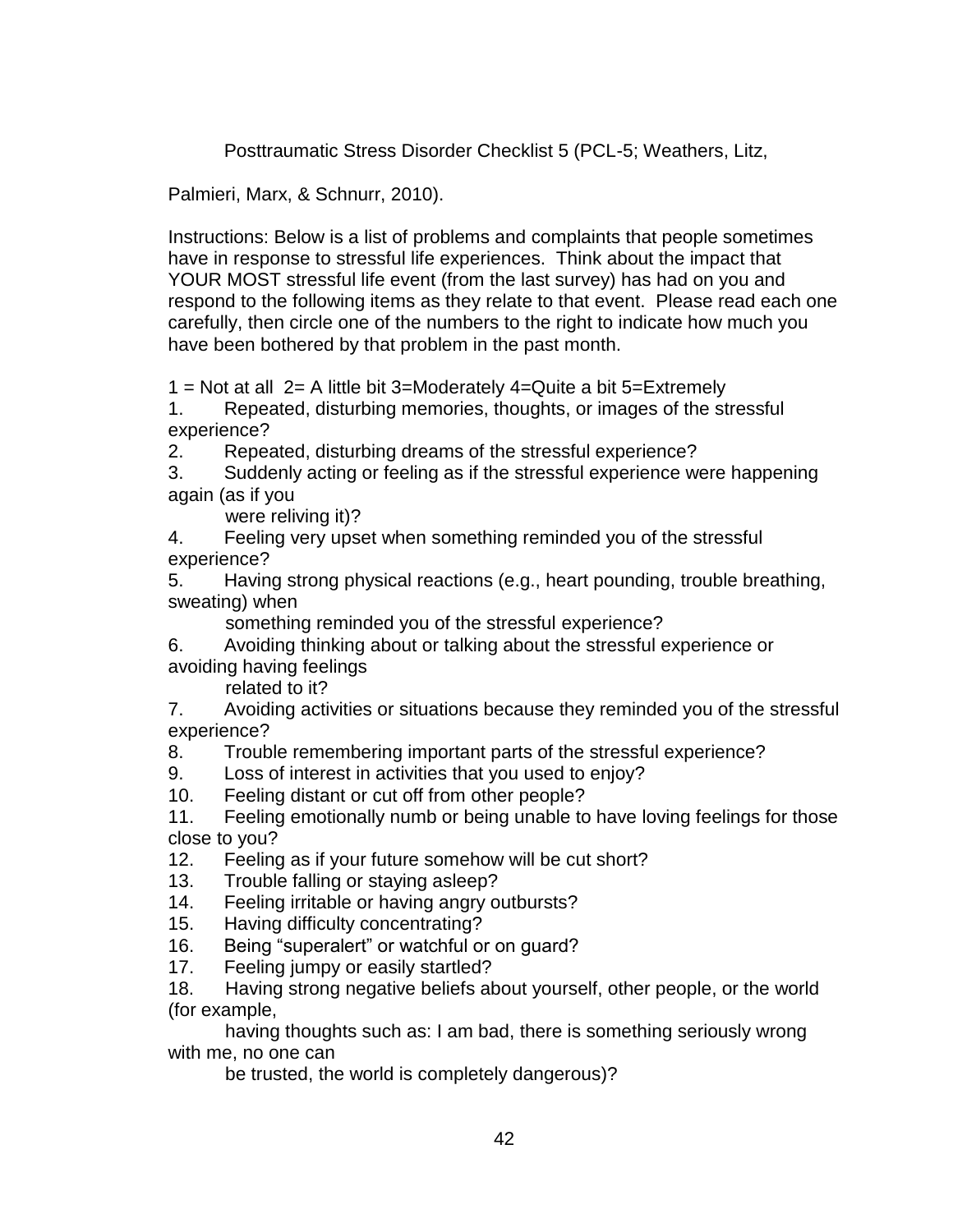- 19. Blaming yourself or someone else strong for the stressful experience or what happened after it?
- 20. Having strong negative feelings such as fear, horror anger, guilt or shame?<br>21. Taking too many risks or doing things that cause you harm?
- Taking too many risks or doing things that cause you harm?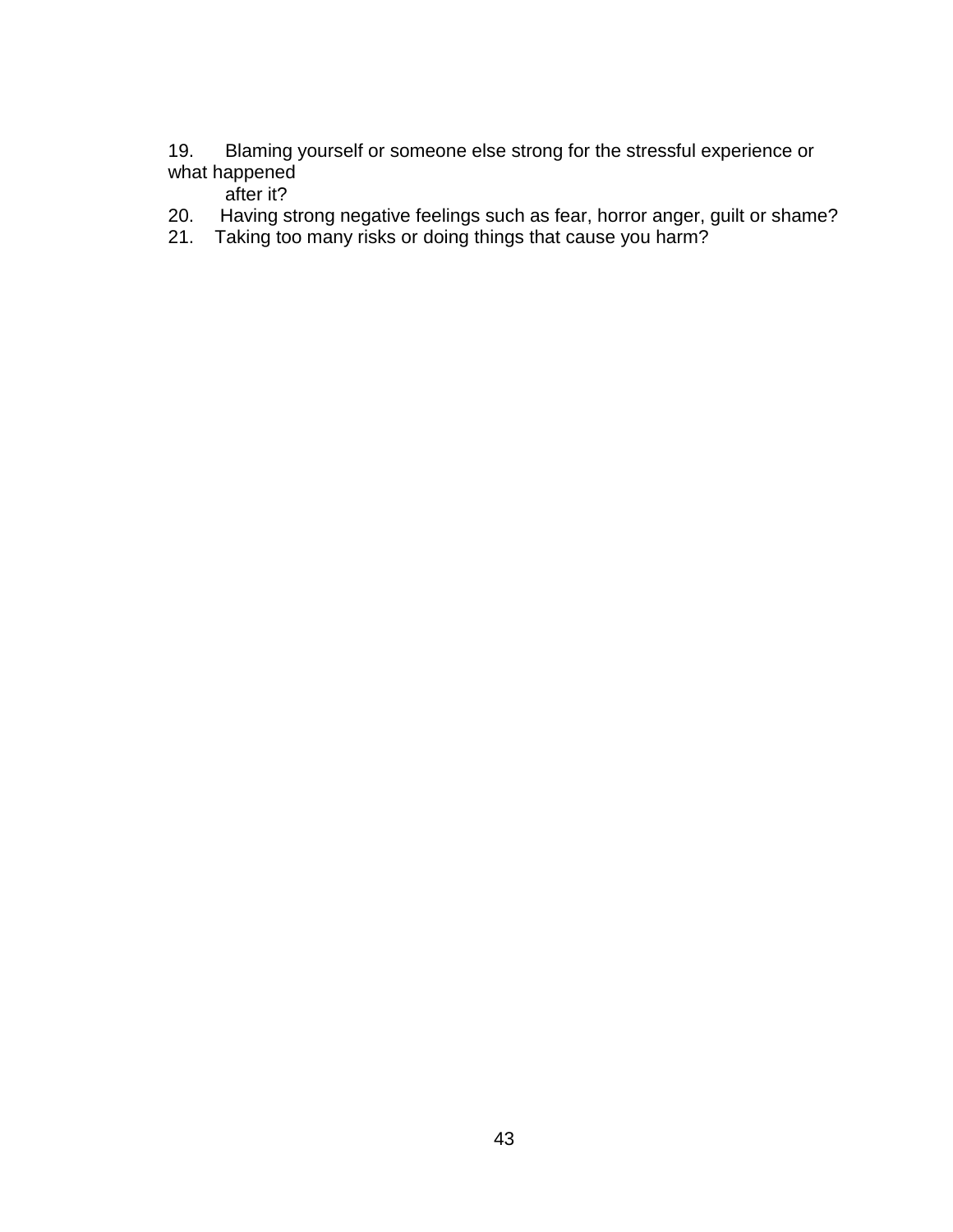Center for Epidemiological Studies Depression Scale, Revised (CESD-R;

Eaton, Smith, Ybarra, Muntaner, & Tien, 2004)

Below is a list of the ways you might have felt or behaved. Please check the boxes to tell me how often you have felt this way in the past week or so. Last Week Nearly every day for 2 weeks Not at all or Less than 1 day 1 - 2 days 3 - 4 days 5 - 7 days

My appetite was poor. I could not shake off the blues. I had trouble keeping my mind on what I was doing. I felt depressed. My sleep was restless. I felt sad. I could not get going. Nothing made me happy. I felt like a bad person. I lost interest in my usual activities. I slept much more than usual. I felt like I was moving too slowly. I felt fidgety. I wished I were dead. I wanted to hurt myself. I was tired all the time. I did not like myself. I lost a lot of weight without trying to. I had a lot of trouble getting to sleep. I could not focus on the important things.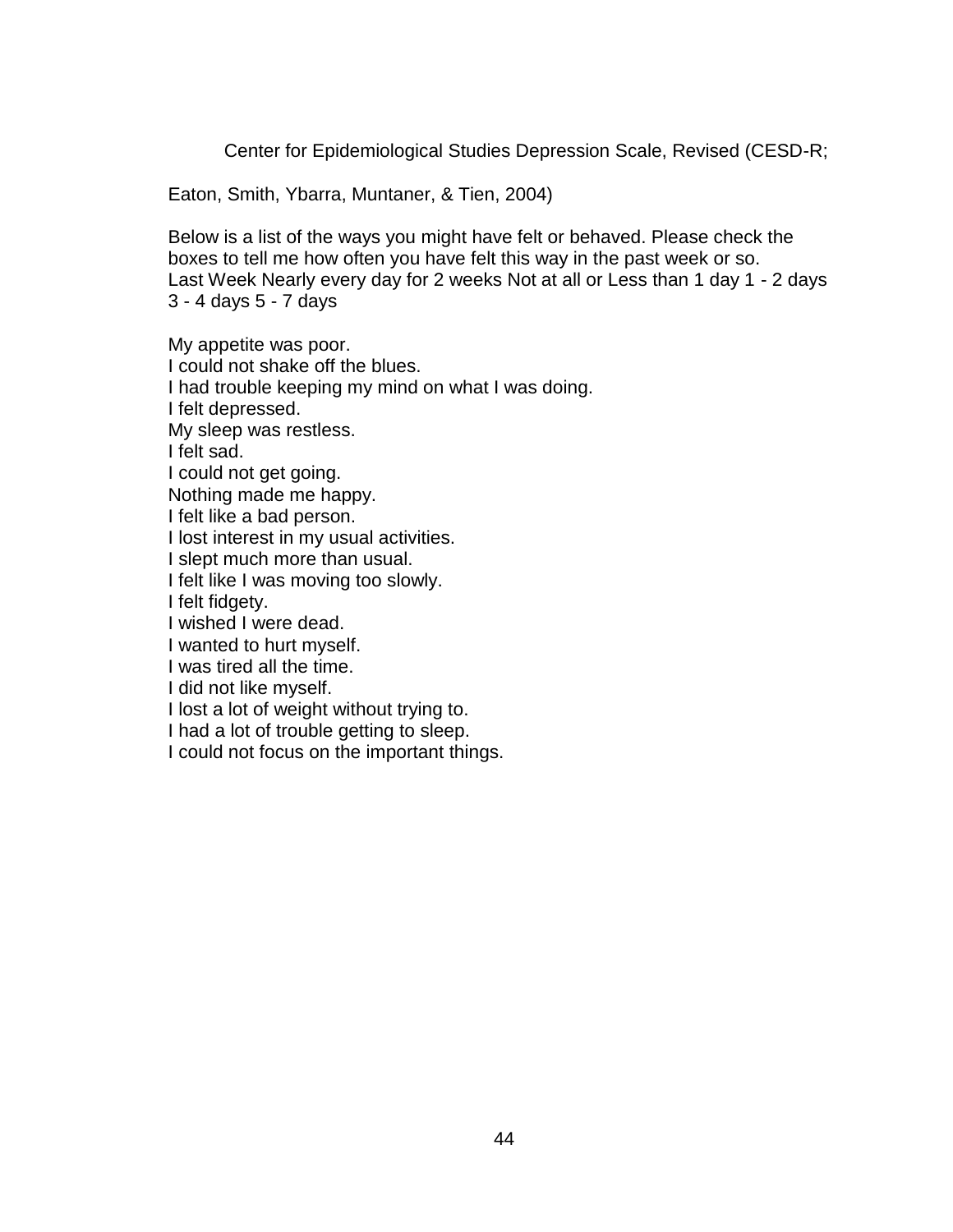State Shame and Guilt Scale (SSGS; Marschall, Sanftner, & Tangney,

1994).

The following are some statements which may or may not describe how you are feeling right now. Please rate each statement using the 5-point scale below. Remember to rate each statement based on how you are feeling right at this moment.

I do not feel this way I feel this way somewhat I feel this way very strongly

- 1. I feel good about myself
- 2. I want to sink into the floor and disappear.
- 3. I feel remorse, regret.
- 4. I feel worthwhile, valuable.
- 5. I feel small.
- 6. I feel tension about something I have done.
- 7. I feel capable, useful.
- 8. I feel like I am a bad person.
- 9. I cannot stop thinking about something bad I have done
- 10. I feel proud.
- 11. I feel humiliated, disgrace.
- 12. I feel like apologizing, confessing.
- 13. I feel pleased about something I have done.
- 14. I feel worthless, powerless.
- 15. I feel bad about something I have done.

Shame Subscale: 1, 3, 5, 7, 9.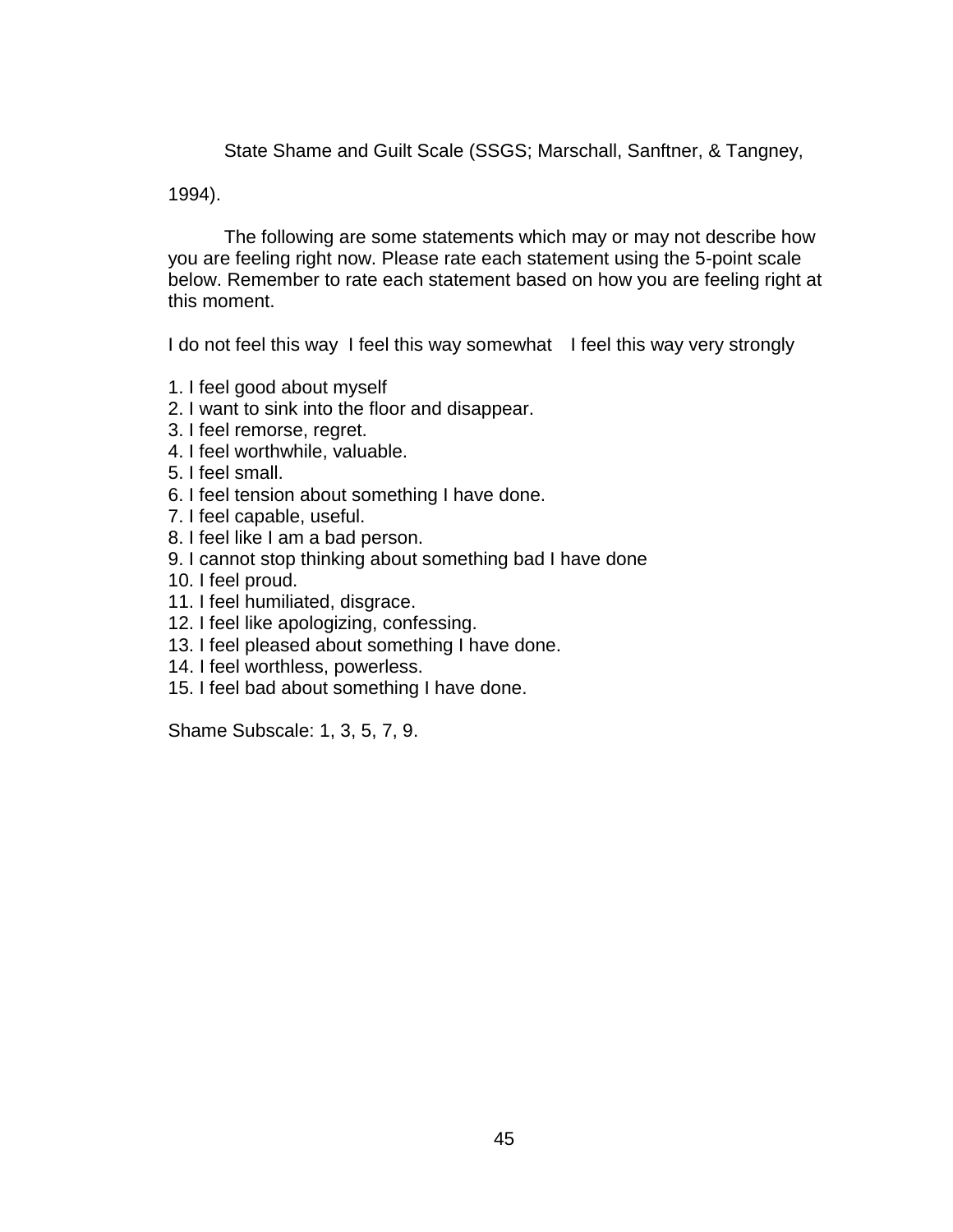Social Reactions Questionnaire (SRQ; Ullman, 2000).

INSTRUCTIONS: The following is a list of behaviors that other people responding to a person with this experience often show. Please indicate how often you experienced each of the listed responses from other people by placing the appropriate number in the blank next to each item.

 $0$  1 2 3 4 NEVER RARELY SOMETIMES FREQUENTLY ALWAYS

- **\_\_\_\_** 1. Told you it was not your fault
- **2.** Pulled away from you
- **10. 20 20 3. Wanted to seek revenge on the perpetrator**
- \_\_\_\_ 4. Told others about your experience without your permission
- \_\_\_\_ 5. Distracted you with other things
- \_\_\_\_ 6. Comforted you by telling you it would be all right or by holding you
- \_\_\_\_ 7. Told you he/she felt sorry for you
- \_\_\_\_ 8. Helped you get medical care
- **120. IDM** 9. Told you that you were not to blame
- 10. Treated you differently in some way than before you told him/her that made you uncomfortable
- \_\_\_\_ 11. Tried to take control of what you did/decisions you made
- **12. Focused on his/her own needs and neglected yours**
- **13. Told you to go on with your life**
- **14. Held you or told you that you are loved**
- **15. Reassured you that you are a good person**
- **\_\_\_\_** 16. Encouraged you to seek counseling
- 17. Told you that you were to blame or shameful because of this experience
- **18. Avoided talking to you or spending time with you**
- **19. Made decisions or did things for you**
- **20.** Said he/she feels personally wronged by your experience
- **21. Told you to stop thinking about it**
- **22.** Listened to your feelings
- **23. Saw your side of things and did not make judgments**
- \_\_\_\_ 24. Helped you get information of any kind about coping with the experience
- **25. Told you that you could have done more to prevent this experience** from occurring
- **26.** Acted as if you were damaged goods or somehow different now
- **27.** Treated you as if you were a child or somehow incompetent

28. Expressed so much anger at the perpetrator that you had to calm him/her down

29. Told you to stop talking about it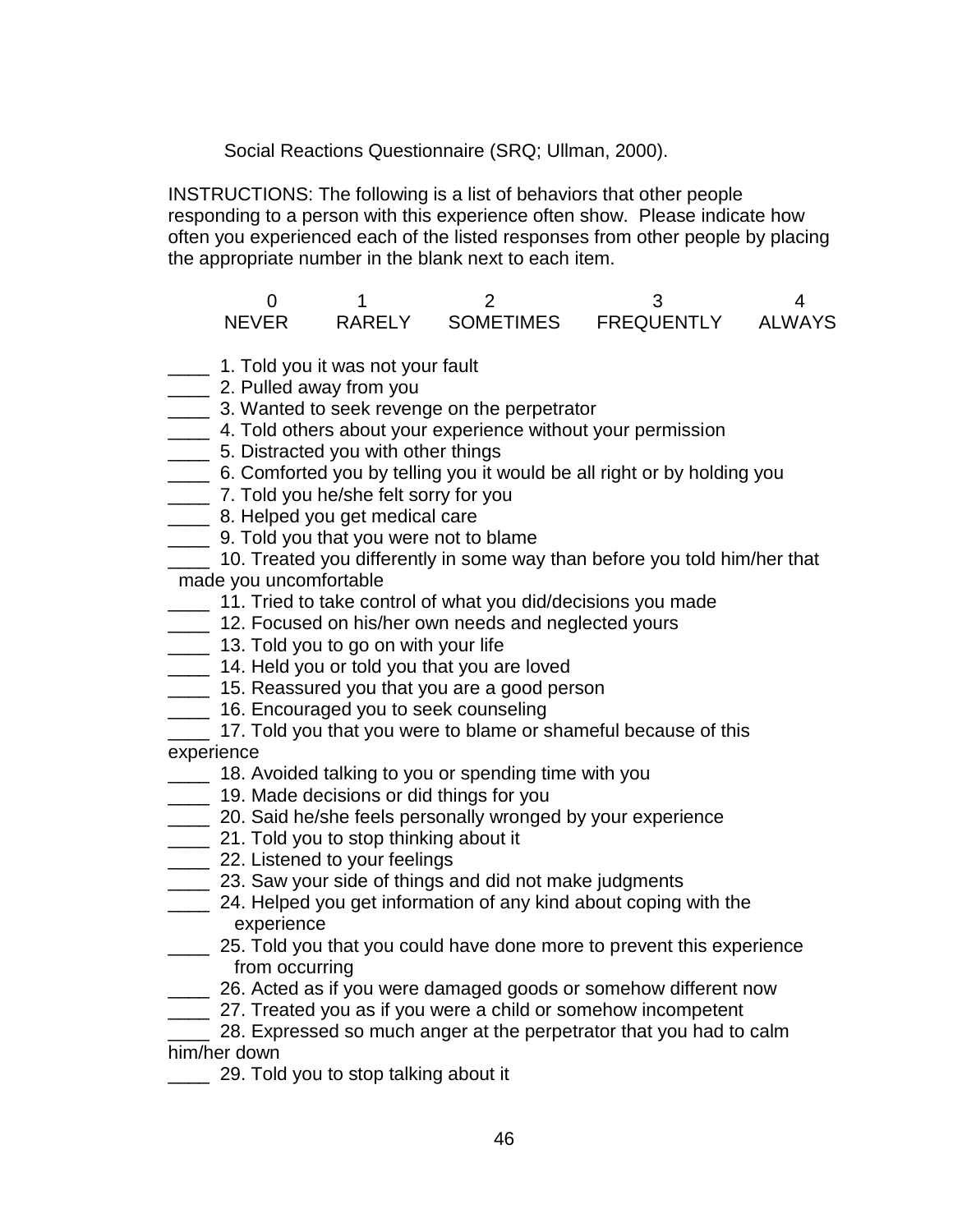- **20. Showed understanding of your experience**
- \_\_\_\_ 31. Reframed the experience as a clear case of victimization
- **20. Took you to the police**
- **2008** 33. Told you that you were irresponsible or not cautious enough
- \_\_\_\_ 34. Minimized the importance or seriousness of your experience
- \_\_\_\_ 35. Said he/she knew how you felt when he/she really did not
- **\_\_\_\_** 36. Has been so upset that he/she needed reassurance from you
- \_\_\_\_ 37. Tried to discourage you from talking about the experience
- \_\_\_\_ 38. Shared his/her own experience with you
- \_\_\_\_ 39. Was able to really accept your account of your experience
- **120.** 40. Spent time with you
- \_\_\_\_ 41. Told you that you did not do anything wrong
- **2. 42. Made a joke or sarcastic comment about this type of experience**
- 43. Made you feel like you didn't know how to take care of yourself
- **144. Said he/she feels you're tainted by this experience**
- **2008** 45. Encouraged you to keep the experience a secret
- **10. Seemed to understand how you were feeling**
- **120 120 120 47. Believed your account of what happened**
- \_\_\_\_ 48. Provided information and discussed options

Subscales – Negative: Blaming: 1, 9, 17, 25, 33, 4; Egocentric: 4, 12, 20, 28, 36, 44; Distraction: 5, 13, 21, 29, 37, 45; Control: 3, 11, 19, 27, 35, 43; Treat Differently: 2, 10, 18, 26, 34, 42.

Subscales – Positive: Belief: 7, 15, 23, 31, 39, 47; Info/Aid: 8, 16, 24, 32, 40, 48; Emotional Support: 6, 14, 22, 30, 38, 46.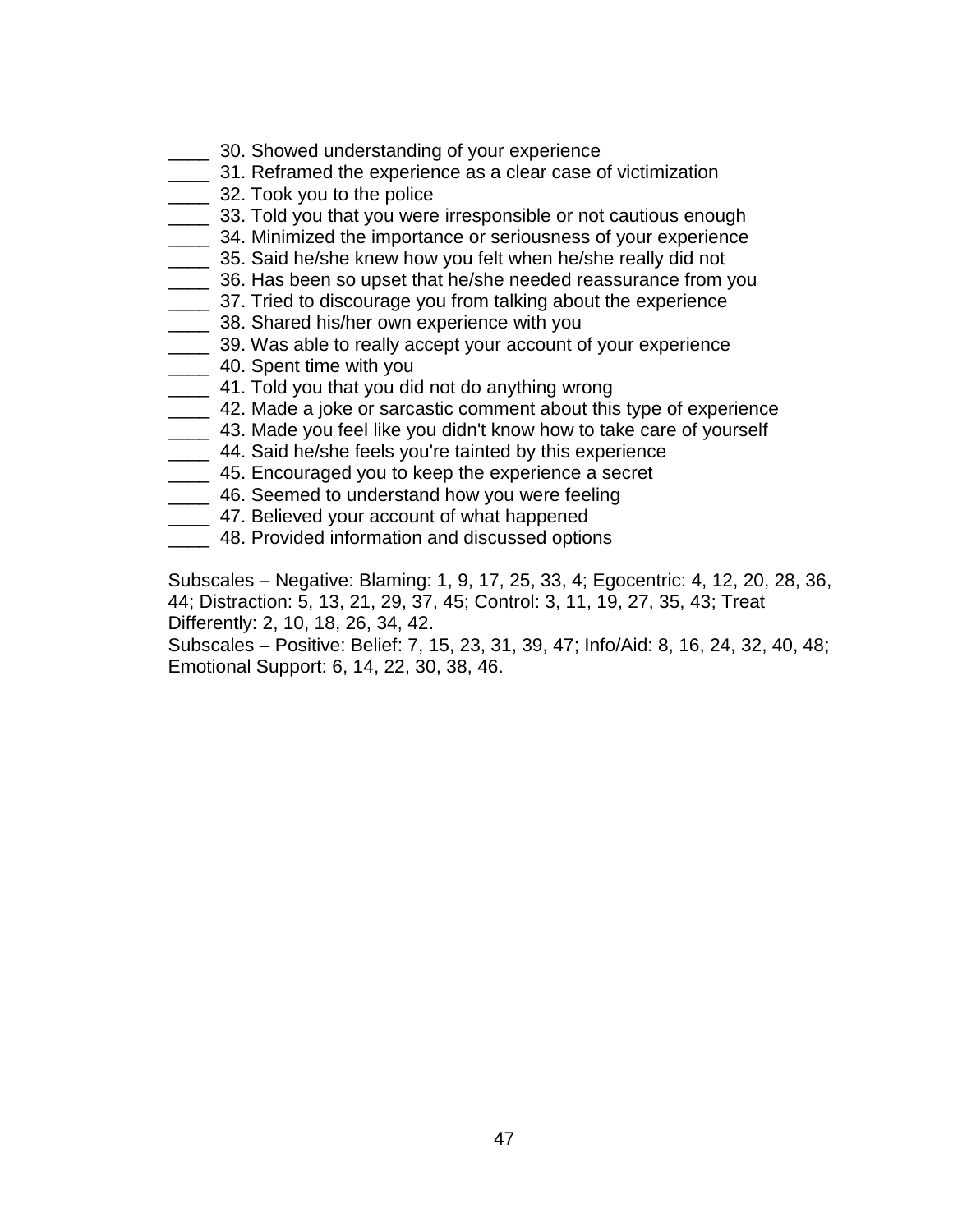Interpersonal Needs Questionnaire (INQ; Van Orden, Cukrowiczm, Witte,

& Joiner, 2012).

INSTRUCTIONS: The following questions ask you to think about yourself and other people. Please respond to each question by using your own current beliefs and experiences, NOT what you think is true in general, or what might be true for other people. Please base your responses on how you've been feeling recently. Use the rating scale to find the number that best matches how you feel and circle that number. There are no right or wrong answers: we are interested in what you think and feel.

| Somewhat true for me<br>Not at all true for me        |   |   |                                                                             |   |   | Verv |
|-------------------------------------------------------|---|---|-----------------------------------------------------------------------------|---|---|------|
| true for me                                           |   |   |                                                                             |   |   |      |
|                                                       | 2 | 3 | 4                                                                           | 5 | 6 |      |
| 7                                                     |   |   |                                                                             |   |   |      |
|                                                       |   |   | 1. These days, the people in my life would be better off if I were gone     |   |   |      |
|                                                       |   |   | 2. These days, the people in my life would be happier without me            |   |   |      |
| 3. These days, I think I am a burden on society       |   |   |                                                                             |   |   |      |
|                                                       |   |   | 4. These days, I think my death would be a relief to the people in my life  |   |   |      |
|                                                       |   |   | 5. These days, I think the people in my life wish they could be rid of me   |   |   |      |
|                                                       |   |   | 6. These days, I think I make things worse for the people in my life        |   |   |      |
| 7. These days, other people care about me             |   |   |                                                                             |   |   |      |
| 8. These days, I feel like I belong                   |   |   |                                                                             |   |   |      |
|                                                       |   |   | 9. These days, I rarely interact with people who care about me              |   |   |      |
|                                                       |   |   | 10. These days, I am fortunate to have many caring and supportive friends   |   |   |      |
| 11. These days, I feel disconnected from other people |   |   |                                                                             |   |   |      |
|                                                       |   |   | 12. These days, I often feel like an outsider in social gatherings          |   |   |      |
|                                                       |   |   | 13. These days, I feel that there are people I can turn to in times of need |   |   |      |
| 14. These days, I am close to other people            |   |   |                                                                             |   |   |      |
|                                                       |   |   | 15. These days, I have at least one satisfying interaction every day        |   |   |      |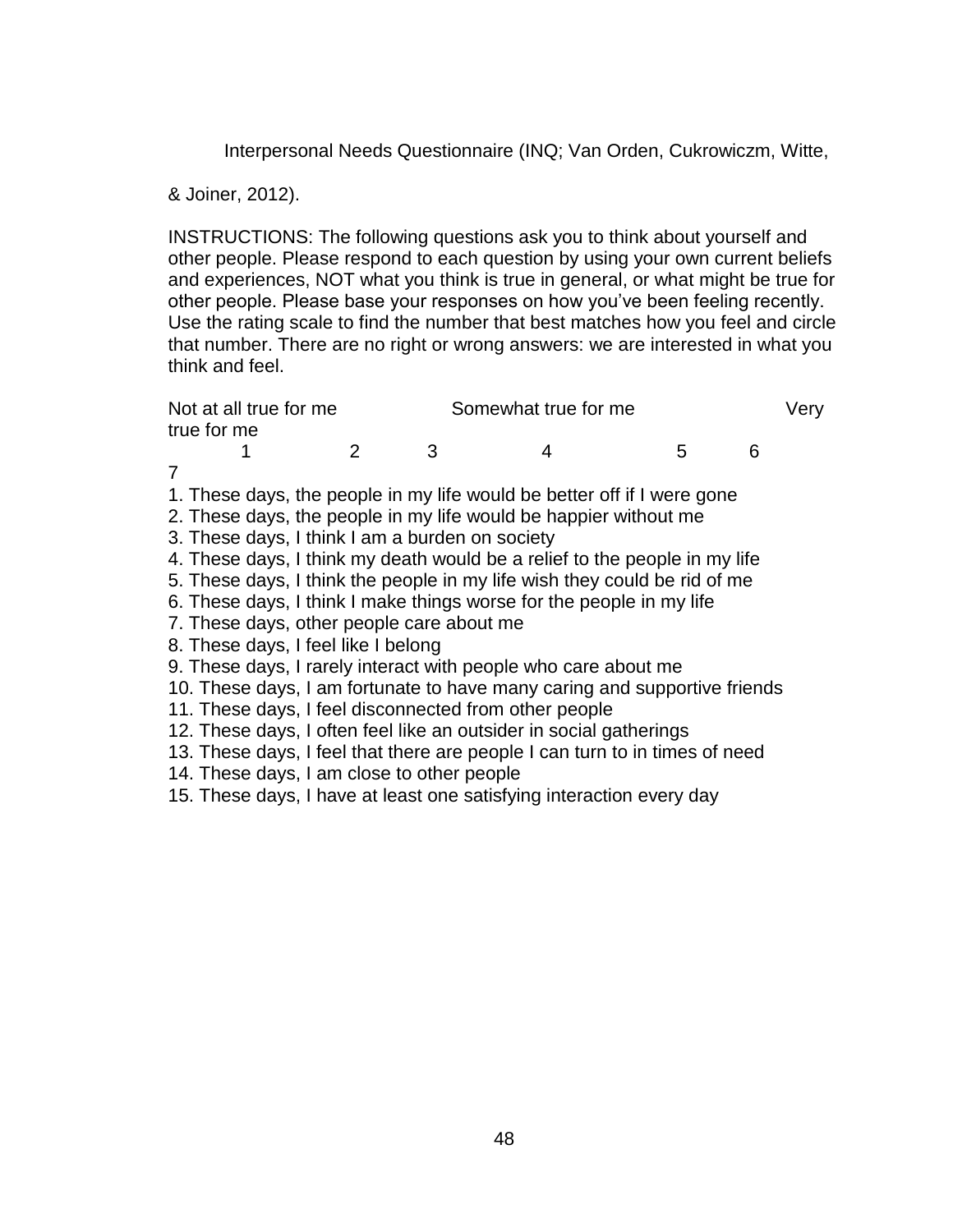<span id="page-56-0"></span>APPENDIX C

TABLES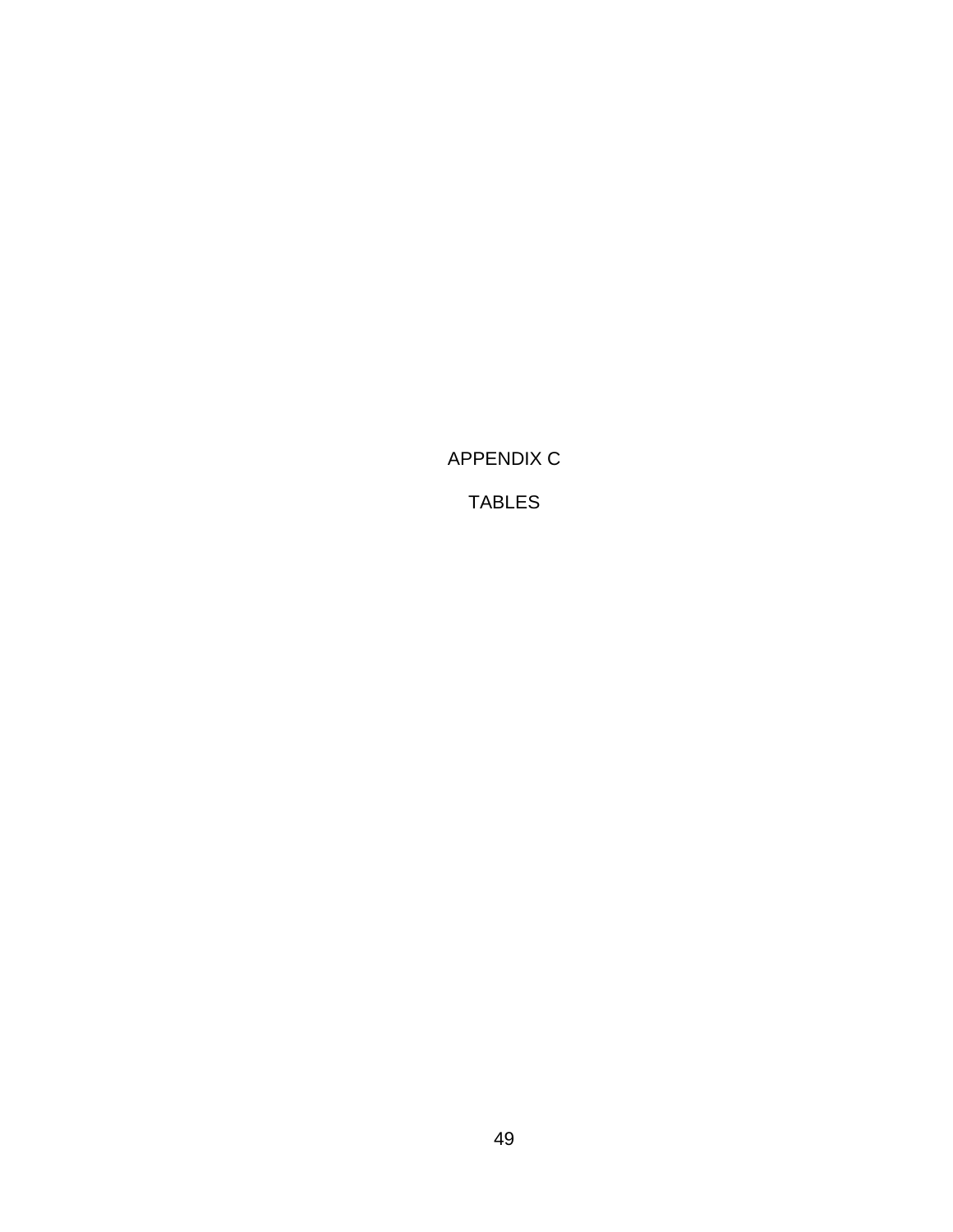# LIST OF TABLES

| Variable                      | M(SD)       | $n\llap{.}^{\circ}\llap{.}^{\circ}$ | Range |
|-------------------------------|-------------|-------------------------------------|-------|
| <b>Gender</b>                 |             |                                     |       |
| Female                        |             | 104(98)                             |       |
| Other                         |             | 2(2)                                |       |
| Age                           | 23.90(5.13) | 104                                 | 19-46 |
| <b>Marital status</b>         |             |                                     |       |
| Single                        |             | 39(36.8)                            |       |
| Living with significant other |             | 9(8.5)                              |       |
| Married                       |             | 12(11.3)                            |       |
| In a committed relationship   |             | 46(43.4)                            |       |
| <b>Ethnic background</b>      |             |                                     |       |
| Hispanic or Latino            |             | 81(76.4)                            |       |
| Not Hispanic or Latino        |             | 25(23.6)                            |       |
| <b>Racial background</b>      |             |                                     |       |
| African American              |             | 9(8.5)                              |       |
| Native American or Alaskan    |             | 6(5.7)                              |       |
| Asian American                |             | 4(3.8)                              |       |
| Caucasian                     |             | 37(34.9)                            |       |
| Native Hawaiian or            |             | 1(.9)                               |       |
| Pacific Islander              |             |                                     |       |
| Other                         |             | 39(36.8)                            |       |
| <b>Trauma history</b>         |             |                                     |       |
| Sexual assault                |             | 91(85.8)                            |       |
| Other unwanted uncomfortable  |             | 94(88.7)                            |       |
| sexual experience             |             |                                     |       |
| <b>Student yearly income</b>  |             |                                     |       |
| \$0-\$14,999                  |             | 70(66)                              |       |
| \$15,000-\$29,999             |             | 27(25.5)                            |       |
| \$30,000-\$44,999             |             | 6(5.7)                              |       |
| \$45,000-\$59,999             |             | 2(1.9)                              |       |
| \$60,000-\$74,999             |             | 0                                   |       |
| \$75,000-\$89,999             |             | 1(.9)                               |       |
| Year in college               |             |                                     |       |
| Freshman                      |             | 1(.9)                               |       |
| Sophomore                     |             | 9(8.5)                              |       |
| Junior                        |             | 18(17)                              |       |
| Senior                        |             | 32(30.2)                            |       |

# Table 1. Demographic and Other Participant Characteristics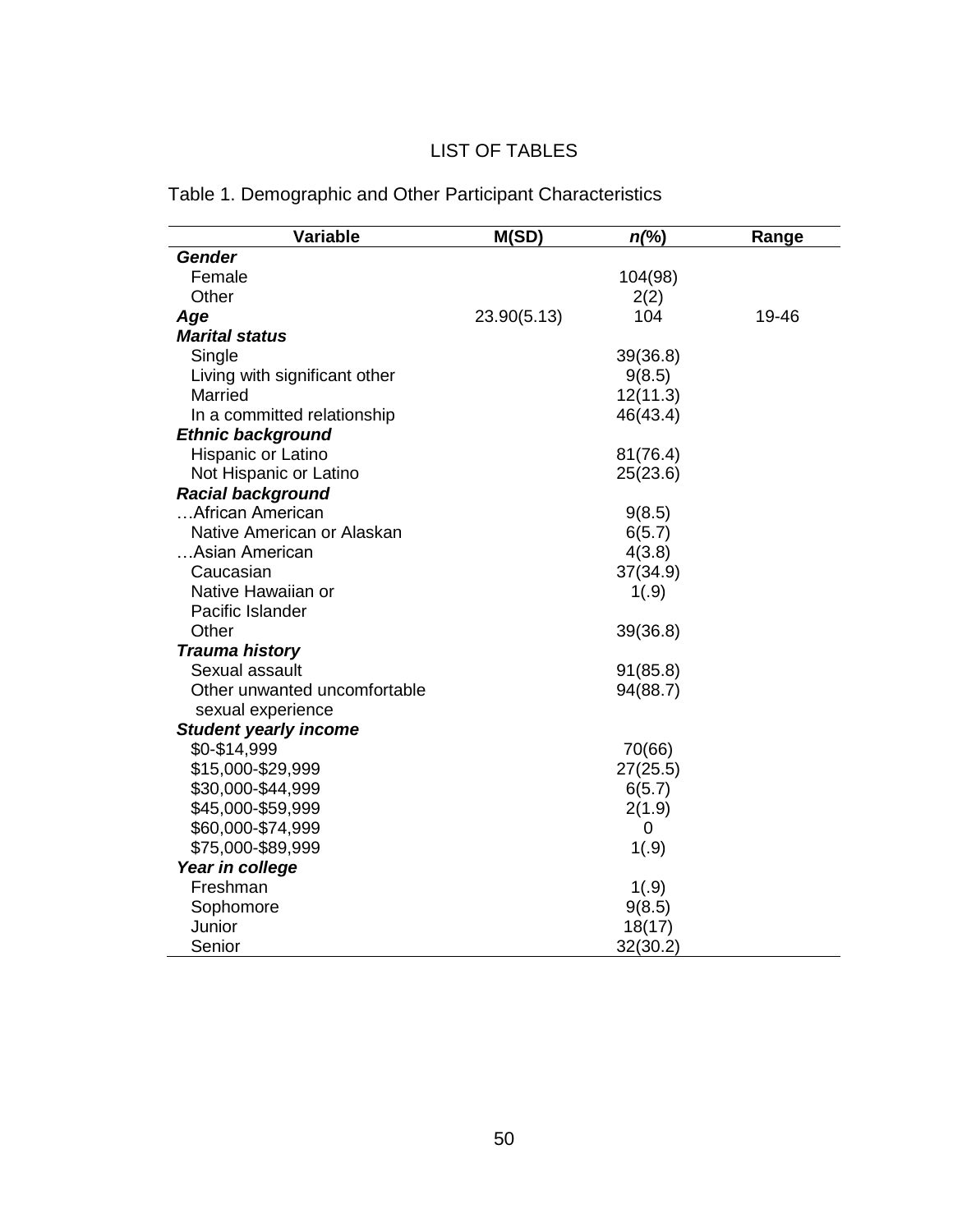| Variable                              | M     | SD    | α   | $\mathcal I$ | 2        | 3        | 4        | 5       | 6            | 7       | 8        | 9            | 10 |
|---------------------------------------|-------|-------|-----|--------------|----------|----------|----------|---------|--------------|---------|----------|--------------|----|
| 1. Blame                              | 5.78  | 4.09  | .73 | 1            |          |          |          |         |              |         |          |              |    |
| 2. Egocentric                         | 10.09 | 4.12  | .72 | $.27**$      | 1        |          |          |         |              |         |          |              |    |
| 3. Distraction                        | 12.28 | 4.97  | .82 | .16          | $.57**$  | 1        |          |         |              |         |          |              |    |
| 4. Control                            | 10.97 | 4.48  | .75 | $.23*$       | $.76**$  | $.58**$  | 1        |         |              |         |          |              |    |
| 5. Treat Differently                  | 9.82  | 4.42  | .80 | $.54**$      | $.67**$  | $.63**$  | $.64**$  | 1       |              |         |          |              |    |
| 6. Perceived<br><b>Burdensomeness</b> | 11.76 | 8.72  | .95 | $.43**$      | $.28**$  | .13      | .18      | $.29**$ | $\mathbf{1}$ |         |          |              |    |
| 7. Thwarted<br>Belonging              | 29.95 | 13.93 | .90 | $.26**$      | .11      | .07      | .03      | $.19*$  | $.58**$      | 1       |          |              |    |
| 8. Shame                              | 9.58  | 4.87  | .85 | $.27**$      | $.26**$  | .04      | $.26**$  | $.22*$  | $.62**$      | $.44**$ | 1        |              |    |
| 9. Depression                         | 26.24 | 19.05 | .95 | .15          | $.28**$  | .10      | $.24*$   | $.26**$ | $.46**$      | $.26**$ | $.69**$  | $\mathbf{1}$ |    |
| 10. PTSD                              | 39.47 | 20.89 | .95 | $.22*$       | $.45***$ | $.35***$ | $.41***$ | $.48**$ | $.43**$      | $.36**$ | $.55***$ | $.71***$     | 1  |

Table 2. Means and Pearson correlations between variables of interest

*Note*: \* *p* < .05, \*\**p* < .01.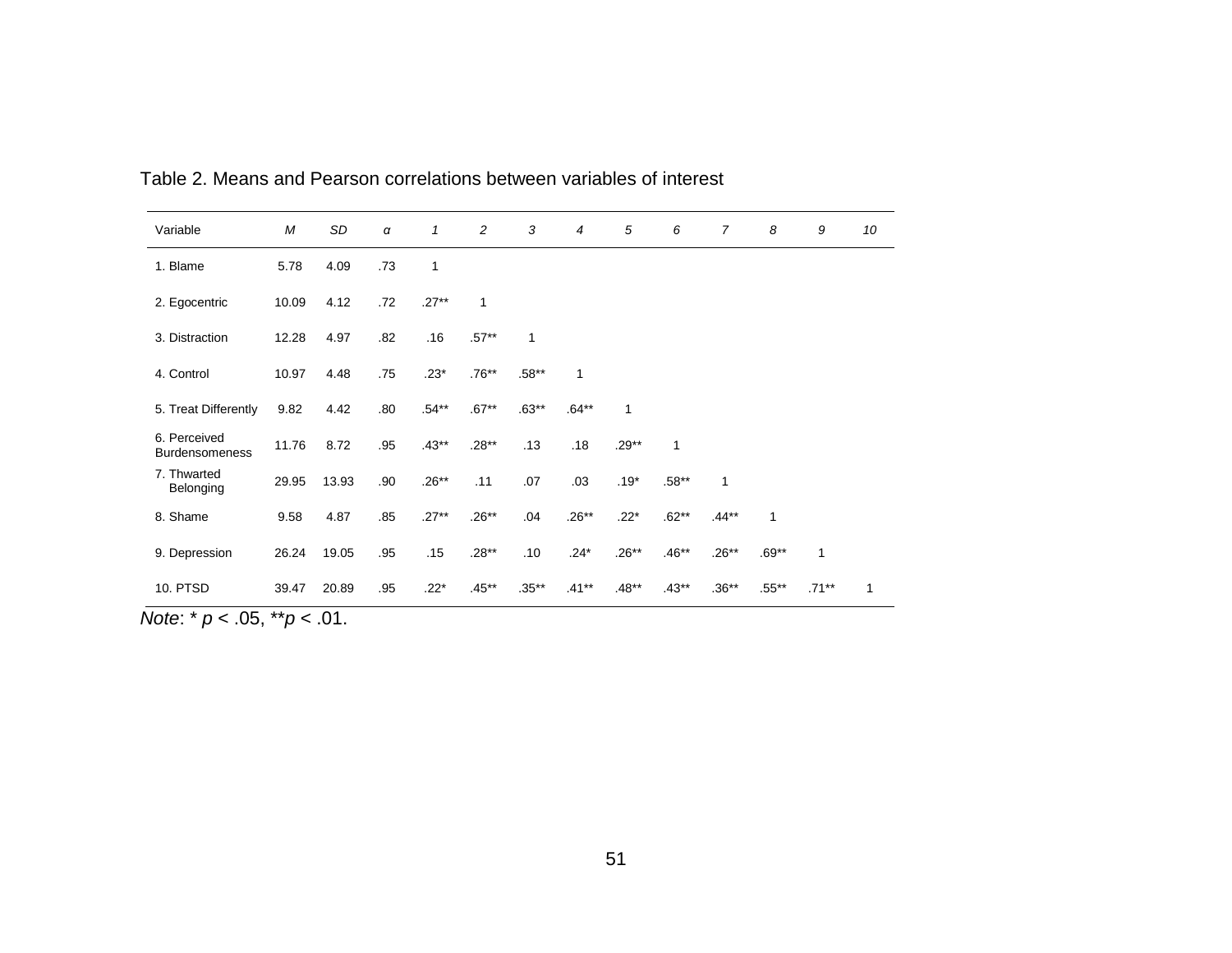| Pathway                                                  | β            | $v^2$  | df | <i>RMSEA</i> |
|----------------------------------------------------------|--------------|--------|----|--------------|
| Overall Model                                            |              | 143.13 | 14 | .29          |
| Blame $\rightarrow$ Shame                                | .17          |        |    |              |
| Blame $\rightarrow$ Perceived Burdensomeness             | .41*         |        |    |              |
| Blame $\rightarrow$ Thwarted Belonging                   | $.22 \times$ |        |    |              |
| Egocentric $\rightarrow$ Shame                           | .14          |        |    |              |
| Egocentric $\rightarrow$ Perceived Burdensomeness        | .27          |        |    |              |
| Egocentric $\rightarrow$ Thwarted Belonging              | .08          |        |    |              |
| Distraction $\rightarrow$ Shame                          | -.18         |        |    |              |
| Distraction $\rightarrow$ Perceived Burdensomeness       | .02          |        |    |              |
| Distraction $\rightarrow$ Thwarted Belonging             | .01          |        |    |              |
| Control $\rightarrow$ Shame                              | .25          |        |    |              |
| Control $\rightarrow$ Perceived Burdensomeness           | $-.07$       |        |    |              |
| Control $\rightarrow$ Thwarted Belonging                 | $-13$        |        |    |              |
| Treat Differently $\rightarrow$ Shame                    | .01          |        |    |              |
| Treat Differently $\rightarrow$ Perceived Burdensomeness | $-.07$       |        |    |              |
| Treat Differently $\rightarrow$ Thwarted Belonging       | .10          |        |    |              |
| Shame $\rightarrow$ PTSD                                 | $.49*$       |        |    |              |
| Shame $\rightarrow$ Depression                           | .67*         |        |    |              |
| Perceived Burdensomeness $\rightarrow$ PTSD              | .07          |        |    |              |
| Perceived Burdensomeness $\rightarrow$ Depression        | .09          |        |    |              |
| Thwarted Belonging $\rightarrow$ PTSD                    | .12          |        |    |              |
| Thwarted Belonging $\rightarrow$ Depression              | -.05         |        |    |              |
| <i>Note</i> : $* p < .01$ .                              |              |        |    |              |

Table 3. Path Analysis Outcomes and Fit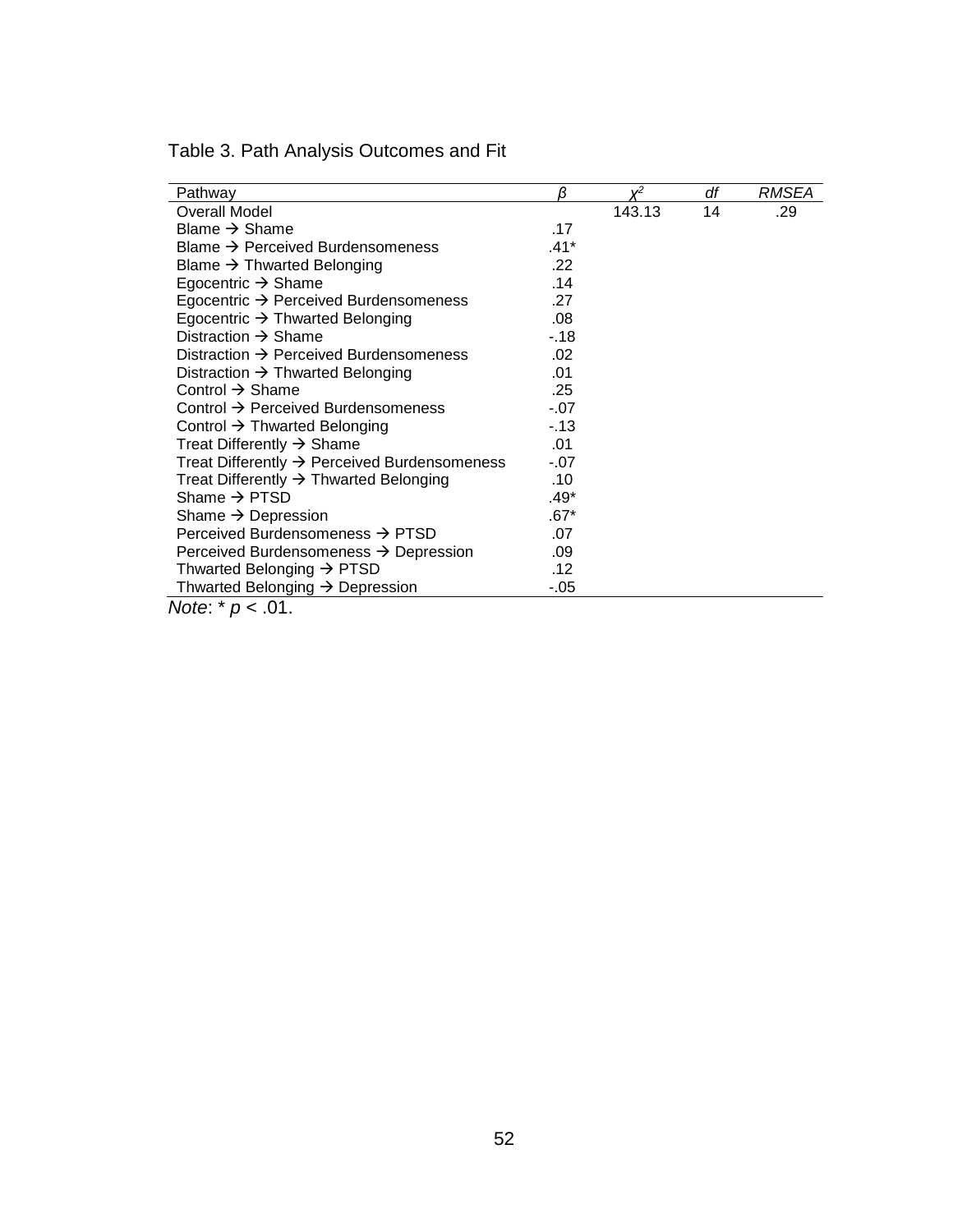#### REFERENCES

<span id="page-60-0"></span>Agaibi, C. E., & Wilson, J. P. (2005). Trauma, PTSD, and resilience: a review of the literature. *Trauma, Violence, & Abuse*, *6*(3), 195-216.

- Ahrens, C. E., Stansell, J., & Jennings, A. (2010). To tell or not to tell: the impact of disclosure on sexual assault survivors' recovery. *Violence and Victims*, *25*(5), 631-648.
- Banyard, V. L., Ward, S., Cohn, E. S., & Plante, E. G. (2007). Unwanted sexual contact on campus: A comparison of women's and men's experiences. *Violence and Victims*, *22*(1), 52.
- Black, M. C., Basile, K. C., Breiding, M. J., Smith, S. G., Walters, M. L., Merrick, M. T., & Stevens, M. R. (2011). The national intimate partner and sexual violence survey: 2010 summary report. *Atlanta, GA: National Center for Injury Prevention and Control, Centers for Disease Control and Prevention*, *19*, 39-40.
- Bovin, M. J., Marx, B. P., Weathers, F. W., Gallagher, M. W., Rodriguez, P., Schnurr, P. P., & Keane, T. M. (2016). Psychometric properties of the PTSD Checklist for Diagnostic and Statistical Manual of Mental Disorders– Fifth Edition (PCL-5) in veterans. *Psychological Assessment*, *28*(11), 1379.
- Brewin, C. R., Andrews, B., & Valentine, J. D. (2000). Meta-analysis of risk factors for posttraumatic stress disorder in trauma-exposed adults. *Journal of Consulting and Clinical Psychology*, *68*(5), 748.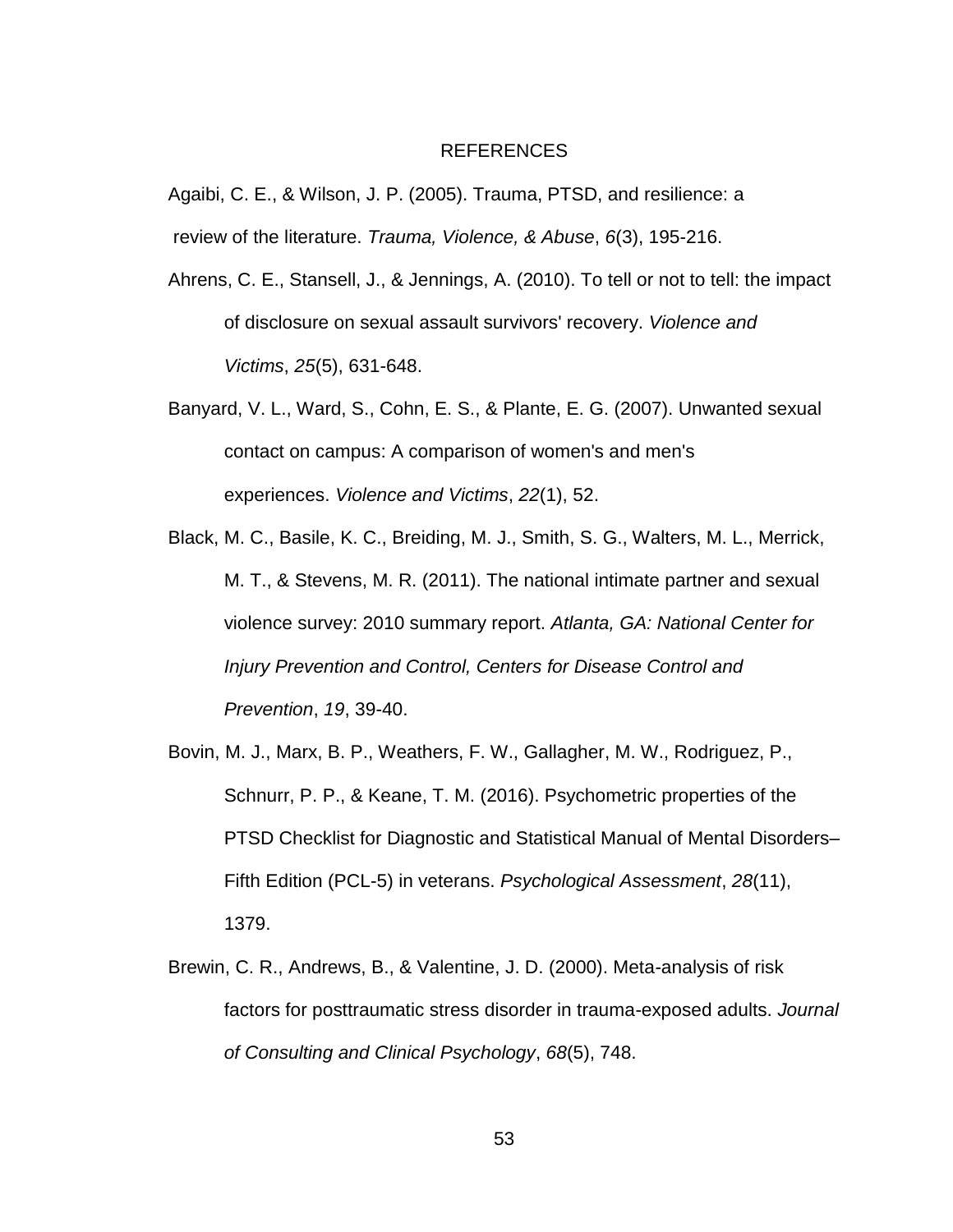Brecklin, L. R., & Ullman, S. E. (2002). The roles of victim and offender alcohol use in sexual assaults: results from the National Violence Against Women Survey. *Journal of Studies on Alcohol*, *63*(1), 57-63.

Davis, M. T., Witte, T. K., & Weathers, F. W. (2014). Posttraumatic stress disorder and suicidal ideation: The role of specific symptoms within the framework of the interpersonal-psychological theory of suicide. *Psychological Trauma: Theory, Research, Practice, and Policy*, *6*(6), 610.

- DeCou, C. R., Cole, T. T., Lynch, S. M., Wong, M. M., & Matthews, K. C. (2017). Assault-related shame mediates the association between negative social reactions to disclosure of sexual assault and psychological distress. *Psychological Trauma: Theory, Research, Practice, and Policy*, *9*(2), 166.
- Du Mont, J., Miller, K. L., & Myhr, T. L. (2003). The role of "real rape" and "real victim" stereotypes in the police reporting practices of sexually assaulted women. *Violence Against Women*, *9*(4), 466-486.
- Eaton, W. W., Smith, C., Ybarra, M., Muntaner, C., & Tien, A. (2004). Center for Epidemiologic Studies Depression Scale: review and revision (CESD and CESD-R).
- Elklit, A., & Christiansen, D. M. (2010). ASD and PTSD in rape victims. *Journal of Interpersonal Violence*, *25*(8), 1470-1488.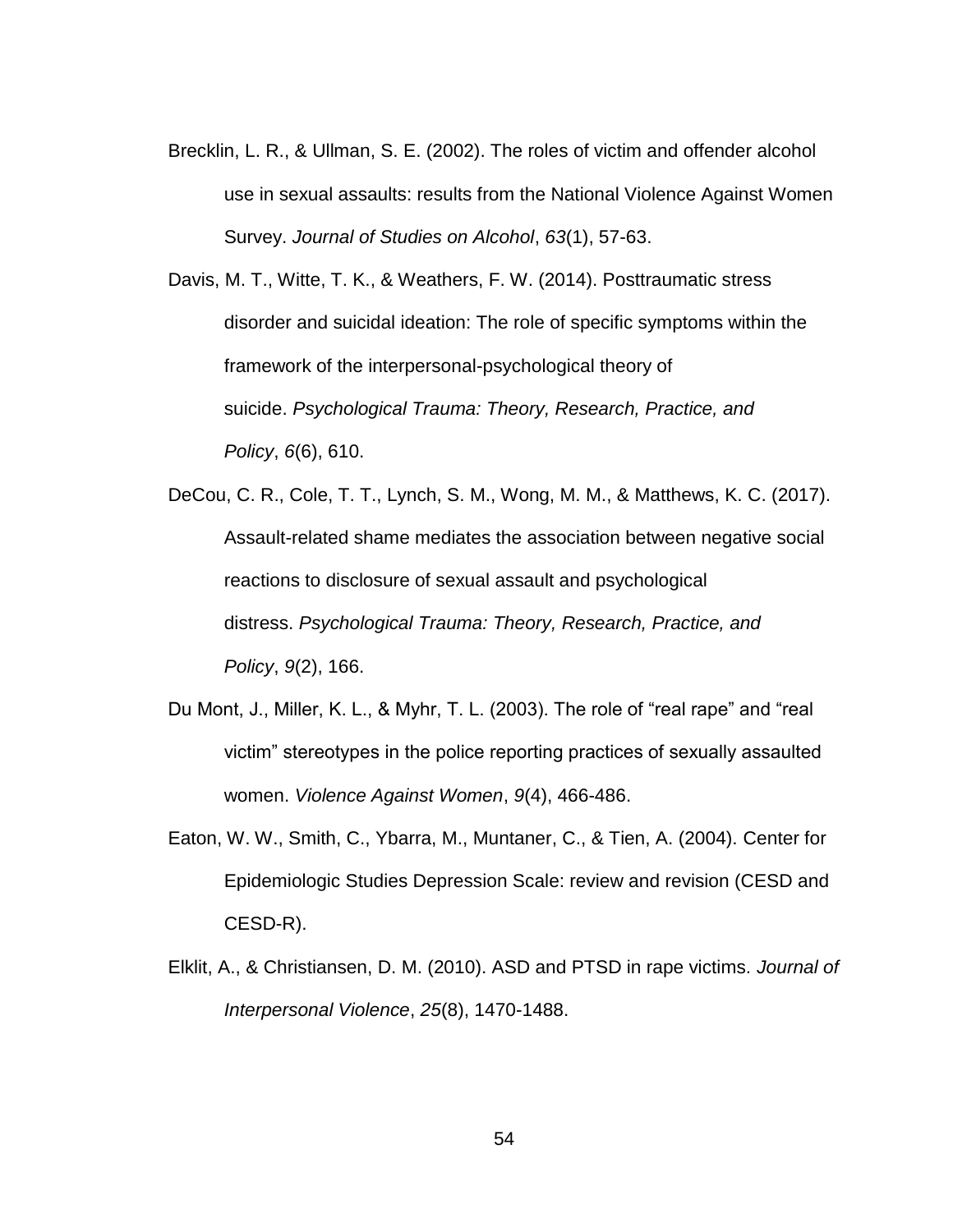- Fergusson, D. M., Swain-Campbell, N. R., & Horwood, L. J. (2002). Does sexual violence contribute to elevated rates of anxiety and depression in females?. *Psychological Medicine*, *32*(6), 991-996.
- Hakimi, D., Bryant-Davis, T., Ullman, S. E., & Gobin, R. L. (2016). Relationship between negative social reactions to sexual assault disclosure and mental health outcomes of Black and White female survivors.
- Hassija, C. M., & Gray, M. J. (2012). Negative social reactions to assault disclosure as a mediator between self-blame and posttraumatic stress symptoms among survivors of interpersonal assault. *Journal of Interpersonal Violence*, *27*(17), 3425-3441.
- Hill, R. M., & Pettit, J. W. (2014). Perceived burdensomeness and suicide‐related behaviors in clinical samples: Current evidence and future directions. *Journal of Clinical Psychology*, *70*(7), 631-643.
- Hunter, W. M., Cox, C. E., Teagle, S., Johnson, R. M., Mathew, R., Knight, E. D., & Leeb, R.T. (2003). Measures for Assessment of Functioning and Outcomes in Longitudinal Research on Child Abuse. Volume 1: Early Childhood.
- Joiner, T. (2005). *Why People Die by Suicide*. Cambridge, MA, US: Harvard University Press.
- La Bash, H., & Papa, A. (2014). Shame and PTSD symptoms. *Psychological Trauma: Theory, Research, Practice, and Policy*, *6*(2), 159.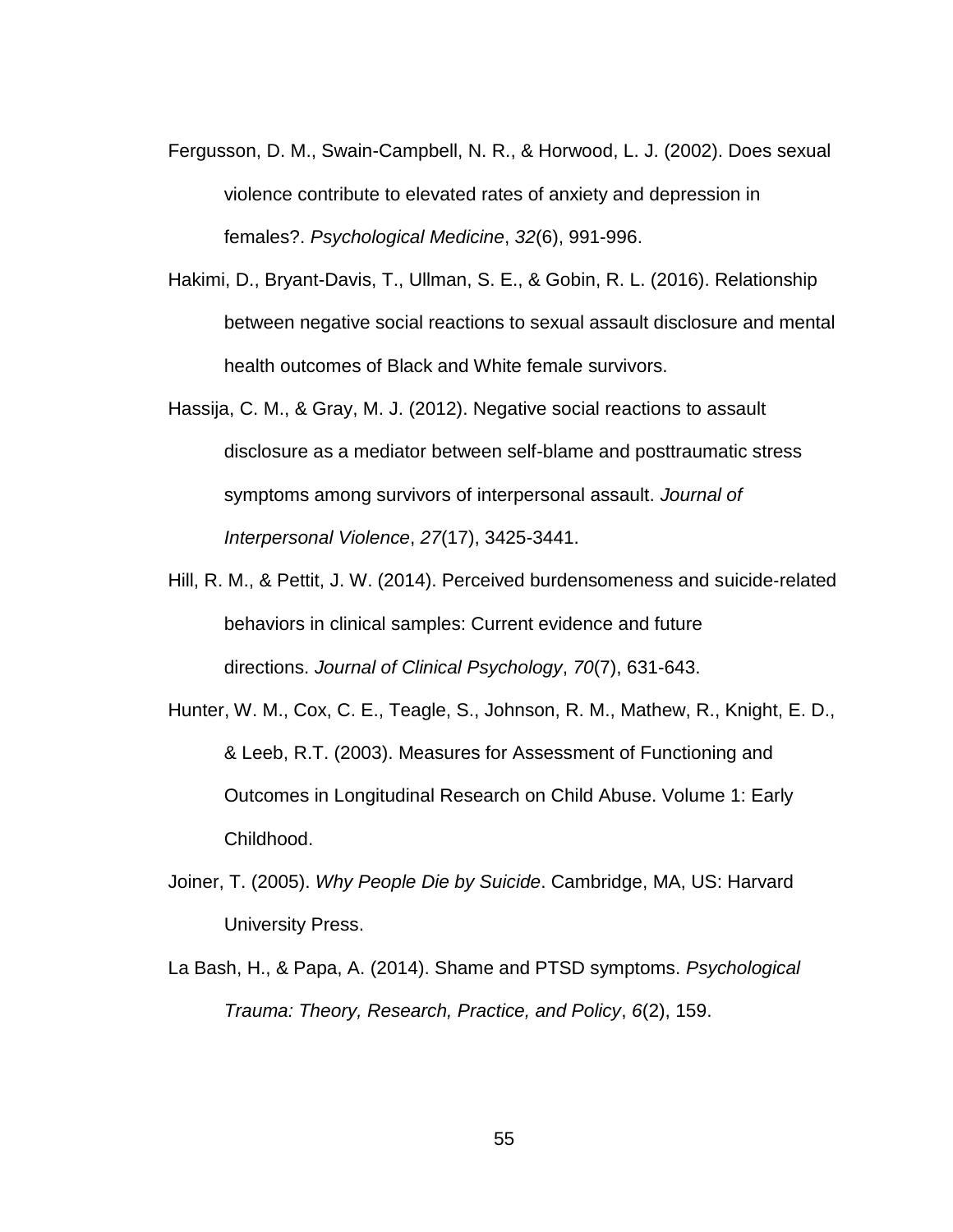- Norris, F. H., & Hamblen, J. L. (2003). Standardized selfreport measures of civilian trauma and PTSD. In J. Wilson & T. Keane (Eds.), *Assessing Psychological Trauma and PTSD: A Practitioner's Handbook* (2"d Ed.), New York: Guilford.
- Nwankwo, F. E. (2017). *Role of Stress, Personality and Self Blame on Suicidal Ideation among Anambra State Prison Inmates* (Doctoral dissertation).
- Orchowski, L. M., Untied, A. S., & Gidycz, C. A. (2013). Social reactions to disclosure of sexual victimization and adjustment among survivors of sexual assault. *Journal of Interpersonal Violence*, *28*(10), 2005-2023.
- Radloff, L. S. (1977). The CES-D scale: A self-report depression scale for research in the general population. *Applied Psychological Measurement*, *1*(3), 385-401.
- Starzynski, L. L., Ullman, S. E., Filipas, H. H., & Townsend, S. M. (2005). Correlates of women's sexual assault disclosure to informal and formal support sources. *Violence and Victims*, *20*(4), 417.
- Ullman, S. E. (1996). Social reactions, coping strategies, and self‐blame attributions in adjustment to sexual assault. *Psychology of Women Quarterly*, *20*(4), 505-526.
- Ullman, S. E. (2000). Psychometric characteristics of the social reactions questionnaire. *Psychology of Women Quarterly*, *24*(3), 257-271.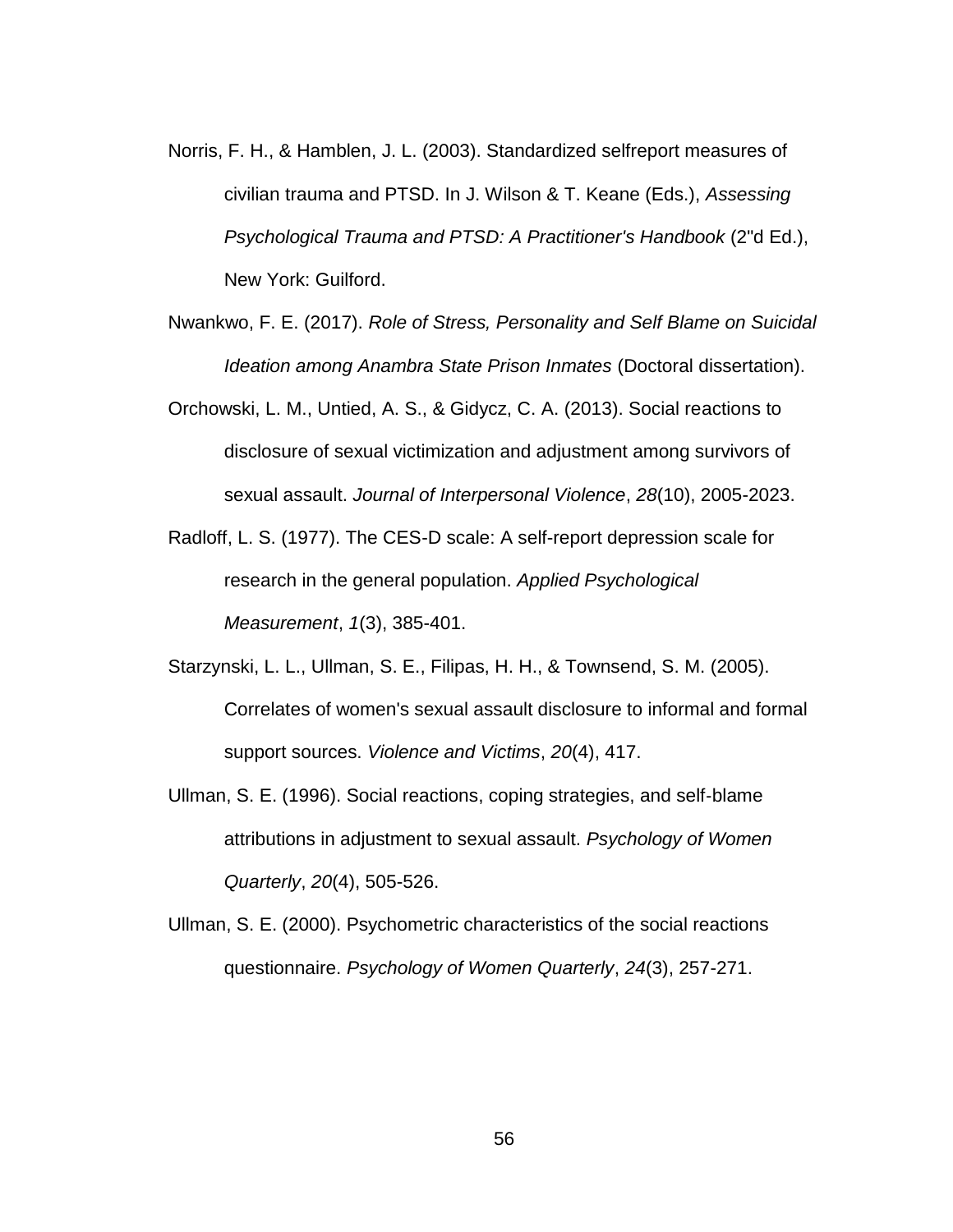- Ullman, S. E., & Filipas, H. H. (2001). Predictors of PTSD symptom severity and social reactions in sexual assault victims. *Journal of Traumatic Stress*, *14*(2), 369-389.
- Ullman, S. E., & Peter‐Hagene, L. (2014). Social reactions to sexual assault disclosure, coping, perceived control, and PTSD symptoms in sexual assault victims. *Journal of Community Psychology*, *42*(4), 495-508.
- Van Dam, N. T., & Earleywine, M. (2011). Validation of the Center for Epidemiologic Studies Depression Scale—Revised (CESD-R): Pragmatic depression assessment in the general population. *Psychiatry Research*, *186*(1), 128-132.
- Van Orden, K. A., Witte, T. K., Cukrowicz, K. C., Braithwaite, S. R., Selby, E. A., & Joiner Jr, T. E. (2010). The interpersonal theory of suicide. *Psychological Review*, *117*(2), 575.
- Van Orden, K. A., Cukrowicz, K. C., Witte, T. K., & Joiner Jr, T. E. (2012). Thwarted belongingness and perceived burdensomeness: Construct validity and psychometric properties of the Interpersonal Needs Questionnaire. *Psychological Assessment*, *24*(1), 197.
- Weathers, F.W., Blake, D.D., Schnurr, P.P., Kaloupek, D.G., Marx, B.P., & Keane, T.M. (2013). *The Life Events Checklist for DSM-5 (LEC-5)*
- Weiss, K. G. (2010). Male sexual victimization: Examining men's experiences of rape and sexual assault. *Men and Masculinities*, *12*(3), 275-298.